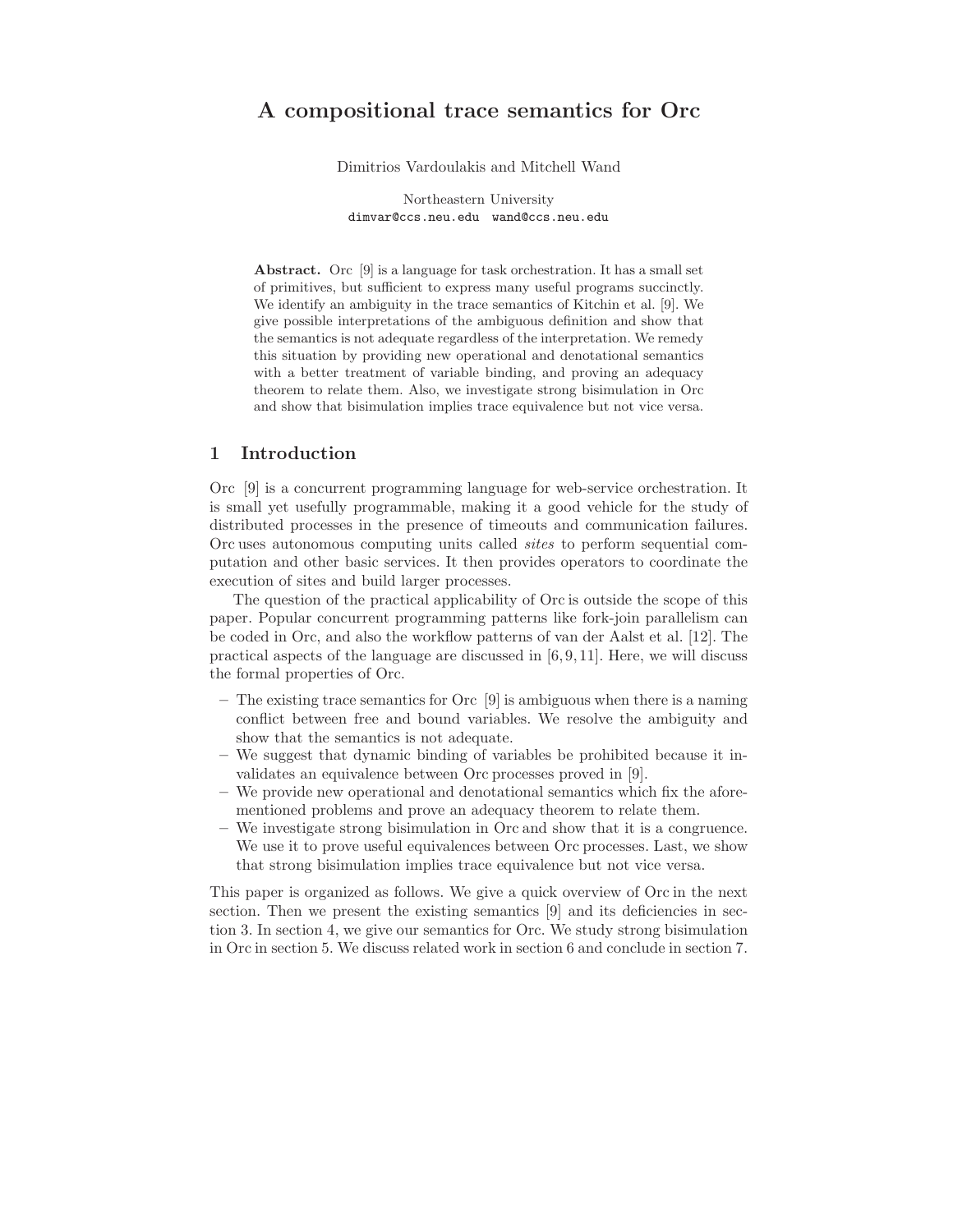# 2 Overview of Orc

The simplest Orc program is a *site call*. For example, the site call  $IsPrime(N)$ sends the number  $N$  to a site named  $IsPrime$ . We imagine that this site will return true if  $N$  is prime and *false* otherwise. Similarly, we imagine that the result of the site call RedditFeed(today) will be a page of today's technical news. In Orc terminology, we use the word *publication* to refer to the result of a site call. A site may respond to a call at most once and it can also ignore the request. Note that the same site call at different times may publish different values.

In symmetric composition  $(f | g)$  the two processes are evaluated in parallel and there is no interaction between them. The composite process publishes all the values published by f and g. For instance, the process  $(IsPrime(N)$  $RedditFeed(today)$  can publish at most two values.

The sequencing operator  $(f \gt x \gt g)$  is used to spawn threads. Process f starts running, and whenever  $f$  publishes some value  $v$ , an instance of  $g$  with  $v$  bound to x is launched in parallel. For example,  $((IsPrime(N) | RedditFeed(today)) > x>$  $Print(x))$  may print twice, if both  $IsPrime(N)$  and  $RedditFeed(today)$  publish. If  $f$  does not publish,  $g$  is not run.

Last, we can use the **where** operator to terminate a process after it publishes. The expression (f where  $x \in g$ ) starts evaluating f and g in parallel. However, the parts of f that depend on x block until x acquires a value. If g publishes, the value published is bound to x in f and q is terminated. Therefore, the expression  $(Print(x)$  where  $x \in (IsPrime(N) | RedditHead(today)))$  will either print a boolean or today's technical news, maybe none, but not both.

The operators we saw up to now do not allow us to write recursive processes. To do that, we can define expressions like the following:

$$
DOS(x) \triangleq Ping(x) | DOS(x)
$$

This is a simple denial-of-service attack; the process  $DOS(ip)$  pings ip an unbounded number of times.

At this point we have explained the features of Orc informally and we can proceed to discuss its formal syntax and semantics.

### 3 The existing semantics of Orc and its deficiencies

#### 3.1 Syntax - Operational Semantics

The syntax of Orc is shown in Fig. 1. An Orc program consists of a finite set of mutually recursive declarations and an expression that is evaluated with these declarations in scope. We use  $\Delta$  to refer to the set of declarations. The terms "expression" and "process" will be used interchangeably.

The process 0 is the inert process. The actual parameter of a site call or a call to a defined expression is either a variable or a value. Values do not have types; they all belong to some generic set Val. Orc is not higher-order: a process is not a value. In what follows, we assume that processes are well-formed, i.e. do not contain  $E_i(p)$  when there are fewer than i declarations in the program.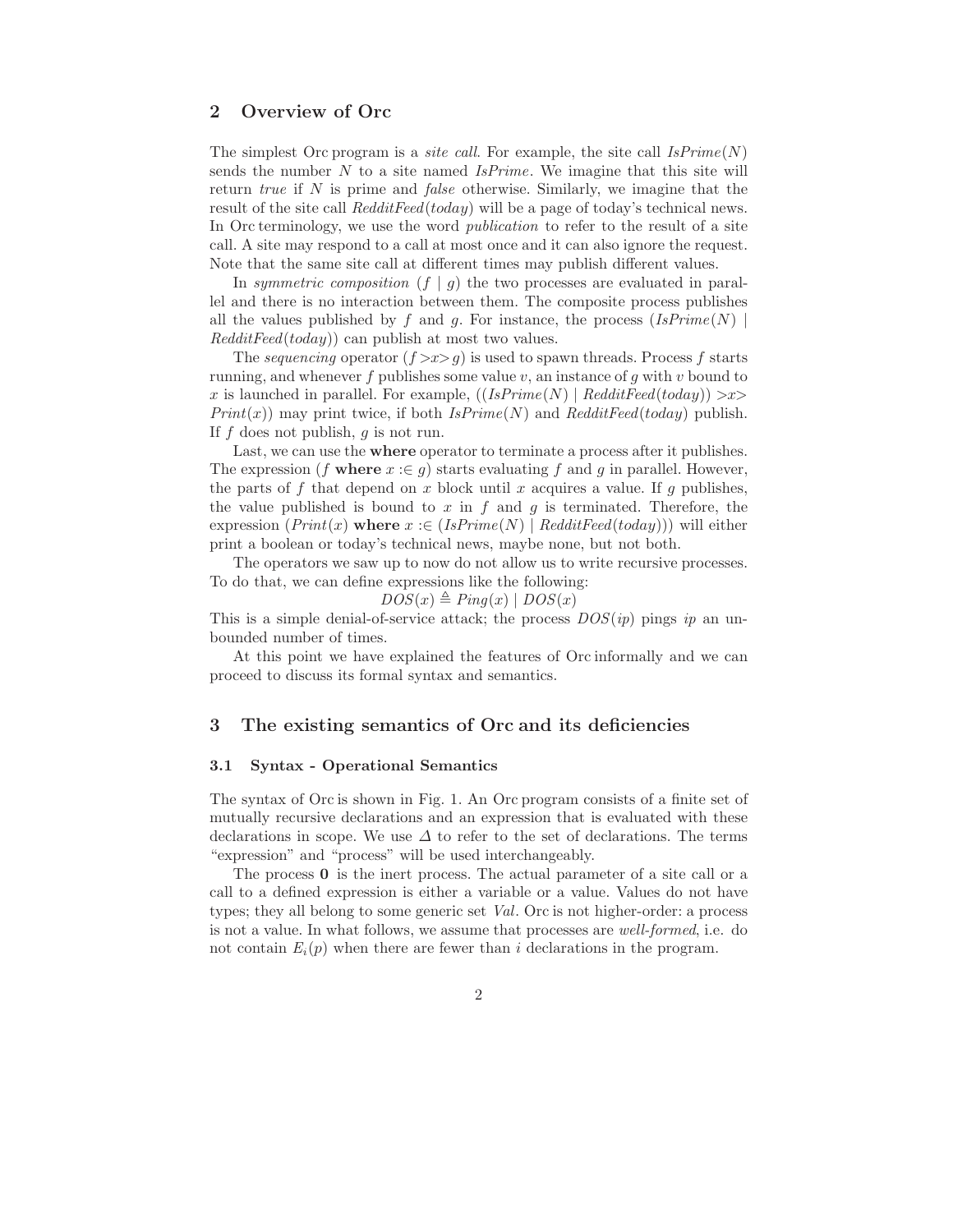Program  $P ::= D_1, \ldots, D_k$  in e Expression  $e ::= 0 \mid M(p) \mid let(p) \mid E_i(p) \mid (e_1 \mid e_2) \mid e_1 > x > e_2 \mid e_1$  where  $x \in e_2$ Parameter  $p ::= x \mid v$ Declaration  $D_i ::= E_i(x) \triangleq e$ 

Fig. 1. Syntax of Orc

(SITECALL) 
$$
\frac{k \text{ fresh}}{M(v) \stackrel{M_k(v)}{\rightarrow} ?k}
$$
 (SEQ1N)  $\frac{f \stackrel{a}{\rightarrow} f'}{f \gg x > g \stackrel{a}{\rightarrow} f' \gg x > g}$ 

(SITERET) 
$$
?k \stackrel{\kappa \to 0}{\to} let(v)
$$
   
\n(EEQ1V)  $\frac{f \stackrel{\text{1v}}{\to} f'}{f > x > g \stackrel{\tau}{\to} (f' > x > g) | [v/x]g}$   
\n(LET)  $let(v) \stackrel{\text{1v}}{\to} 0$ 

$$
\text{(DEF)} \qquad \frac{(E_i(x) \triangleq f_i) \in \Delta}{E_i(p) \stackrel{\tau}{\rightarrow} [p/x]f_i} \quad \text{(ASYMIN)} \frac{f \stackrel{a}{\rightarrow} f'}{f \text{ where } x \in g \stackrel{a}{\rightarrow} f' \text{ where } x \in g}
$$

$$
\text{(SYM1)} \qquad \qquad \frac{f \stackrel{a}{\rightarrow} f'}{f \mid g \stackrel{a}{\rightarrow} f' \mid g} \qquad \text{(ASYM1V)} \qquad \qquad \frac{g \stackrel{\text{1p}}{\rightarrow} g'}{f \text{ where } x \colon \in g \stackrel{\tau}{\rightarrow} [v/x]f}
$$

$$
\text{(SYM2)} \qquad \qquad \frac{g \stackrel{a}{\rightarrow} g'}{f \mid g \stackrel{a}{\rightarrow} f \mid g'}
$$
\n
$$
\text{(ASYM2)} \qquad \frac{g \stackrel{a}{\rightarrow} g'}{f \text{ where } x \colon \in g \stackrel{a}{\rightarrow} f \text{ where } x \colon \in g'}
$$

Fig. 2. Existing operational semantics for Orc [9]

The operational semantics uses labeled transitions (Fig. 2). The metavariables f, g range over processes. Every transition is of the form  $f \stackrel{a}{\rightarrow} f'$ , meaning that process  $f$  takes a step to  $f'$  with event  $a$ . The events that occur during transitions are publications, internal events, site calls and site responses:

$$
BaseEvent ::= \{v \mid \tau \mid M_k(v) \mid k?v
$$

Let's take a closer look at the rules. When process  $M(v)$  calls site M with value  $v$ , a site call event occurs and a fresh handle  $k$  is allocated to identify the call (rule SITECALL). The resulting process  $2k$  is just an idle thread waiting for an answer to the call with handle  $k$ . It is a necessary addition to the syntax to represent intermediate state.

If the site replies with some value w, ?k performs a site response event  $k$ ?w and becomes  $let(w)$ , as shown in rule SITERET. By rule LET,  $let(w)$  publishes  $w$  and becomes  $\mathbf{0}$ , which has no further transitions.

None of the above steps is guaranteed to happen;  $M(v)$  may delay the site call to M indefinitely, if the call happens M may never respond, and if it responds the value may not be published.

Defined expressions  $E_i(p)$  are called by name (rule DEF). The actual parameter p is substituted for x in the body of  $E_i$  and the process continues as  $[p/x]f_i$ . This substitution is marked by an internal event  $\tau$ .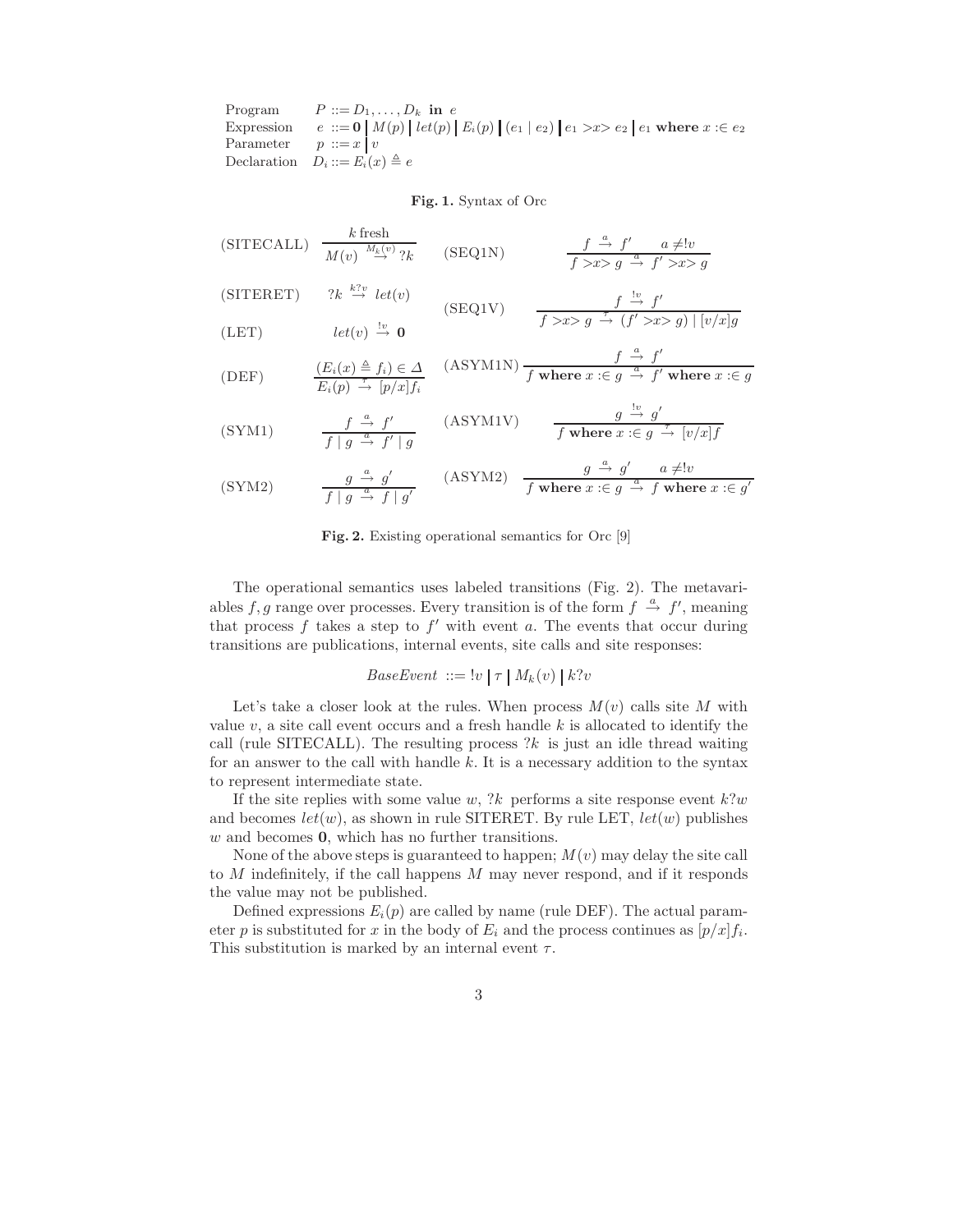| $(left(y)   let(2)) > x > M(x)$ $\rightarrow$                    | by LET, SEQ1V     |
|------------------------------------------------------------------|-------------------|
| $((let(y)   0) >x > M(x))   M(2) \stackrel{M_k(2)}{\rightarrow}$ | by SITECALL, SYM2 |
| $((let(y)   0) >x > M(x))$  ?k $\stackrel{k?11}{\rightarrow}$    | by SITERET, SYM2  |
| $((let(y)   0) >x > M(x))   let(11) \stackrel{!11}{\rightarrow}$ | by LET, SYM2      |
| ((let(y)   0) >x > M(x))   0                                     |                   |

**Fig. 3.** Possible evaluation of  $(left(y) | let(2)) > x > M(x)$ 

The rules for symmetric composition are simple;  $f | g$  takes a step if either f or g takes a step. The steps of the sub-processes can be interleaved arbitrarily.

Process  $f \gg z$  g takes a step if f takes a step (rule SEQ1N). If f publishes  $v$  the process performs an internal event and launches a new instance of  $g$  in parallel (rule  $SEQ1V$ ). We can think of x as an implicit communication channel between  $f$  and  $g$ <sup>1</sup>

In asymmetric composition f where  $x : \in g$ , f and g execute in parallel unless  $g$  publishes. Then,  $g$  is terminated and the published value  $v$  is communicated via x to f (rule ASYM1V). Rule ASYM2 shows the non-publication steps of q, and ASYM1N shows the steps of f. Note that a  $let(x)$  or a site call  $M(x)$  in f will block waiting for a publication from  $q$ .

The example in Fig. 3 illustrates the use of some of the rules. Observe that processes can evaluate even when they have free variables.

Using the rules of Fig. 2,  $M(x)$  has no transitions. It behaves like 0. However, in a context that can provide a value for x (see Fig. 3)  $M(x)$  can publish and 0 cannot. To model this behavior, Kitchin et al. add one more rule:

(SUBST) 
$$
f \stackrel{[v/x]}{\rightarrow} [v/x] f
$$

We call this new event a *receive* event.<sup>2</sup> Any process  $f$  can perform any receive step, even for variables not free in f (of course then  $[v/x]f = f$ ). The constraint is that the SUBST rule cannot be applied to parts of an expression, in other words the event 'a' in the previous rules cannot be a receive event for any variable.

The reflexive and transitive closure of the transition relation is called *execu*tion:

# Definition 1 (Execution). t is an execution of f i.e.  $f \stackrel{t}{\rightarrow} f'$  iff

$$
-t=\varepsilon\;\;and\;\;f\equiv f',\;\;or
$$

 $- t = at'$  and for some  $f''$ ,  $f \stackrel{a}{\rightarrow} f''$  and  $f'' \stackrel{t'}{\rightarrow} f'$ 

For instance, some executions of  $let(x)$  are:  $[2/x][1/x]$  !2,  $[3/y][2/x]$  !2

If t is a sequence of events then  $t\setminus a$  is the sequence of events obtained from t when all instances of event a are removed.

**Definition 2.** The trace set  $\langle f \rangle$  of a process f is  $\{ t \setminus \tau | t \text{ is an execution of } f \}$ 

For example, every trace of  $M(v)$  is a prefix of  $\sigma_1 M_k(v)$   $\sigma_2 k?w \sigma_3 w$  where  $\sigma_1, \ldots, \sigma_4$  are arbitrary sequences of receives and w is an arbitrary value.

<sup>&</sup>lt;sup>1</sup> versus the explicit prefix form  $x(y)$ . P of the  $\pi$ -calculus.

 $2$  This was called *substitution* event in  $[9]$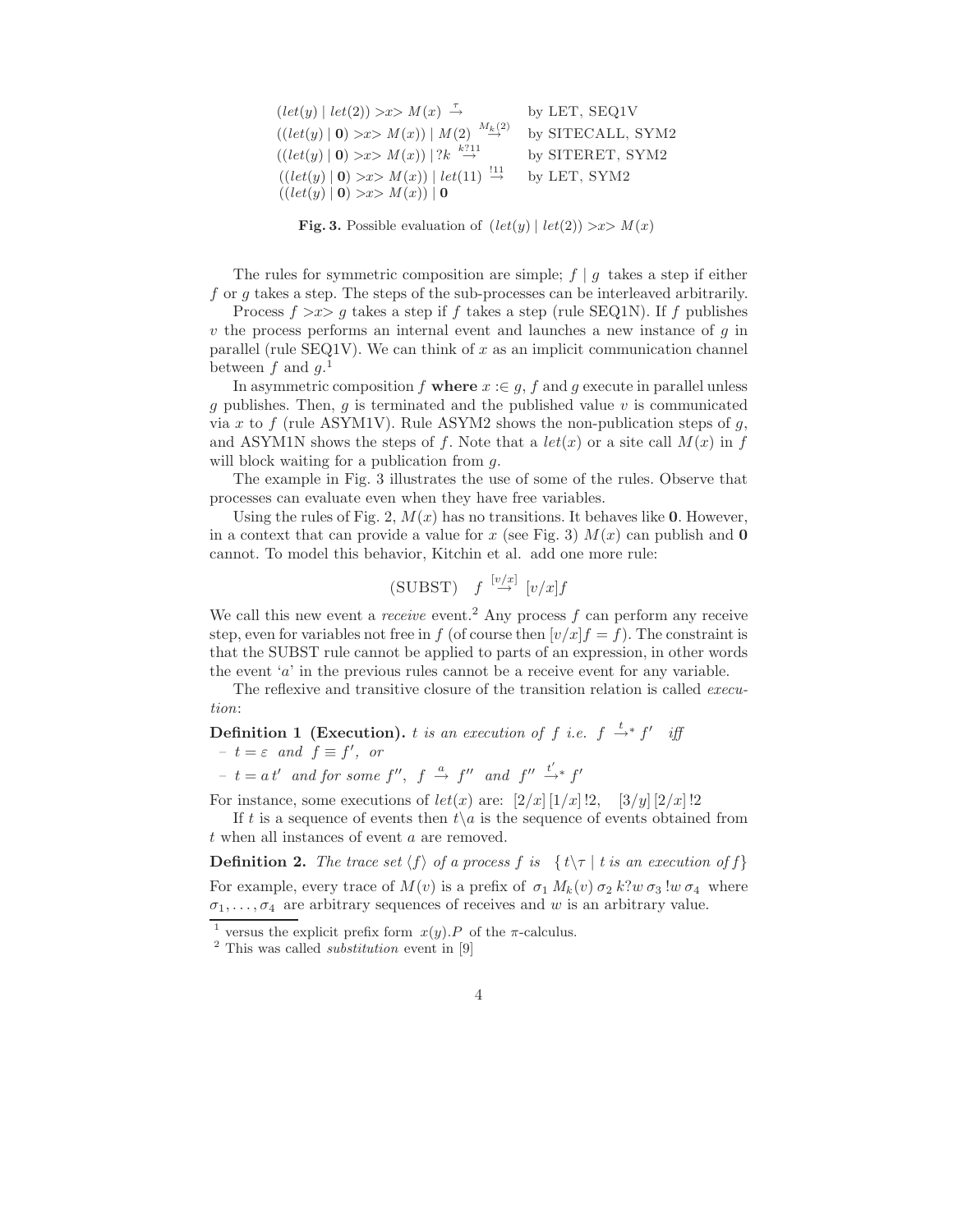### 3.2 Trace Semantics

Kitchin et al. attempt to provide a denotational semantics for processes by overloading the Orc combinators to work on trace sets. They define  $T_1 | T_2$ ,  $T_1 >> T_2$ , and  $T_1$  where  $x := T_2$  as follows.

#### Symmetric Composition

**Definition 3 (Merge).** For traces  $t_1$  and  $t_2$ ,  $t_1 | t_2$  is the set of all t such that

- $t_1$  and  $t_2$  are subsequences of t and every event of t belongs to at least one of  $t_1$  and  $t_2$
- every common event of t (i.e. an event that belongs to both  $t_1$  and  $t_2$ ) is a receive event
- if  $t_1$  and  $t_2$  contain receives for the same variable x, the first receive for x in both  $t_1$  and  $t_2$  is a common event of  $t$

For example, if  $t_1 = [1/x]!1$ ,  $t_2 = [1/x] [4/x] M_k(4)$ ,  $t_3 = [2/x] [11/y]$  then  $(t_1 | t_2)$  contains three elements, including  $[1/x] [4/x]$  !1  $M_k(4)$ , and  $(t_2 | t_3)$  is empty.

For trace sets, define  $T_1 | T_2 = \bigcup_{t_1 \in T_1, t_2 \in T_2} t_1 | t_2$ .

#### Sequencing

Define the operator:  $T \upharpoonright [v/x] = \{ t \mid [v/x] | t \in T \}$ . This selects the traces in T that start with  $[v/x]$  and removes the leading receive event from these traces. For sequences of receives, define inductively:

$$
T\upharpoonright \varepsilon = T
$$
  

$$
T\upharpoonright ([v/x] \sigma) = (T\upharpoonright [v/x])\upharpoonright \sigma
$$

Also, when a trace t has no publications we write  $\bar{P}(t)$  and when t has no receives for x we write  $R(x, t)$ .

 $\int$ **Definition 4.** For trace s and trace set T, define the set  $s \gg x > T$  by:

$$
\begin{cases} \{s\} & \bar{P}(s) \\ s_1((s_2 > x > T') \mid (T' \restriction [u/x])) & s = s_1!u s_2, \bar{P}(s_1), \\ & D \text{ is the sequence of receives in } s_1, T' = T \restriction D \end{cases}
$$

Note: Any receive event  $[v/x]$  in s is unrelated to x in  $(s \ge x \ge T)$ 

For trace sets, define  $T_1 \gg z \gg T_2 = \bigcup_{s \in T_1} s \gg z \gg T_2$ .

Every trace s of f that does not publish is also a trace of  $\langle f \rangle >x> \langle g \rangle$ . Moreover, if s contains a publication, an instance of  $g$  is launched in parallel and the remaining transitions of  $f$  may spawn more instances of  $g$ . For example, consider  $\langle let(y) \rangle >> \langle let(y) | let(x) \rangle$ . The trace  $([2/y]!2)$  is in  $\langle let(y) \rangle$  and D is  $[2/y]$ . Also,  $([2/y][2/x]!2!) \in \langle let(y) | let(x) \rangle$ . Therefore,  $([2/x]!2!2) \in \langle let(y) |$  $let(x) \restriction D$  which gives  $(2 \: 2) \in T' \restriction [2/x]$ . Hence,  $([2/y] \: 2 \: 2) \in \langle let(y) \rangle > x>$  $\langle let(y) | let(x) \rangle.$ 

The note in the definition of  $s > x > T$  which we copy directly from [9] is ambiguous; what happens if s contains an event  $[v/x]$  ? We discuss possible interpretations of the note in the following section.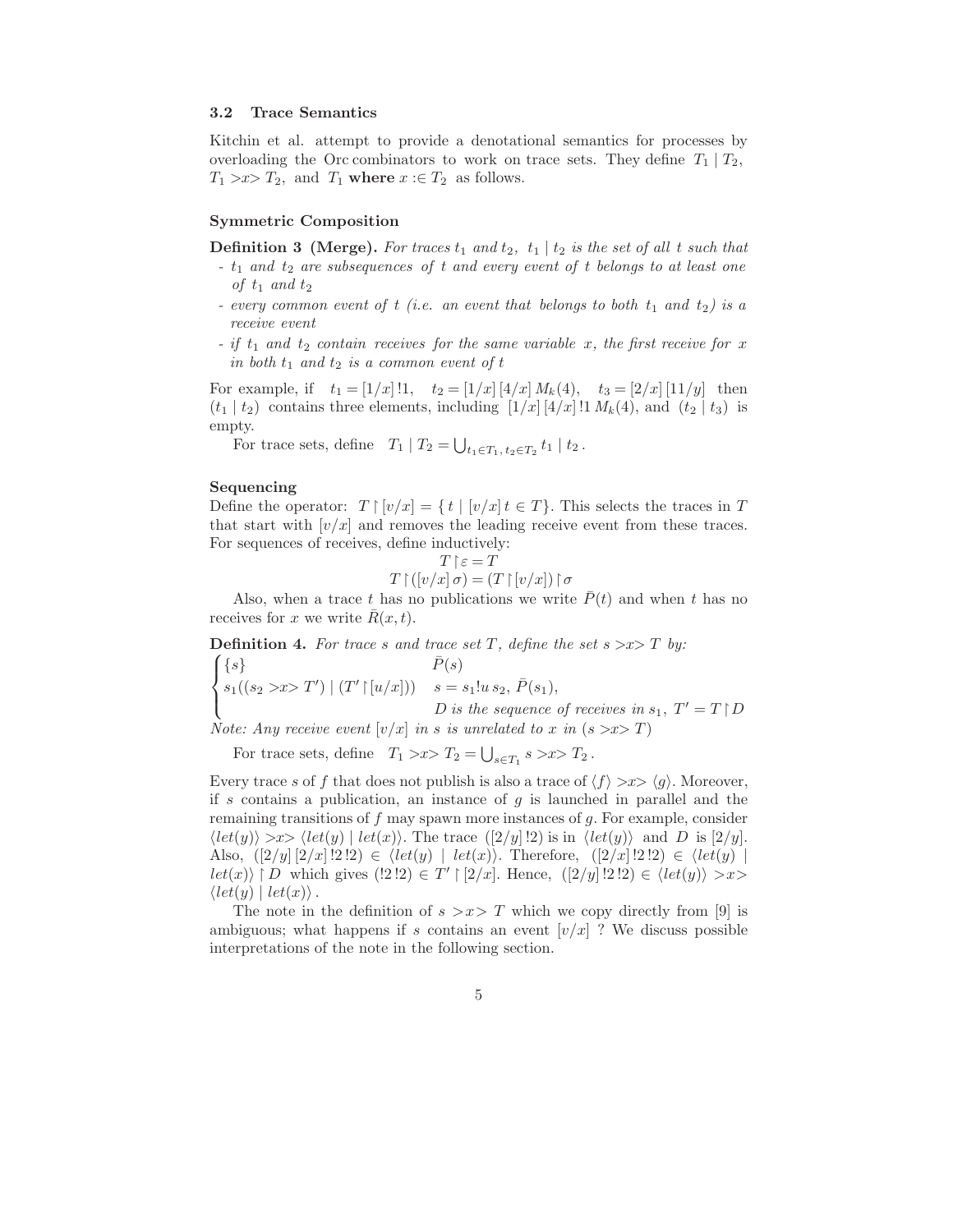### Asymmetric Composition

**Definition 5.** For traces  $t_1$  and  $t_2$ , define the set  $t_1$  where  $x \in t_2$  by:

$$
\begin{cases}\n t_1 \mid t_2 & \bar{P}(t_2) \\
 (t_{11} \mid t_{21}) t_{12} & t_1 \equiv t_{11} [v/x] t_{12}, \ \bar{R}(x, t_{11}) \\
 t_2 \equiv t_{21}! v \, t_{22}, \ \bar{P}(t_{21}) \\
 \emptyset & \text{otherwise}\n\end{cases}
$$

Note: Any receive event  $[v/x]$  in  $t_2$  is unrelated to x in  $(t_1$  where  $x \in t_2)$ 

For trace sets, define  $\langle f \rangle$  where  $x \in \langle g \rangle = \bigcup_{t_1 \in \langle f \rangle, t_2 \in \langle g \rangle} t_1$  where  $x \in t_2$ .

If  $t_2$  does not publish, asymmetric composition is like symmetric composition. If it publishes  $v$  and  $t_1$  receives  $v$ , the part of  $t_2$  prior to the publication is merged with the part of  $t_1$  prior to the receive; followed by the rest of  $t_1$ . The rest of  $t_2$ is discarded. The third branch disallows the creation of nonsensical traces that combine a  $t_1$  that receives  $v_1$  for x with a  $t_2$  that publishes  $v_2$ .

Like sequencing, the definition of  $t_1$  where  $x : \in t_2$  is ambiguous about the treatment of receives for  $x$  in  $t_2$ .

#### 3.3 Problems of Compositionality

To show that these definitions give a compositional semantics, Kitchin et al. make the following claims:

*Claim.* 1.  $\langle f | g \rangle = \langle f \rangle | \langle g \rangle$ 2.  $\langle f \rangle x \rangle = \langle f \rangle \rangle x \rangle \langle g \rangle$ 3.  $\langle f$  where  $x :\in g \rangle = \langle f \rangle$  where  $x :\in \langle g \rangle$ 

We believe Claim 1 is true, but Claims 2 and 3 are problematic.

#### Sequencing

The truth of Claim 2 depends on the interpretation of the ambiguous note.

- 1. Rename the bound variable  $x$  to avoid naming conflicts:
- Let  $h = let(1) > x > 0$ . The trace  $[3/x]$  is in  $\langle let(1) \rangle$ . Therefore, we pick a fresh variable y and alpha-rename every event  $[v/x]$  in  $\langle 0 \rangle$  to  $[v/y]$ . Let Z be the set we obtain after the alpha-renaming. Then, the set  $[3/x] > x > \langle 0 \rangle$  is defined to be equal to  $[3/x] >y > Z$ . By rule SUBST however,  $\langle 0 \rangle$  contains every finite sequence of receives, so there is no fresh variable to pick for the alpha-renaming; by this interpretation the set  $[3/x] >x > 0$  is undefined.
- 2. Receive events for x in s are not allowed in  $s \geq x > T$ : By this interpretation, the definition of  $s \geq x > T$  becomes

$$
\begin{cases}\n\{s\} & \bar{P}(s), \bar{R}(x, s) \\
s_1((s_2 > x > T') | (T' | [u/x])) & s = s_1!u s_2, \bar{R}(x, s), \bar{P}(s_1), D \text{ is the} \\
& \text{sequence of receives in } s_1, T' = T | D \\
\emptyset & \text{otherwise} \\
\text{Let } h = M(1) > x > \text{let}(x). By rules SUBST, SITECALL and SEQ1N,\n\end{cases}
$$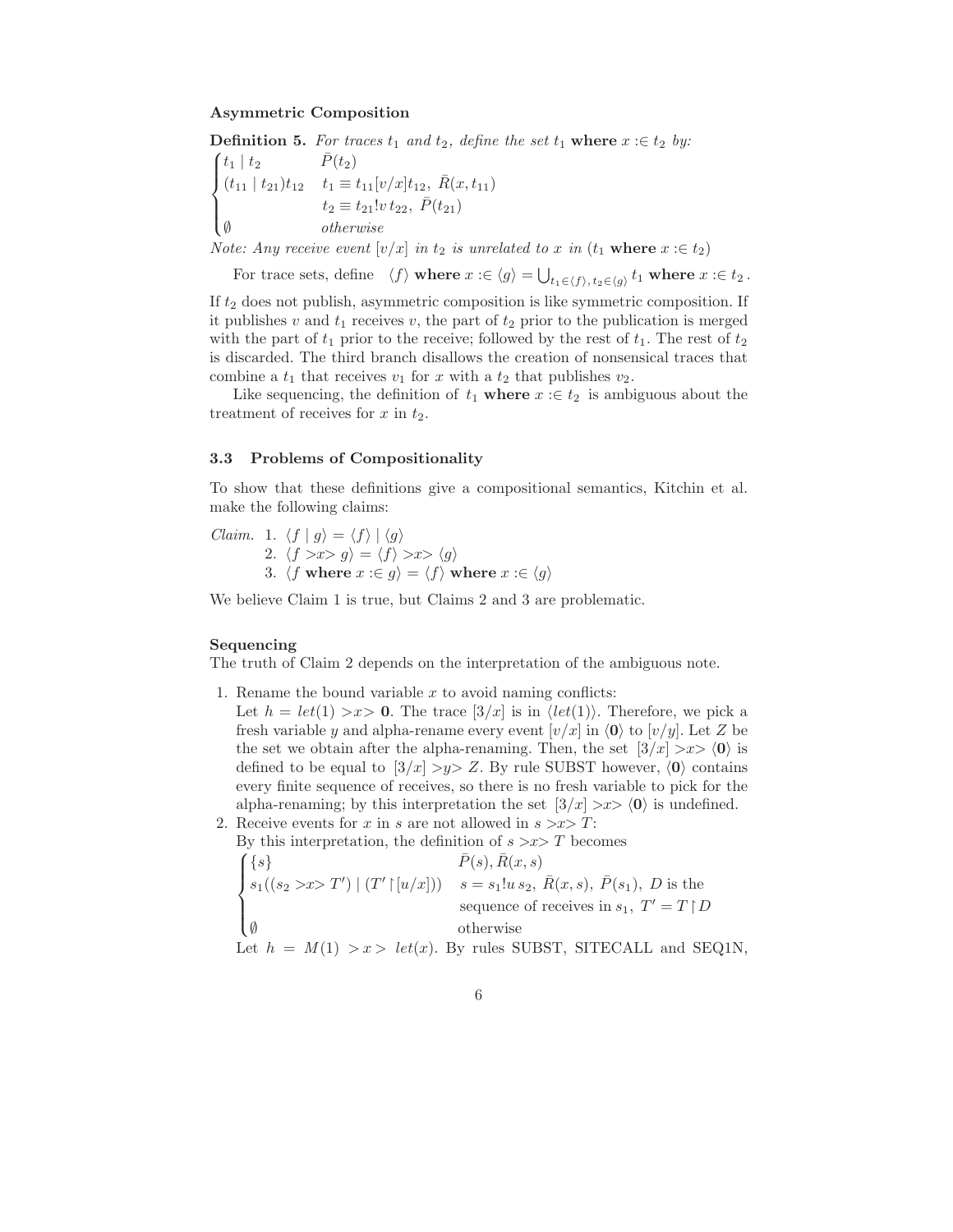$[3/x] M_k(1) \in \langle h \rangle$ . Let  $t = [3/x] M_k(1)$ . We prove by contradiction that  $t \notin (\langle M(1) \rangle > x > \langle let(x) \rangle),$  hence  $\langle f > x > g \rangle \neq \langle f \rangle > x > \langle g \rangle$ . Assume that  $t \in (\langle M(1) \rangle >x \rangle \langle let(x) \rangle)$ . Then, there exists  $s \in \langle M(1) \rangle$  such that  $t \in (s \gg x \gt \langle let(x) \rangle).$ 

- a) If the first branch of the definition was used to produce t then  $t = s$ which gives  $R(x, t)$ , a contradiction.
- b) If the second branch of the definition was used, then  $s$  is of the form  $(\sigma_1 M_k(1) \sigma_2 k? w \sigma_3 w \sigma_4)$  where  $\sigma_1, \ldots, \sigma_4$  are arbitrary sequences of receive events for variables different from x. But then,  $\sigma_1$  must be [3/x] which is a contradiction because  $\overline{R}(x, s)$ . We conclude that there is no  $s \in \langle M(1) \rangle$  such that  $t \in (s \gg x \gt \langle let(x) \rangle)$ .
- 3. The note is simply a reminder that receives for  $x$  in  $s$  and receives for  $x$  in the traces of T refer to different variables, and has no other impact: In this interpretation, the definition of  $s > x > T$  is not influenced by the note; receives for  $x$  in  $s$  are treated like receives for other variables. Let  $h = let(2) >> let(x), s = [1/x]!2, t = [1/x] [2/x]!1. Clearly, s \in \langle let(2) \rangle$ and the sequence of receives in s is  $[1/x]$ .

Also,  $t \in \langle let(x) \rangle$  and  $\{t\} \upharpoonright [1/x] = \{ [2/x]!1\} \Rightarrow ([2/x]!1) \in T' \Rightarrow$  $\{[2/x]!1\} \restriction [2/x] = \{!1\}.$  Then,  $([1/x]!1) \in \langle let(2) \rangle > x > \langle let(x) \rangle.$  But this trace cannot be produced by the operational semantics of  $h$ ; every operational trace of h is of the form  $(\sigma_1!2 \sigma_2)$  where  $\sigma_1$  and  $\sigma_2$  are arbitrary sequences of receives. Thus,  $\langle f \rangle x > g \rangle \neq \langle f \rangle \rangle x > \langle g \rangle$ 

### Asymmetric Composition

Claim 3 is false independent of the note, as the following simple counterexample shows. Let  $h = let(x)$  where  $x \in \mathbf{0}$ . The only operational rule that applies to h is SUBST, which takes h to itself. This means that a trace of h can consist only of receive events. By SUBST and LET,  $t = (\lfloor 2/x \rfloor)!$   $\geq \langle \text{let}(x) \rangle$  and also  $\varepsilon \in \langle 0 \rangle$ . Then,  $((2/x)!2)$  where  $x \in \varepsilon$ ) =  $((2/x)!2) | \varepsilon$ ) =  $\{[2/x]!2\}$ which yields  $([2/x] !2) \in (\langle let(x) \rangle)$  where  $x \in \langle 0 \rangle$ ). Clearly,  $t \notin \langle h \rangle$ . Therefore,  $\langle f$  where  $x : \in g \rangle \neq \langle f \rangle$  where  $x : \in \langle g \rangle$ 

### Dynamic Binding

Consider the defined expression  $E(x) \triangleq e$ . Kitchin et al. [9] do not impose any constraint on  $e$ , so it may contain variables other than  $x$ . In this case, dynamic binding can take place during the execution of a process. This invalidates a bisimulation result in [9], namely that when  $x \notin f(v(g))$ 

$$
(f | g)
$$
 where  $x \in h \sim (f$  where  $x \in h) | g$ 

Let  $E(x) \triangleq let(y)$ ,  $f_1 = (0 \mid E(2))$  where  $y \in let(1)$ ,  $f_2 = (0$  where  $y \in$ let(1)) |  $E(2)$ . Then  $\tau \tau$ ! is an execution of  $f_1$  but not of  $f_2$  because in any execution of  $f_2$  a receive for y must precede the publication. The details of this are left to the reader.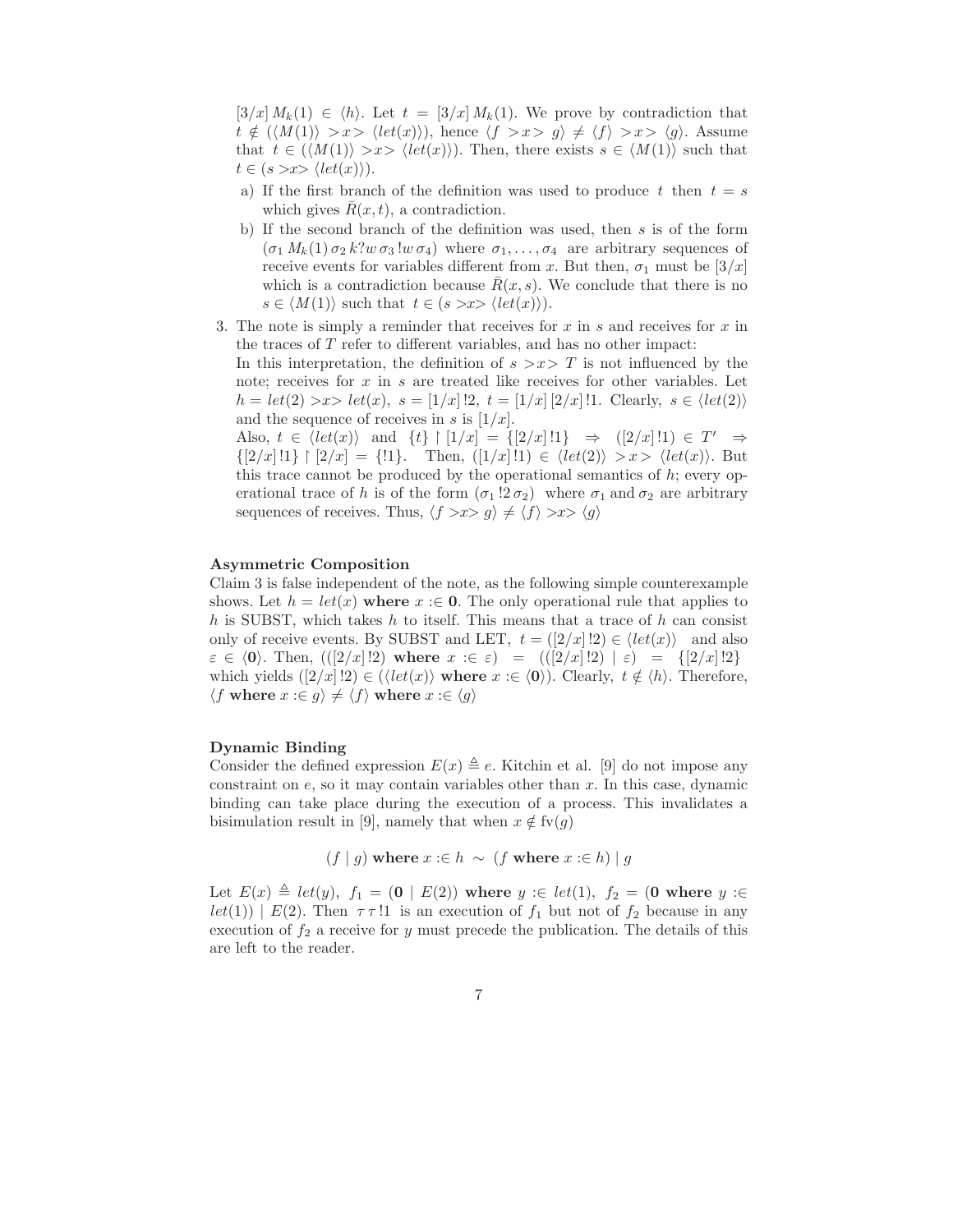(SITEC)  
\n
$$
\frac{k \text{ fresh}}{\Delta, \Gamma \vdash M(v)} \xrightarrow{M_{E}(v)} ? k
$$
\n
$$
\frac{(E_i(x) \triangleq f_i) \in \Delta}{\Delta, \Gamma \vdash E_i(v) \xrightarrow{\tau} [v/x] f_i}
$$
\n(SITECV)  
\n
$$
\frac{\Gamma(x) = v}{\Delta, \Gamma \vdash M(x)} \xrightarrow{[v/x]} M(v)
$$
\n(SITER)  
\n
$$
\frac{(SEQ)}{\Delta, \Gamma \vdash ? k \xrightarrow{k? v} let (v)}
$$
\n(SEQ)  
\n
$$
\frac{\Delta, \Gamma \vdash f \stackrel{a}{\rightarrow} f' \stackrel{\Gamma}{\downarrow} (a)}{\Delta, \Gamma \vdash f \Rightarrow x > g \xrightarrow{a} f' \Rightarrow x > g}
$$
\n(LET)  
\n
$$
\frac{\Delta, \Gamma \vdash f \xrightarrow{a} f' \stackrel{\Gamma}{\downarrow} (a)}{\Delta, \Gamma \vdash let (v) \xrightarrow{[v/x]} 0}
$$
\n(SEQ-P)  
\n
$$
\frac{\Delta, \Gamma \vdash f \xrightarrow{a} f' \stackrel{\Gamma}{\downarrow} (a)}{\Delta, \Gamma \vdash f \Rightarrow x > g \xrightarrow{\tau} (f' \Rightarrow x > g)} |[v/x] g|}
$$
\n(LETV)  
\n
$$
\frac{\Gamma(x) = v}{\Delta, \Gamma \vdash let (x) \xrightarrow{[v/x]} let (v)}
$$
\n(SSYM-L)  
\n
$$
\frac{\Delta, \Gamma \vdash f \xrightarrow{a} f'}{\Delta, \Gamma \vdash f \text{ where } x : \in g \xrightarrow{a} f' \text{ where } x : \in g}
$$
\n(SYM-L)  
\n
$$
\frac{\Delta, \Gamma \vdash f \xrightarrow{a} f'}{\Delta, \Gamma \vdash f | g \xrightarrow{a} f' | g}
$$
\n(ASYM-R)  
\n
$$
\frac{\Delta, \Gamma \vdash g \xrightarrow{a} g'}{\Delta, \Gamma \vdash f \text{ where } x : \in g \xrightarrow{a} f \text{ where } x : \in g'}
$$
\n(SYM-R)  
\n
$$
\frac{\Delta, \Gamma \vdash g \xrightarrow{a} g'}{\Delta, \Gamma \vdash f | g \xrightarrow{a} f | g'}
$$
\n(SYM-P)  
\n
$$
\frac{\Delta, \Gamma \vdash g \xrightarrow{a} g'}{\Delta, \Gamma
$$

Fig. 4. Our operational semantics for Orc

Note: After the completion of this work, we contacted the authors of [9], who suggested corrections to their definitions. In  $s > x > T$ , D is the sequence of receive events in  $s_1$  for variables other than x. In  $t_1$  where  $x \in t_2$ , add the side-condition  $\bar{R}(x, t_1)$  to the first branch; the notes are no longer needed. Our counterexamples do not apply to the changed definitions; however we did not try to verify the adequacy of the fixed semantics.

Note that our counterexamples use processes where free and bound variables have distinct names, but since any process can take any receive step the naming conflict cannot be avoided in the traces.

### 4 New operational and trace semantics for Orc

#### 4.1 Operational Semantics

Our operational semantics for Orc is shown in Fig. 4. Here is a summary of the changes.

No dynamic binding. The syntax of the language is unchanged. However, in a declaration  $E_i(x) \triangleq f_i$  we demand that  $fv(f_i) \subseteq \{x\}$ . Hence, no dynamic binding can take place during process evaluation. This approach is also taken by Wehrman et al. [15].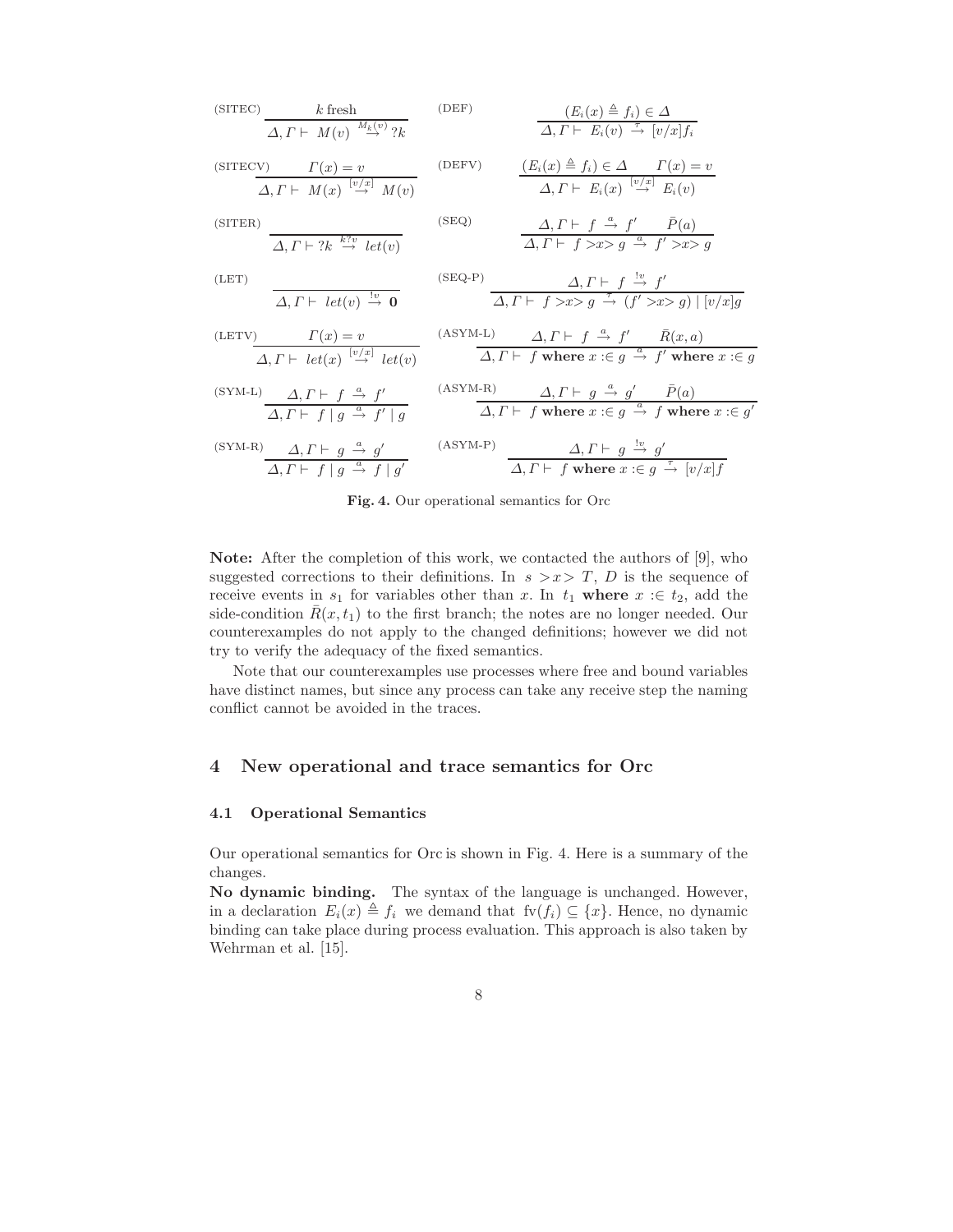$\Delta, \Gamma \vdash \text{let}(x)$  where  $x \in (M(x) | \text{let}(x)) \stackrel{[^{n} \text{hi} \cap Z]}{\rightarrow}$  by LET-VAR, SYM-R, ASYM-R  $let(x)$  where  $x : \in (M(x) | let("hi") ) \stackrel{\tau}{\rightarrow}$  $let("hi")$ by LET, SYM-R, ASYM-P

**Fig. 5.** Possible evaluation when  $(x, \text{``hi''}) \in \Gamma$ 

Defined expressions are called by value. Since we do not know of any Orc program where call-by-name functionality is absolutely necessary, we made this change because it simplifies the technical treatment.

A process f can take a  $[v/x]$  step only when x is free in f. By thinking of variables as channels, we say that  $f$  can receive only on a channel it knows i.e. when  $x$  is free in  $f$ .

When x is not free in f a receive  $[v/x]$  would leave f unchanged, therefore such receives can be harmlessly forbidden. Consequently, closed processes do not take any receive steps throughout their execution.

The condition  $x \in \text{fv}(f)$  is necessary but not sufficient for a receive step, for example the process  $0 \ge y \ge let(x)$  is inert.

Addition of an environment  $\Gamma$ . Let f take a  $[v/x]$  step to f'. This means that if f is plugged in a process-context that can provide v for  $x, f$  can receive v and behave like  $f'$  (as in Fig. 3 for  $M(x)$ ).

We use environments to model process contexts. An environment is a partial function from variables to values. The metavariable  $\Gamma$  ranges over environments. With this formulation,  $M(x)$  can go to  $M(v)$  only when  $(x, v)$  is in  $\Gamma$ , and is inert otherwise. Note that, unlike traditional environments in operational semantics, Γ can be non-empty at the beginning of the evaluation of a process and it remains unchanged throughout the evaluation. This is because  $\Gamma$  keeps track of the free variables in a process, but local binding is handled by substitution (e.g. rule SEQ-P).

By using  $\Gamma$  instead of a SUBST-like rule which can be applied to whole processes only, we do not need to differentiate between receives and base events.

*Event* ::= *BaseEvent* | 
$$
[v/x]
$$

So, the event 'a' in our rules refers to any event, not just to a base event. Also, observe that in ASYM-L  $f$  cannot proceed with a receive for  $x$ . Its parts that depend on x are blocked waiting for a publication from q. See Fig.  $5$  for a sample evaluation using the new operational semantics.

#### 4.2 Denotational Semantics

We now present our denotational semantics for Orc, which is based on complete partial orders. The meaning of a process is a set of traces in the presence of environments for the declarations Fenv and variables Env:

$$
[[f] : [Fenv \rightarrow [Env \rightarrow P]]
$$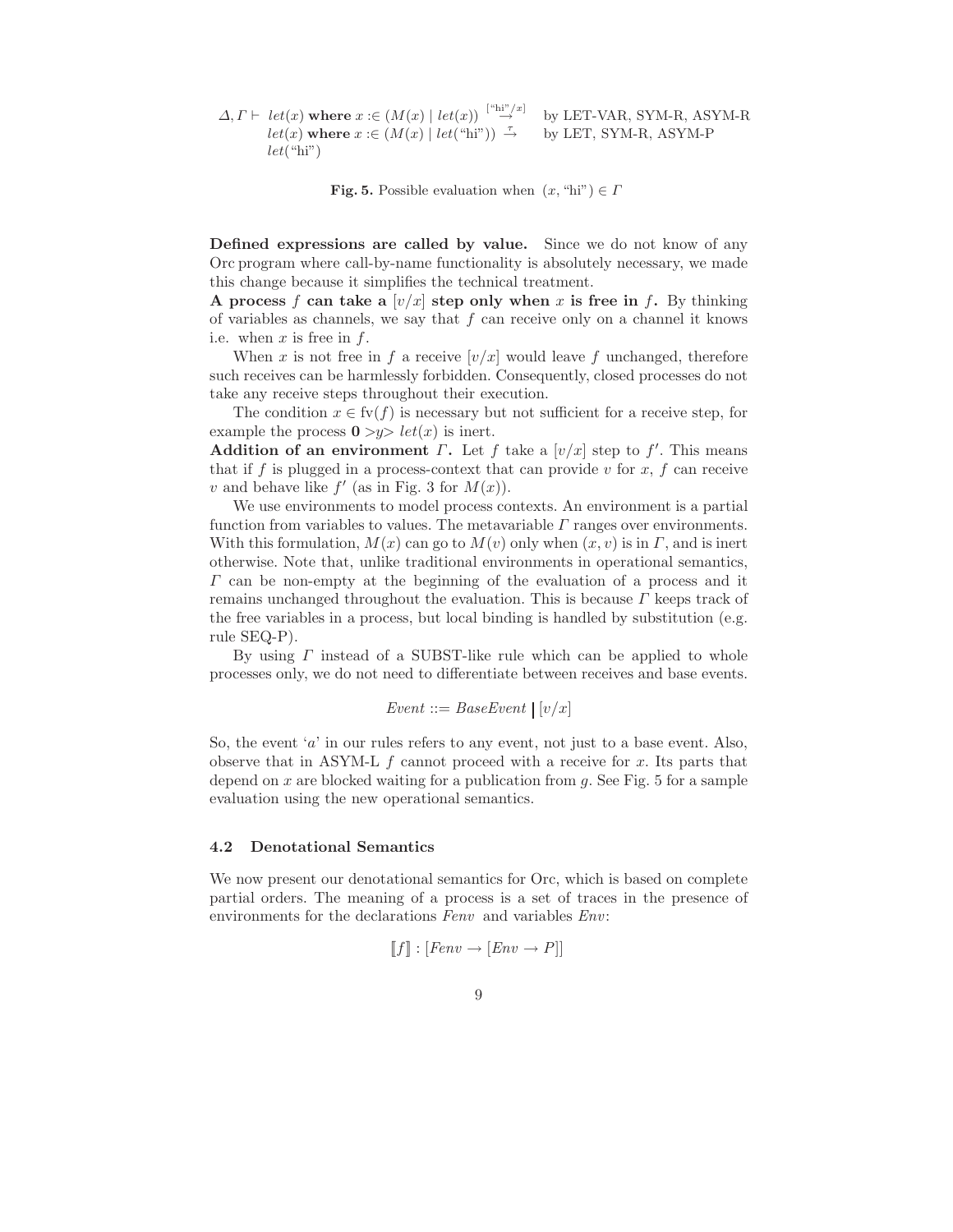$\llbracket 0 \rrbracket = \lambda \varphi . \lambda \rho . \{\varepsilon\}$  $[[let(v)]] = \lambda \varphi . \lambda \rho . \{!v\}_{\mathsf{p}}$  $[\![let(x)]\!] = \lambda \varphi . \lambda \rho . \mathbf{case} \; \rho(x) \; \mathbf{of} \; \mathbf{Absent} \Rightarrow \{\varepsilon\}$  $v \Rightarrow \{[v/x] : v\}$ <sub>p</sub>  $\llbracket M(v) \rrbracket = \lambda \varphi \cdot \lambda \rho \cdot \{ M_k(v) \ k?w \ \vdash w \mid k \text{ fresh}, w \in Val \} \$  $[M(x)] = \lambda \varphi \cdot \lambda \rho \cdot \textbf{case} \; \rho(x) \textbf{ of } \text{ Absent} \Rightarrow \{\varepsilon\}$  $v \Rightarrow \{ [v/x] M_k(v) k?w \} w \mid k \text{ fresh}, w \in Val \}$  $[[?k]] = \lambda \varphi \cdot \lambda \rho \cdot \langle k?w \cdot w \mid w \in Val \}_{p}$  $[[E_i(v)]] = \lambda \varphi \cdot \lambda \rho \cdot \{ \tau \mid t \in \varphi_i(v) \}_p$  $[[E_i(x)]] = \lambda \varphi \cdot \lambda \rho \cdot \textbf{case} \; \rho(x) \textbf{ of } \text{ Absent} \Rightarrow \{\varepsilon\}$  $v \Rightarrow \{ [v/x] \tau t \mid t \in \varphi_i(v) \}_p$  $[h | g] = \lambda \varphi \cdot \lambda \rho$ .  $[h] \varphi \rho || [g] \varphi \rho$  $[[h >x > g]] = \lambda \varphi \cdot \lambda \rho \cdot \bigcup_{s \in [h] \varphi \rho} s \gg \lambda v \cdot ([g] \varphi \rho[x = v]) \setminus [v/x]$ [h where  $x : \in g$ ] =  $\lambda \varphi \cdot \lambda \rho$ . ( $\bigcup_{v \in Val} [h] \varphi \rho[x = v]$ )  $\langle x | [g] \varphi \rho$ 

Fig. 6. Trace Semantics of Orc

A trace is a (possibly empty) sequence of events. Unlike the previous trace semantics, internal events appear in traces. Trace sets are prefix-closed and ordered by inclusion. They are also non-empty because the empty trace  $\varepsilon$  is a trace of any process. Last, we consider traces of finite length only; an infinite trace is represented by the set of all its finite prefixes.

> $Traces = Event^*$ , a discrete CPO.  $P = \{ S \mid S \subseteq Traces \land S \neq \emptyset \land S \text{ is prefix-closed} \}$  $Val =$  the set of all values, a discrete CPO.  $Var =$  the set of all variable names, a discrete CPO.  $Env = [Var \rightarrow (Val \cup \{Abstract\})]$  $NoRecv = \{ S \mid S \in P \land \forall t \in S, x \in Var \ldotp \bar{R}(x, t) \}$  $Fenv = ([Val \rightarrow NoRecv])^k$

Consider a declaration  $(E_i(x) \triangleq f_i)$ . Since only x can be free in  $f_i$ , the traces of  $E_i(v)$  do not contain any receives. NoRecv is a CPO with bottom element  $\{\varepsilon\}$  and Fenv inherits its order from NoRecv in the usual way. We do not need names to refer to the declared processes, we can index them by the order of declaration.

The definitions of the meaning functions can be found in Fig. 6. Juxtaposition of traces means concatenation. Various auxiliary operators are defined in Fig. 7. The operations  $t\backslash a$ ,  $t_1 \parallel t_2$ ,  $t_p$  and  $(t_1 <_x t_2)$  are lifted to trace sets in the obvious way.

We can easily establish the following properties of the meaning functions:

**Theorem 1 (Prefix Closure of Trace Sets).** For all  $f, \varphi, \rho, \|f\| \varphi \rho \in P$ 

**Theorem 2 (Continuity of Denotations).** For all  $f$ ,  $\llbracket f \rrbracket$  is continuous.

Lemma 1 (Substitution).  $[ [v/x]f] \varphi \rho = ([f] \varphi \rho [x = v]) \backslash [v/x]$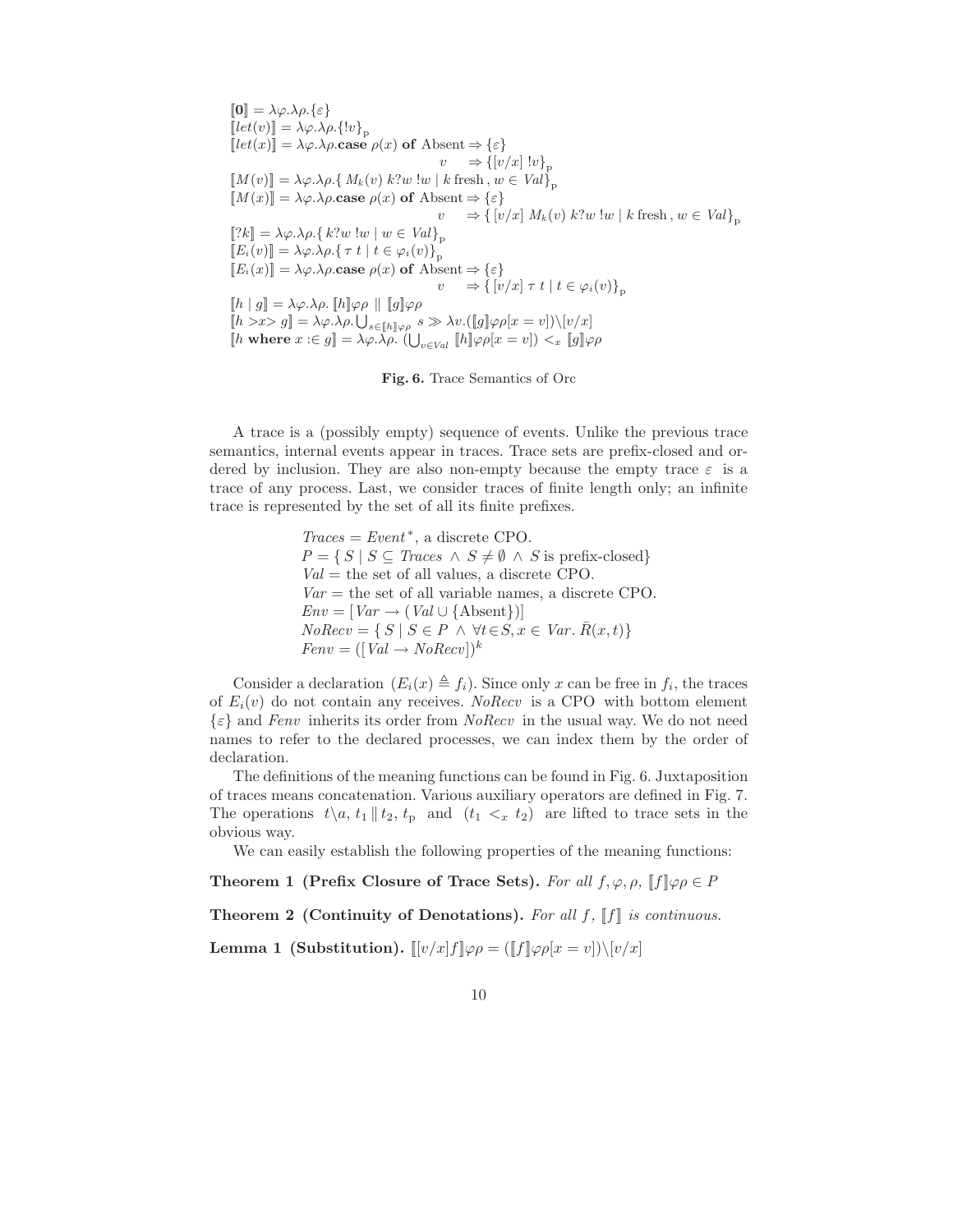Remove event ' $a$ ' from a trace:

$$
t \backslash a \triangleq \begin{cases} \varepsilon & t = \varepsilon \\ t' \backslash a & t = at' \\ a' \left( t' \backslash a \right) & t = a't' \text{ and } a \neq a' \end{cases}
$$

Merge:

$$
t_1 \parallel t_2 \triangleq \begin{cases} \{t_1\} & t_2 = \varepsilon \\ \{t_2\} & t_1 = \varepsilon \\ a(t'_1 \parallel t_2) \cup b(t_1 \parallel t'_2) & t_1 = at'_1 \text{ and } t_2 = bt'_2 \end{cases}
$$

Prefix-closure:

 $t_{\rm p} \triangleq$  $\int {\varepsilon}$   $t = \varepsilon$  $\{\varepsilon, a\} \cup a t'_{p} \quad t = a t'$ 

Sequencing combinator:

$$
s \gg F = \begin{cases} \{s\} & \bar{P}(s) \\ s_1 \tau ((s_2 \gg F) \parallel F(v)) & s \equiv s_1! v s_2, \bar{P}(s_1) \end{cases}
$$

Asymmetric combinator:

$$
t_1 <_x t_2 = \begin{cases} t_1 \parallel t_2 & \bar{R}(x, t_1), \bar{P}(t_2) \\ t_1 \parallel t_{21} \tau & \bar{R}(x, t_1), t_2 \equiv t_{21}! v t_{22}, \bar{P}(t_{21}) \\ (t_{11} \parallel t_{21} \tau)(t_{12} \setminus [v/x]) & t_1 \equiv t_{11} [v/x] t_{12}, \bar{R}(x, t_{11}), \\ t_2 \equiv t_{21}! v t_{22}, \bar{P}(t_{21}) \\ \{\varepsilon\} & \text{otherwise} \end{cases}
$$

Empty environment  $\rho_0$ :  $\rho_0(x) =$  Absent for all x

Fig. 7. Various Definitions

One might expect  $[[v/x]f]\varphi \rho$  to be equal to  $[[f]\varphi \rho[x = v]$ . However, since in the latter v is provided by the environment we have to remove  $[v/x]$  from f's traces in order to equate it with  $[v/x]f$ .

The proofs of these and all subsequent theorems can be found in [13]. Finally, we apply the usual fixed-point technique [16] to give the denotation of a set of declarations  $\Delta$ : we define an Fenv transformer  $\hat{\Delta}$  by

$$
\hat{\Delta} = \lambda \varphi.(\lambda v.([f_1]\varphi \rho_0[x = v]) \setminus [v/x] \times \cdots \times \lambda v.([f_k]\varphi \rho_0[x = v]) \setminus [v/x])
$$

 $\hat{\Delta}$  is continuous, so we define  $\llbracket \Delta \rrbracket$  as its least fixed point

$$
[\![\varDelta]\!] = \operatorname{fix}(\hat{\varDelta})
$$

To prove the correctness of our semantics we need to show that the executions of a process match its traces.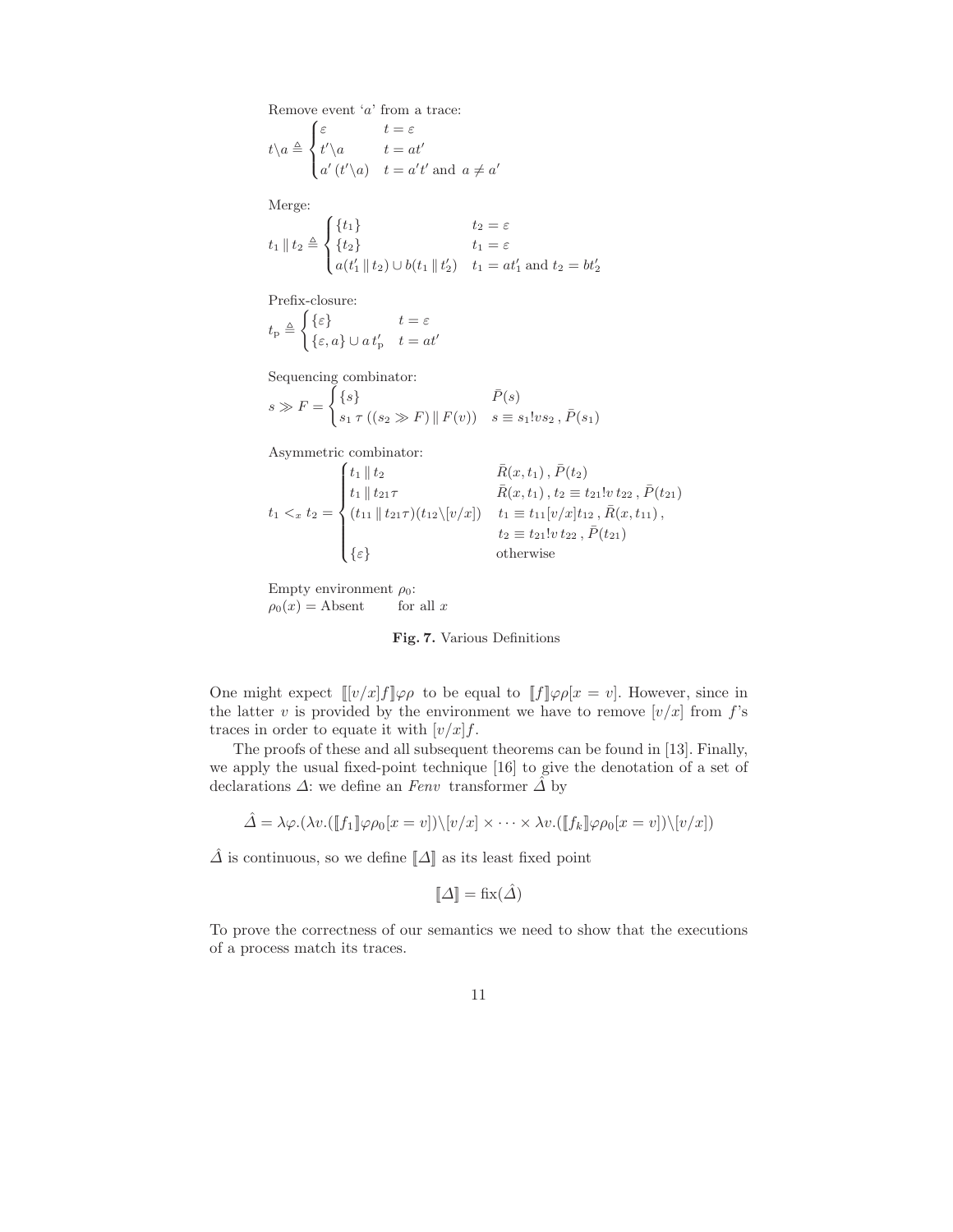### Theorem 3 (Adequacy).

$$
If \ \rho = \rho_0[x_1 = v_1] \dots [x_m = v_m], \ \Gamma = \{(x_1, v_1), \dots, (x_m, v_m)\} \ \ then
$$

$$
t \in [[f]][\Delta] \rho \ \ iff \ \ \exists f'. \ \Delta, \Gamma \vdash f \xrightarrow{t} f'
$$

The theorem is proved by induction on the length of  $t$ . It relies on the following lemma, which is proved by structural induction on f.

Lemma 2. If  $\rho = \rho_0[x_1 = v_1] \dots [x_m = v_m], \Gamma = \{(x_1, v_1), \dots, (x_m, v_m)\}\$  then

 $a t \in \llbracket f \rrbracket [\![\Delta]\!] \rho$  iff  $\exists f'. \ \Delta, \Gamma \vdash f \stackrel{a}{\rightarrow} f'$  and  $t \in \llbracket f' \rrbracket [\![\Delta]\!] \rho$ 

Let's look at an interesting property concerning the publications of a process f. When a sub-process of f publishes, the publication is either masked as a  $\tau$  and sent to another sub-process (SEQ-P, ASYM-P), or it is observed by  $f$ 's context. Observable publications do not trigger other events of  $f$ . The next lemma shows that there is no causality between a publication and the events that follow it in a trace.

Lemma 3. If  $s_1! v s_2 \in [f]$  $\Delta$ ] $\rho$  then  $s_1(!v \mid s_2) \subseteq [f]$  $\Delta$ ] $\rho$ 

### 4.3 Semantics insensitive to internal events

Any Orc process can be a building block of a larger process, e.g.  $IsPrime(N)$ in  $(Print(x)$  where  $x \in (IsPrime(N) | Reddit Feed(today))$ ). In such situations, the internal events of a process are not observable by its context, in the sense that they do not entail communication between the process and the rest of the system. Instead,  $\tau$  events represent communication that takes place within the process. Therefore, we would like to have a semantics insensitive to internal events:

# **Definition 6.**  $\{f\} \triangleq \lambda \varphi \cdot \lambda \rho$ .  $\|f\| \varphi \rho \setminus \tau$

One could also define  $\{f\}$  compositionally and independent of  $\llbracket f \rrbracket$  and then prove definition 6 as a theorem.

Obviously,  $[f] = [g]$  implies  $\{f\} = \{g\}$ . Therefore, this semantics is less discriminating than the semantics in section 4.2. We can now prove the following equivalence, which is false in our original trace semantics:

Lemma 4. For all  $f, \rho \in \{f\} \{\Delta\} \rho = \{f > x > \text{let}(x)\} \{\Delta\} \rho$ 

### 5 Strong Bisimulation Congruences

In [9], Kitchin et al. state some useful equivalences between processes using strong bisimulation [10]. However, some of these equivalences are invalid because of dynamic binding in the declarations. Also, they do not show bisimulation to be a congruence and do not investigate the relation between bisimulation and trace equivalence. For our semantics, we define a family of strong bisimulation relations indexed by  $\Delta$ :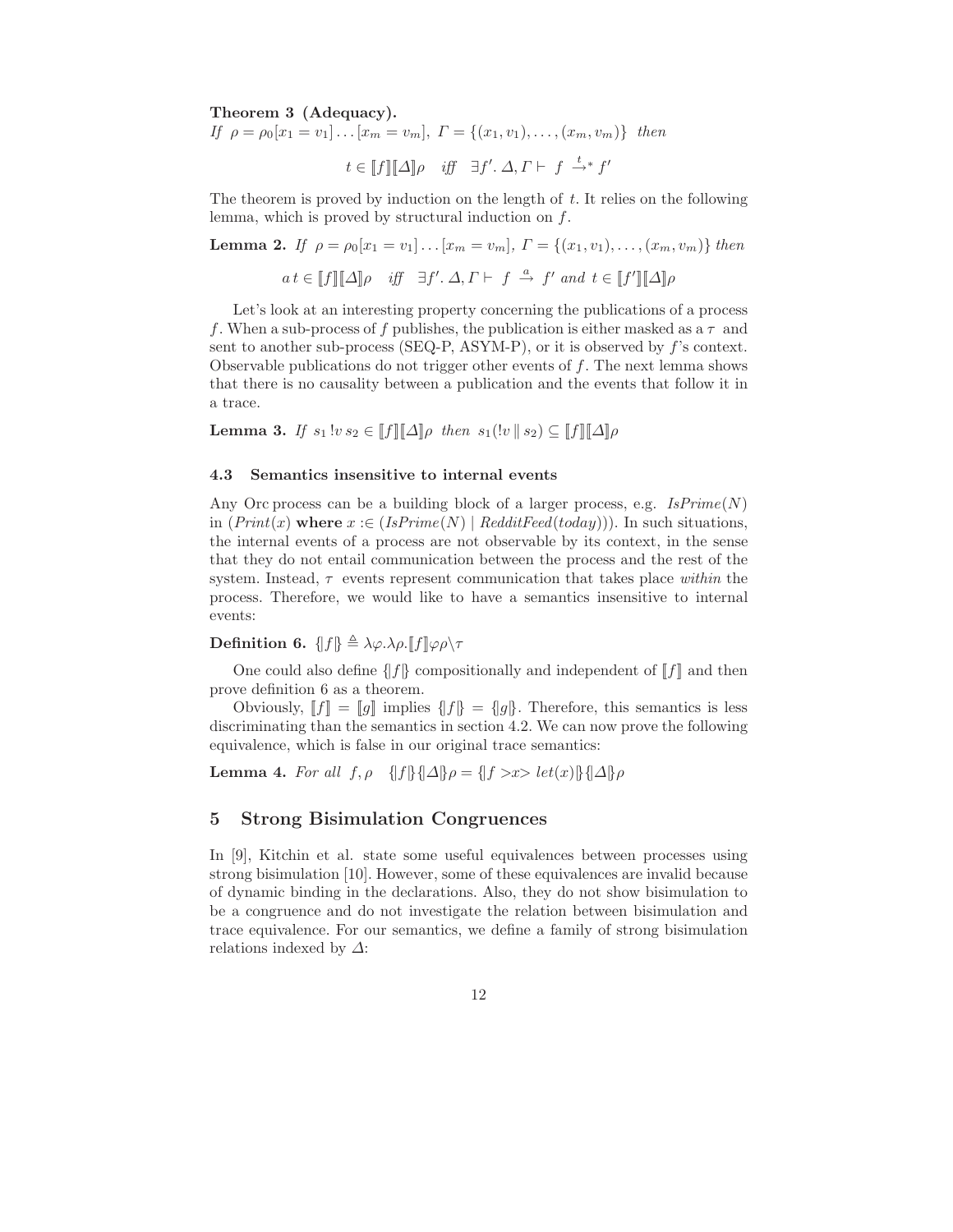For any  $\Delta$  such that  $f, g, h$  are well-formed,

1.  $f | 0 \sim \Delta f$ 2.  $f | g \sim \Delta g | f$ 3.  $f | (g | h) \sim_{\Delta} (f | g) | h$ 4.  $(f | g) >x > h \sim_\Delta (f >x > h) | (g >x > h)$ 5. f >x>  $(g \rightarrow y> h) \sim_{\Delta} (f \rightarrow x> g) \rightarrow y> h$  if  $x \notin \text{fv}(h)$ 6. (f | g) where  $x : \in h \sim \Delta$  (f where  $x : \in h$ ) | g if  $x \notin f(v(g))$ 7.  $(f \ge y \ge g)$  where  $x : \in h \sim_\Delta (f$  where  $x : \in h) \ge y \ge g$  if  $x \notin f(v(g))$ 8. (*f* where  $x : \in g$ ) where  $y : \in h \sim \Delta$  (*f* where  $y : \in h$ ) where  $x : \in g$ if  $y \notin \text{fv}(g)$  and  $x \notin \text{fv}(h)$ 

Fig. 8. Strongly Bisimilar Processes

Definition 7 ( $\Delta$ -bisimulation). Let  $\Delta$  be a set of declarations. Then, a binary relation  $\Re$  on processes is a  $\Delta$ -bisimulation iff

- 1. R is symmetric
- 2. for any  $(f, g) \in \Re$  and for any  $\Gamma$  if  $\Delta, \Gamma \vdash f \stackrel{a}{\rightarrow} f'$  then  $\exists g'. \ \Delta, \Gamma \vdash g \stackrel{a}{\rightarrow} g' \ \text{and} \ (f', g') \in \mathfrak{R}$

Definition 8 (Largest Strong Bisimulation).  $\sim_{\Delta} \triangleq \bigcup \{ \Re \mid \Re \ is \ a \ \varDelta\text{-}bism. \}$ 

For different declaration sets we get different bisimulations. For example,

$$
E_1(v) \sim_{\Delta_1} (let(v) > x > M(x)) \quad \text{for} \quad \Delta_1 = \{E_1(x) \triangleq M(x)\}
$$

but

$$
E_1(v) \not\sim_{\Delta_2}(let(v) > x > M(x)) \quad \text{for} \quad \Delta_2 = \{E_1(x) \triangleq 0\}
$$

We can prove the equivalences in [9] using our new operational semantics (see Fig 8). Naturally, symmetric composition is commutative and associative (equiv. 2, 3). Symmetric composition can be distributed over sequencing because symmetrically composed processes do not communicate with each other (equiv. 4). Equivalence 6 verifies our intuition that a (where  $x$ )-context does not influence a process  $g$  if  $x$  is not free in  $g$ .

#### **Lemma 5.** For any  $\Delta$ ,  $\sim_{\Delta}$  is a congruence relation

The proof proceeds by induction on contexts. By lemma 5, the equivalences of Fig. 8 become congruences automatically. Congruence is important in a concurrent setting, because we can replace a process in a system with a congruent process without affecting the behavior of the system. The following example illustrates congruences 1, 2 and 6 when  $x \notin f(v(g))$ 

```
g where x : \in h \sim_{\Delta} (0 | g) where x : \in h \sim_{\Delta} (0 where x : \in h) | g
```
Definition 7 is universally quantified over  $\Gamma$ . This helps establish a connection between strong bisimulation and trace equivalence: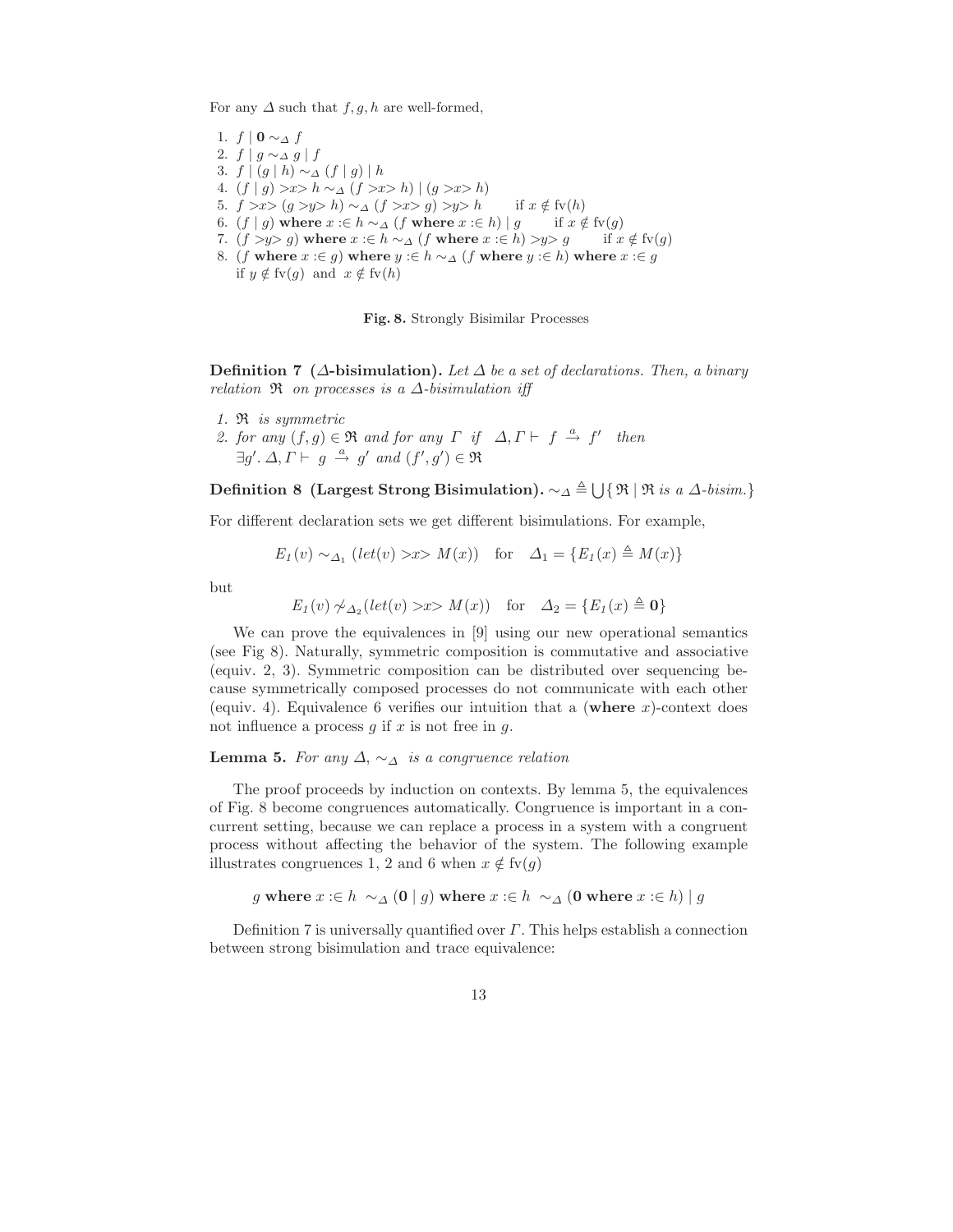## **Theorem 4.** If  $f \sim_{\Delta} g$  then for any  $\rho$ ,  $\llbracket f \rrbracket \Delta \rho = \llbracket g \rrbracket \Delta \rho$

As one might expect, trace equivalence does not imply bisimilarity: Let  $f = let(y)$  where  $y := (let(1) > x > (let(2) | let(3)))$ and  $g = (let(y)$  where  $y \in let(x))$  where  $x \in (let(2) | let(3))$ . For any  $\Delta, \rho$  we get  $[[f]][\Delta]\rho = [g] [\Delta]\rho = {\tau \tau}!2, \tau \tau!3$ <sub>p</sub>. Let R be a  $\Delta$ -bisimulation and  $(f, g) \in \mathfrak{R}$ . Then, g must be able to match the steps of  $f$ .  $\Delta, \Gamma \vdash f \stackrel{\tau}{\to} \text{let}(y) \text{ where } y : \in ((0 \ge x \ge (\text{let}(2) | \text{ let}(3))) | (\text{let}(2) | \text{ let}(3))) \equiv f'$ 

The possible  $\tau$  transitions of g are

 $\Delta, \Gamma \vdash g \stackrel{\tau}{\rightarrow} let(y)$  where  $y \in let(2) \equiv g'$ ′′

$$
\Delta, \Gamma \vdash g \stackrel{\tau}{\rightarrow} let(y) \text{ where } y : \in let(3) \equiv g
$$

It should be obvious that  $(f', g') \notin \mathfrak{R}$  and  $(f', g'') \notin \mathfrak{R}$  because  $g', g''$  have lost one publishing option while  $f'$  maintains both. Formally, by the contrapositive of theorem 4 we get  $f' \not\sim_{\Delta} g'$  and  $f' \not\sim_{\Delta} g''$  because their trace sets differ. Assuming that R exists leads to a contradiction, therefore  $f \sim_{\Delta} g$ .

We now discuss a limitation of our semantics. Let  $f_1 = let(y) >x > let(x)$ ,  $f_2 =$  $let(y) \gg z > let(y), \Gamma = \{(y, 42)\}.$  These processes exhibit similar behaviors in  $\Gamma$ , they can receive 42 and publish it. However, they are not bisimilar. The reason is that the right-hand-side of  $f_1$  will receive 42 from the left-hand-side, whereas the right-hand-side of  $f_2$  will receive 42 from the context. We know that this difference is unimportant because the value published by both will always be the same, but we cannot equate such processes using our operational semantics. A possible solution would be to propagate the receives with rules like:

$$
(\text{SYM-L'}) \frac{\Delta \vdash f \stackrel{[v/x]}{\rightarrow} f'}{\Delta \vdash f \mid g \stackrel{[v/x]}{\rightarrow} f' \mid [v/x]g}
$$

We have not verified the correctness of this semantics. We opted for the simpler semantics and as a trade-off lost the ability to equate a small class of Orc processes.

## 6 Related Work

Task orchestration is related to various industrial standards for business transactions (e.g. WSBPEL [1], WSCDL [8]). Academics have also looked at other aspects of business transactions, such as compensations (see [2–5]). A formal specification for a subset of WSBPEL has been proposed as well [14].

The semantics in [9] and this paper are asynchronous. Misra et al. [11] augment the operational semantics of [9] with a synchronous semantics. This is an operational semantics that gives priority to internal events, thus allowing the possibility for processes to synchronize on external interactions. However, they do not give a denotational semantics, nor do they state any theorems. Hoare et al. [7] present a tree-based denotational semantics for Orc, and sketch an operational semantics based on the same trees. They prove a number of interesting denotational equivalences, but do not state any theorem relating the operational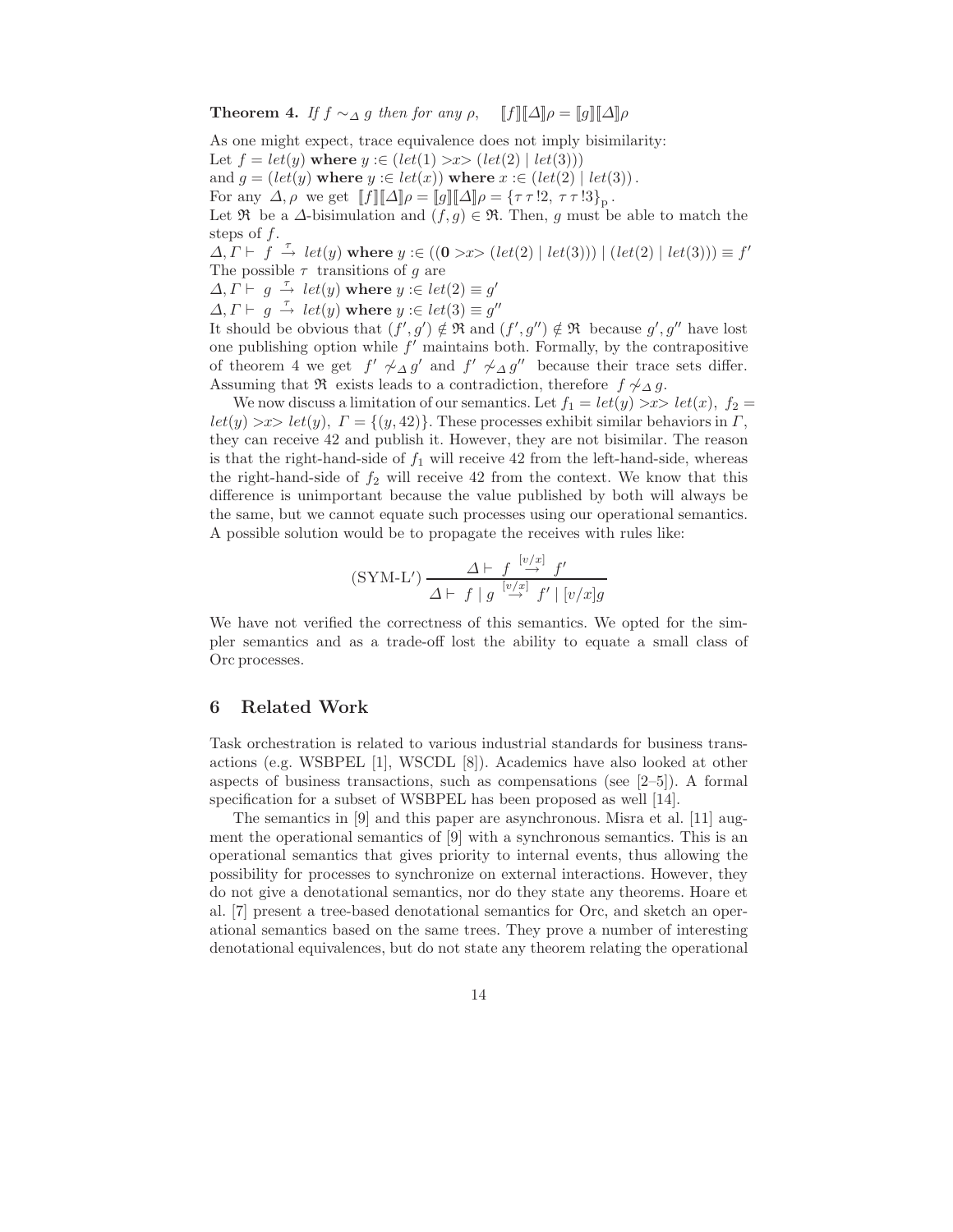and denotational semantics. Wehrman et al. [15] have developed a timed semantics for Orc, but in their semantics the observable events are quite different; except publications, all other events are internal.

## 7 Conclusions

In this paper we presented operational and denotational semantics for Orc, a language for task orchestration. We proved an adequacy theorem, showing that the operational transitions of a process coincide with its denotational traces. This is not the case in [9], as demonstrated in section 3. We also discussed strong bisimulation in Orc and showed it to be a congruence. Finally, we showed that in Orc strong bisimulation is more discriminating than trace equivalence, which is also the case in other process calculi like CCS and the  $\pi$ -calculus.

### References

- 1. Alexandre Alves, Assaf Arkin, et al. Web Services Business Process Execution Language version 2.0. Technical report, April 2007. http://docs.oasisopen.org/wsbpel/2.0/wsbpel-v2.0.pdf.
- 2. Roberto Bruni, Hernán C. Melgratti, and Ugo Montanari. Theoretical Foundations for Compensations in Flow Composition Languages. In Jens Palsberg and Martín Abadi, editors, Proceedings of the 32nd ACM SIGPLAN-SIGACT Symposium on Principles of Programming Languages, pages 209–220. ACM, 2005.
- 3. Michael J. Butler and Carla Ferreira. A Process Compensation Language. In Wolfgang Grieskamp, Thomas Santen, and Bill Stoddart, editors, Integrated Formal Methods, Second International Conference, volume 1945 of Lecture Notes in Computer Science, pages 61–76. Springer, 2000.
- 4. Michael J. Butler and Carla Ferreira. An Operational Semantics for StAC, a Language for Modelling Long-Running Business Transactions. In Rocco De Nicola, Gian Luigi Ferrari, and Greg Meredith, editors, COORDINATION, volume 2949 of Lecture Notes in Computer Science, pages 87–104. Springer, 2004.
- 5. Michael J. Butler, C. A. R. Hoare, and Carla Ferreira. A Trace Semantics for Long-Running Transactions. In Ali E. Abdallah, Cliff B. Jones, and Jeff W. Sanders, editors, Communicating Sequential Processes: The First 25 Years, volume 3525 of Lecture Notes in Computer Science, pages 133–150. Springer, 2004.
- 6. William R. Cook, Sourabh Patwardhan, and Jayadev Misra. Workflow Patterns in Orc. In Paolo Ciancarini and Herbert Wiklicky, editors, COORDINATION, volume 4038 of Lecture Notes in Computer Science, pages 82–96. Springer, 2006.
- 7. C. A. R. Hoare, Galen Menzel, and Jayadev Misra. A Tree Semantics for an Orchestration Language, August 2004. Lecture Notes for NATO summer school, Marktoberdorf.
- 8. Nickolas Kavantzas, David Burdett, et al. Web Services Choreography Description Language version 1.0. Technical report, November 2005. http://www.w3.org/TR/ws-cdl-10/.
- 9. David Kitchin, William R. Cook, and Jayadev Misra. A Language for Task Orchestration and its Semantic Properties. In Christel Baier and Holger Hermanns, editors, CONCUR, volume 4137 of Lecture Notes in Computer Science, pages 477– 491. Springer, 2006.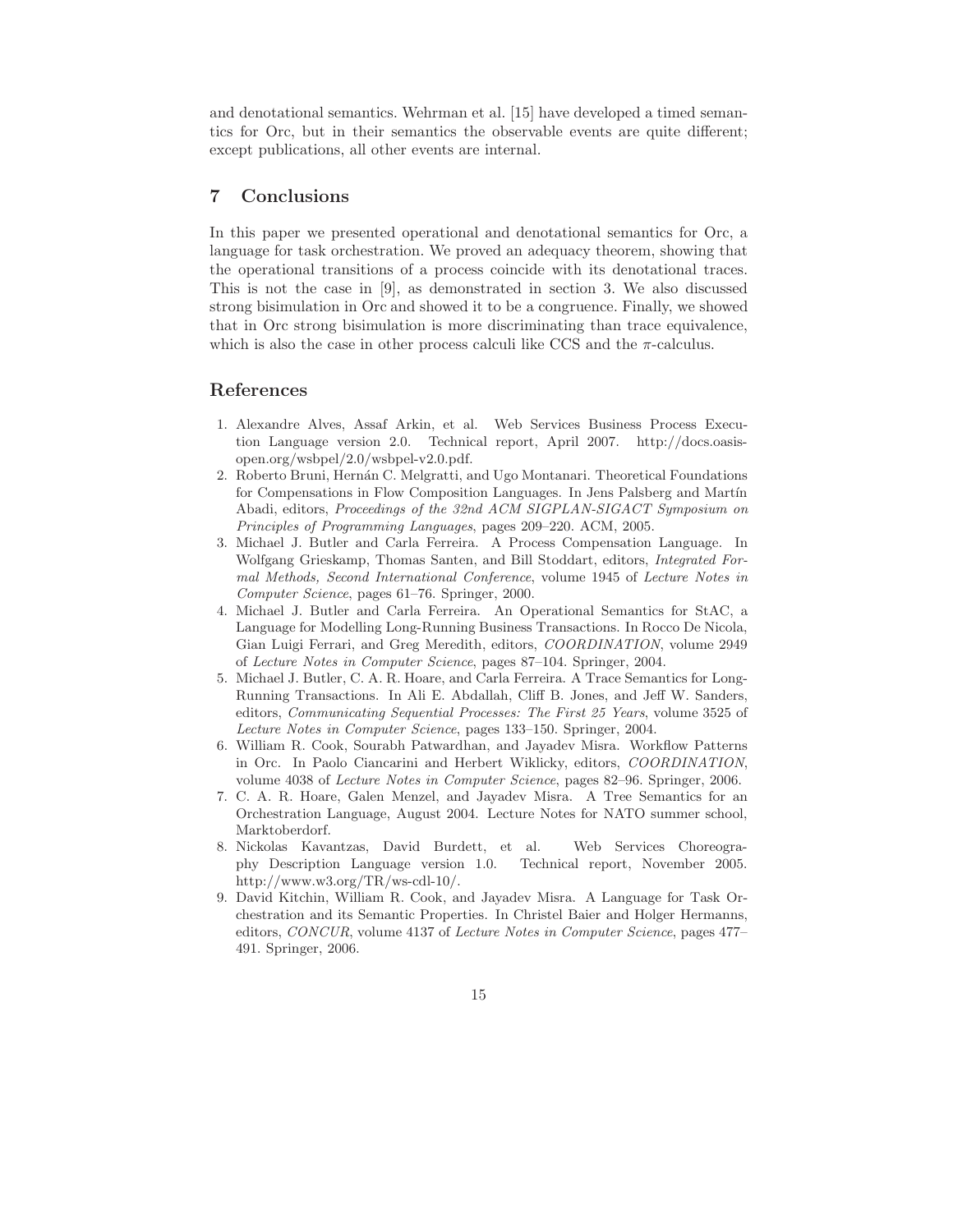- 10. Robin Milner. Operational and Algebraic Semantics of Concurrent Processes. In Jan van Leeuwen, editor, Handbook of Theoretical Computer Science, Volume B: Formal Models and Semantics (B), pages 1201–1242. MIT Press/Elsevier, 1990.
- 11. Jayadev Misra and William R. Cook. Computation Orchestration: A Basis for Wide-Area Computing. Software and Systems Modeling, 6(1):83–110, 2007.
- 12. Wil M. P. van der Aalst, Arthur H. M. ter Hofstede, Bartek Kiepuszewski, and Alistair P. Barros. Workflow Patterns. Distributed and Parallel Databases, 14(1):5– 51, 2003.
- 13. Dimitrios Vardoulakis and Mitchell Wand. A Compositional Trace Semantics for Orc. Technical report, Northeastern University, College of Computer and Information Science, March 2008. http://www.ccs.neu.edu/∼dimvar/papers/orccoord.pdf.
- 14. Mirko Viroli. Towards a Formal Foundation to Orchestration Languages. Electr. Notes Theor. Comput. Sci., 105:51–71, 2004.
- 15. Ian Wehrman, David Kitchin, William R. Cook, and Jayadev Misra. A Timed Semantics of Orc. unpublished.
- 16. Glynn Winskel. The Formal Semantics of Programming Languages. MIT Press, Cambridge, MA, 1993.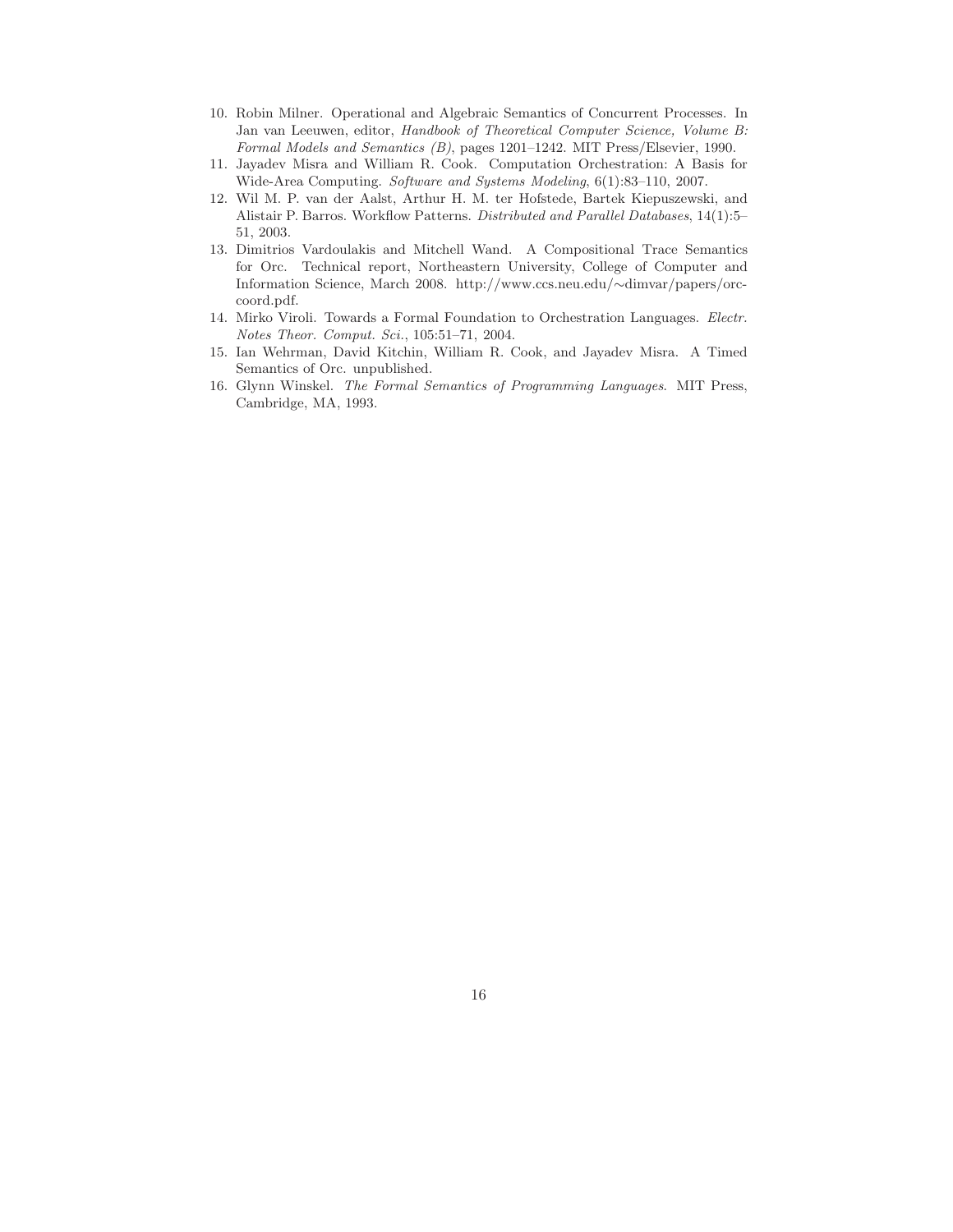# A Various Definitions

Definition 9. Concatenate a trace and a trace-set  $sT \triangleq \{ st \mid t \in T \}$ 

Definition 10. Concatenate trace-sets  $T_1 T_2 \triangleq \{ t_1 t_2 \mid t_1 \in T_1, t_2 \in T_2 \}$ 

Definition 11. Remove event 'a' from a trace  $t\backslash a \triangleq$  $\sqrt{ }$  $\int$  $\mathcal{L}$  $\varepsilon$   $t = \varepsilon$  $t'\backslash a$   $t = at'$  $a' t' \setminus a \quad t = a't' \text{ and } a \neq a'$ 

Definition 12. Remove event from a trace-set  $T \setminus a \triangleq \{ t \setminus a \mid t \in T \}$ 

Definition 13. Merge for traces

 $t_1 \parallel t_2 \triangleq$  $\sqrt{ }$  $\int$  $\overline{\mathcal{L}}$  ${t_1}$   $t_2 = \varepsilon$  ${t_2}$   $t_1 = \varepsilon$  $a(t'_1 \parallel t_2) \cup b(t_1 \parallel t'_2)$   $t_1 = at'_1$  and  $t_2 = bt'_2$ 

Definition 14. Merge for trace-sets  $T_1 \, \| \, T_2 \triangleq \bigcup_{t_1 \in T_1, t_2 \in T_2} t_1 \, \| \, t_2$ 

### Definition 15. Prefixing

 $t_{\rm p} \triangleq$  $\int {\varepsilon}$   $t = \varepsilon$  $\{\varepsilon, a\} \cup a t'_{p} \quad t = a t'$ 

Definition 16. Prefixing for trace-sets  $S_{\rm p} \triangleq \bigcup_{s \in S} s_{\rm p}$ 

**Definition 17.** *Extend-env: Env*  $\times$  (*Var*  $\times$  *Val*)  $\rightarrow$  *Env*  $\rho[x = u] \triangleq (\rho - \{(x, w)\}) \cup \{(x, u)\}\$ **Definition 17.** Extend-eno. Lift  $\wedge$  (rate  $\wedge$  , rate  $\wedge$  , where  $\rho(x) = w$ <br>  $\rho[x = u] \triangleq (\rho - \{(x, w)\}) \cup \{(x, u)\}$ , where  $\rho(x) = w$ 

Definition 18. Alternate merge

 $t_1 \parallel t_2 \triangleq$  $\sqrt{ }$  $\int$  $\mathcal{L}$  ${t_1}$   $t_2 = \varepsilon$  ${t_2}$   $t_1 = \varepsilon$  $(t'_1 \parallel t_2) a \cup (t_1 \parallel t'_2) b \quad t_1 = t'_1 a \text{ and } t_2 = t'_2 b$ 

Definition 19. Alternate merge for trace-sets  $T_1 \parallel T_2 \triangleq \bigcup_{t_1 \in T_1, t_2 \in T_2} t_1 \parallel t_2$ 

Note 6  $\bar{P}(t)$  means that trace t contains no publications.  $\bar{R}(x, t)$  means that trace t contains no receive events for x.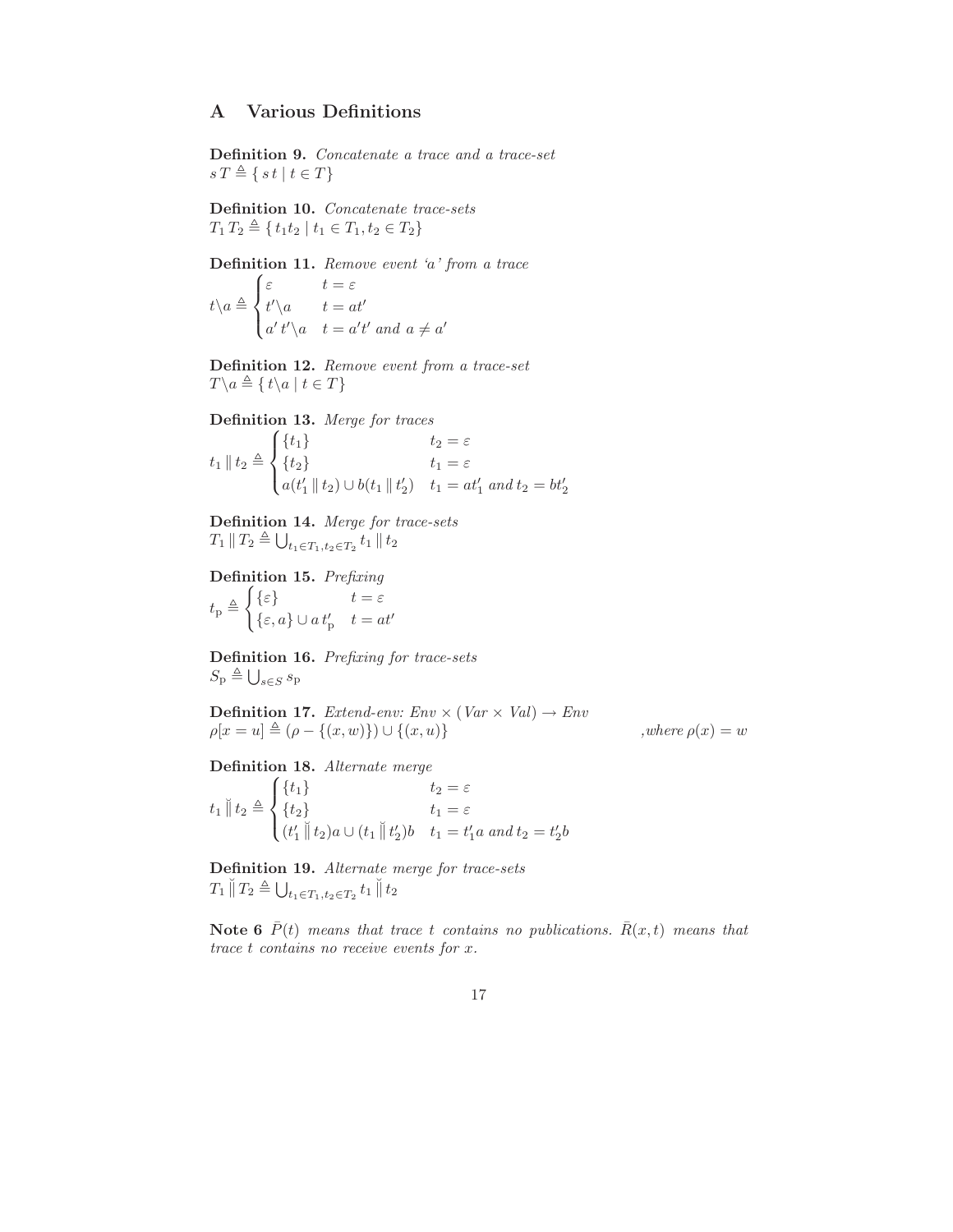Sequencing combinator:

$$
s \gg F = \begin{cases} \{s\} & \bar{P}(s) \\ s_1 \tau ((s_2 \gg F) \parallel F(v)) & s \equiv s_1! v s_2, \bar{P}(s_1) \end{cases}
$$

Asymmetric combinator:

$$
t_1 <_x t_2 = \begin{cases} t_1 \parallel t_2 & \bar{R}(x, t_1), \bar{P}(t_2) \\ t_1 \parallel t_{21} \tau & \bar{R}(x, t_1), t_2 \equiv t_{21}! v t_{22}, \bar{P}(t_{21}) \\ (t_{11} \parallel t_{21} \tau)(t_{12} \setminus [v/x]) & t_1 \equiv t_{11} [v/x] t_{12}, \bar{R}(x, t_{11}), \\ t_2 \equiv t_{21}! v t_{22}, \bar{P}(t_{21}) \\ \emptyset & \text{otherwise} \end{cases}
$$

Asymmetric combinator for trace-sets:  $T_1 <_x T_2 = \bigcup_{t_1 \in T_1, t_2 \in T_2} t_1 <_x t_2$ 

**Definition 20.** 
$$
\rho_{-x}(y) = \begin{cases} \text{Absent} & y = x \\ \rho(y) & y \neq x \end{cases}
$$

Note 7  $\rho_0$  is an environment such that  $\forall x.\rho_0(x) =$  Absent

Note 8  $a \hat{\in} t$  means that trace t contains event a.  $a \hat{\notin} t$  means that trace t does not contain event a.

Definition 21. Ordering of pairs of integers  $(i, j) \sqsubset (k, l)$  when  $(i < k) \vee (i = k \wedge j < l)$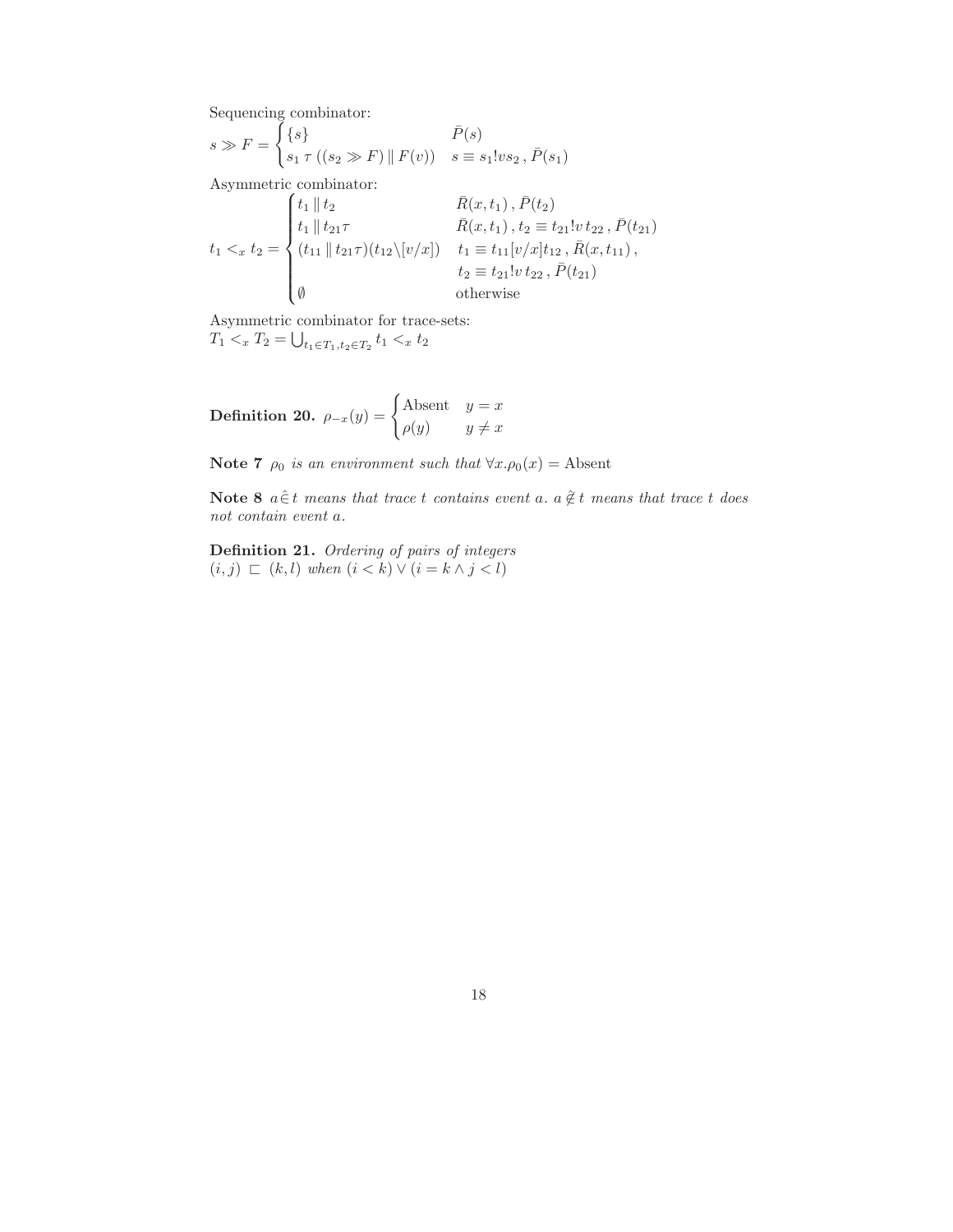# B Continuity Proofs

Lemma 9. The union of prefix-closed sets is prefix-closed

**Lemma 10.**  $P$  is a CPO under inclusion

*Proof.* Let  $X \subseteq P$  be directed and  $B = \bigcup_{S \in X} S$ . Then, B is prefix-closed by Lemma 9 and is an ub of  $X$ . Let  $B'$  be an ub of  $X$ 

$$
\Rightarrow \forall S \in X.S \subseteq B'
$$
  
\n
$$
\Rightarrow \bigcup_{S \in X} S \subseteq B'
$$
  
\n
$$
\Rightarrow \bigcup X = B
$$

**Lemma 11.** Merge :  $Pow(Traces) \times Pow(Traces) \rightarrow Pow(Traces)$  is continuous

Proof. It suffices to show that it is continuous in each argument separately. Let  $X \subseteq Pow(Traces)$  be directed,  $T \in Pow(Traces)$  $(\Box X)$   $T = (\bigcup_{S \in X} S)$   $T$  $\triangleq \bigcup_{s \in (\bigcup_{S \in X} S)} \bigcup_{t \in T} s \Vert t$  $=\bigcup_{S\in X}\bigcup_{s\in S}\bigcup_{t\in T}s\,\|\,t$  $\triangleq \bigcup_{S \in X} (S \parallel T)$  $=\bigsqcup_{S\in X}(S\parallel T)$ The proof is similar for the right argument □

Lemma 12. Extend-env is continuous

Note 13  $[Val \rightarrow NoRecv]$  is a CPO and if  $X \subseteq [Val \rightarrow NoRecv]$  is directed, then  $\bigsqcup X = \lambda v. \bigsqcup_{f \in X} f(v) = \lambda v. \bigcup_{f \in X} f(v)$ 

Note 14 Fenv is a CPO and if  $X \subseteq$  Fenv is directed, then  $\Box X = (\lambda v. \bigcup_{\varphi \in X} \varphi_1(v)) \times \cdots \times (\lambda v. \bigcup_{\varphi \in X} \varphi_k(v))$ 

Note 15 Similar results to Note 13 hold for  $[Val \rightarrow P]$ ,  $[Val \rightarrow Pow(Traces)]$ 

**Lemma 16.**  $\gg$ : Traces  $\times$  [Val  $\rightarrow$  Pow(Traces)]  $\rightarrow$  Pow(Traces) is continuous

Proof. Show continuity in each argument separately. Over the left argument it is trivial, since Traces is a discrete CPO.

Over the right argument: Let  $X \subseteq [Val \rightarrow Pow(Traces)]$  be directed and  $s \in Traces$ Proceed by induction on the number of publications in s If  $\overline{P}(s)$ ,  $\implies$   $s \gg \bigsqcup X = \{s\} = \bigsqcup_{F \in X} (s \gg F)$ If  $s \equiv s_1!vs_2$  and  $\overline{P}(s_1)$ ,  $s \gg \bigsqcup X = s_1 \tau ((s_2 \gg \bigsqcup X) \parallel \bigcup_{F \in X} F(v))$  by Note 15  $= s_1 \tau \left( \left( \bigcup_{F \in X} s_2 \gg F \right) \|\bigcup_{F \in X} F(v) \right)$  by IH  $= s_1 \tau \bigcup_{F \in X} ((s_2 \gg F) \parallel F(v))$  by Lemma 11  $=\bigcup_{F\in X} s_1 \tau ((s_2 \gg F) \parallel F(v))$  $=\bigsqcup_{F\in X} s\gg F$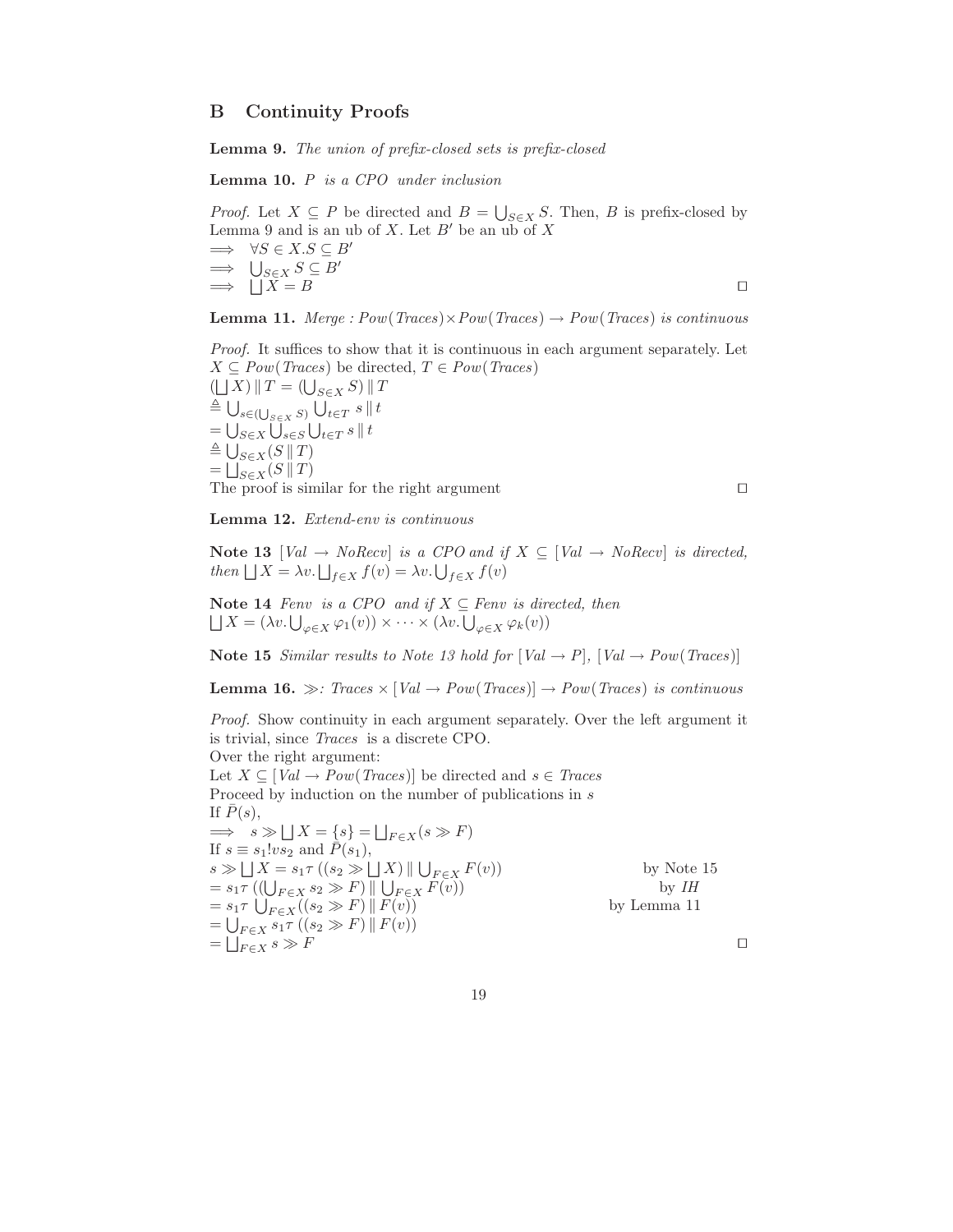**Corollary 1.** Let  $S \in Pow(Traces)$  and  $F \in [Val \rightarrow Pow(Traces)].$  Then,  $\bigcup_{s\in S} s\gg F$  is continuous

**Lemma 17.** Prefixing :  $Pow(Traces) \rightarrow P$  is continuous

Lemma 18. Removing an event from a trace-set is a continuous operation.

Note 19  $\lt_x$ : Traces  $\times$  Traces  $\rightarrow$  Pow(Traces) is continuous

Corollary 2.  $\lt_{x}$ :  $Pow(Traces) \times Pow(Traces) \rightarrow Pow(Traces)$ is continuous

Note 20 All the functions proved to be continuous are also monotonic

**Theorem 5.** For all  $f$ ,  $\llbracket f \rrbracket$  is continuous

*Proof.* We know that  $[f] \in [Fenv \rightarrow [Env \rightarrow P]]$ . We will show the continuity of  $[(Fenv \times Env) \rightarrow P]$  and this is enough because currying is a continuous operation.

By structural induction on  $f$ .

Let  $X_{\varphi}, X_{\rho}$  be directed subsets of *Fenv* and *Env* respectively.

a) 
$$
let(v)
$$
  
\n $\Rightarrow$   $[f](\Box X_{\varphi})(\Box X_{\rho}) = {\lbrace v \rbrace}_p = \Box_{\varphi \in X_{\varphi}} \Box_{\rho \in X_{\rho}} [let(v)] \varphi \rho$   
\nb) 0 or  $M(v)$  or ? $k$   
\nas above  
\nc)  $let(x)$   
\n $[let(x)][(\Box X_{\varphi})(\Box X_{\rho}) = \Box_{\varphi \in X_{\varphi}} [let(x)] \varphi(\Box X_{\rho})$  (c1)  
\nCases on  $X_{\rho}$ :  
\n $-$  If  $\exists \rho \in X_{\rho}$ .  $\rho(x) =$  Absent then  $\forall \rho \in X_{\rho}$ .  $\rho(x) =$  Absent because  $X_{\rho}$  is  
\ndirected.  
\n(c1)  $\Rightarrow \Box_{\varphi \in X_{\varphi}} \{ \varepsilon \} = \Box_{\varphi \in X_{\varphi}} \Box_{\rho \in X_{\rho}} [let(x)] \varphi \rho$   
\n $-$  If  $\exists \rho \in X_{\rho}$ .  $\rho(x) = v$  then  $\forall \rho \in X_{\rho}$ .  $\rho(x) = v$  because  $X_{\rho}$  is directed.  
\n(c1)  $\Rightarrow \Box_{\varphi \in X_{\varphi}} \{ [v/x] \, !v \}_p = \Box_{\varphi \in X_{\varphi}} \Box_{\rho \in X_{\rho}} [let(x)] \varphi \rho$   
\nd)  $M(x)$   
\nas above  
\ne)  $E_i(v)$   
\n $[E_i(v)][(\Box X_{\varphi})(\Box X_{\rho}) =$   
\n $= \Box_{\rho \in X_{\rho}} [E_i(v)][(\Box X_{\varphi})_{\rho})$   
\n $= \Box_{\rho \in X_{\rho}} \{ \tau t \mid t \in (\Box X_{\varphi})_i(v) \}_p$   
\n $= \Box_{\rho \in X_{\rho}} \bigcup_{\varphi \in X_{\varphi}} \{ \tau t \mid t \in \varphi_i(v) \}_p$   
\n $= \Box_{\varphi \in X_{\rho}} \bigcup_{\varphi \in X_{\varphi}} [E_i(v)] \varphi \rho$   
\nf)  $E_i(x)$   
\nCases on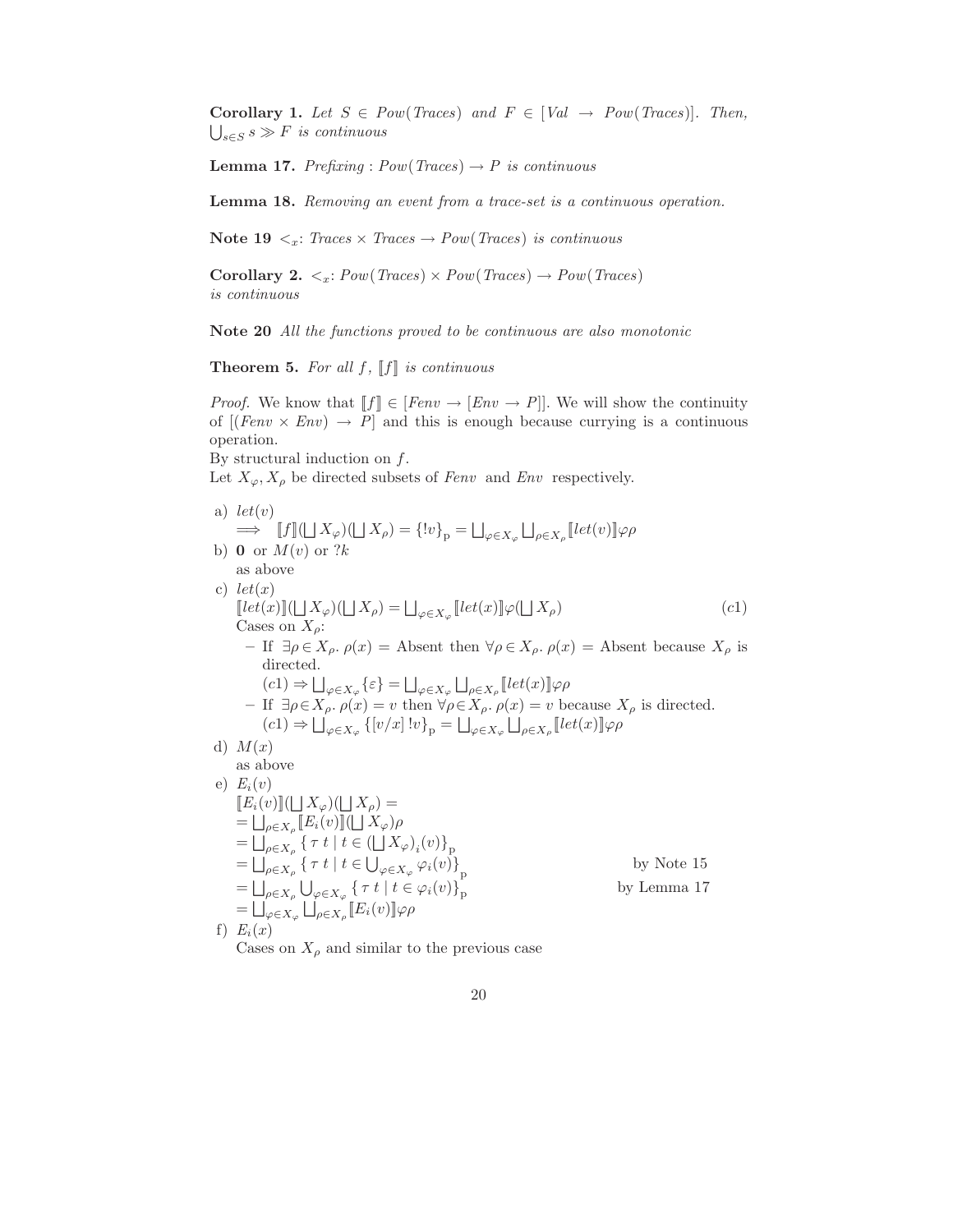g) 
$$
h | g
$$
  
\n $[h | g] (\lfloor X_{\varphi})(\lfloor X_{\rho}) =$   
\n $= [h] (\lfloor X_{\varphi})(\lfloor X_{\rho}) \rfloor \lfloor g] (\lfloor X_{\varphi})(\lfloor X_{\rho})$   
\n $= (\lfloor \varphi \in X_{\varphi} \lfloor \varphi \in X_{\rho} [h] \varphi \rho) \rfloor (\lfloor \varphi \in X_{\varphi} \lfloor g] \varphi \rho)$  by *IH*  
\n $= \lfloor \varphi \in X_{\varphi} \lfloor \varphi \in X_{\rho} [h] \varphi \rho \rfloor \lfloor g] \varphi \rho$  by Lemma 11  
\n $= \lfloor \varphi \in X_{\varphi} \lfloor \varphi \in X_{\rho} [h] g \varphi \rho$   
\nh)  $h \gg \gg g$   
\n $[h \gg \gg g] (\lfloor X_{\varphi})(\lfloor X_{\rho}) =$   
\n $= \bigcup_{s \in [h] (\lfloor X_{\varphi})(\lfloor X_{\rho}) \rfloor} s \gg \lambda v. ([g] (\lfloor X_{\varphi})(\lfloor X_{\rho})[x = v]) \setminus [v/x]$  (h1)  
\nBut by *IH*,  
\n $[h] (\lfloor X_{\varphi})(\lfloor X_{\rho}) \rfloor = \lfloor \varphi \in X_{\varphi} \lfloor \varphi \in X_{\rho} [h] \varphi \rho$   
\nAlso, by *IH* and Lemmas 12, 18 we get  
\n $\lambda v. ([g] (\lfloor X_{\varphi})(\lfloor X_{\rho})[x = v]) \setminus [v/x]$   
\n $= \lambda v. \lfloor \varphi \in X_{\varphi} \lfloor \varphi \in X_{\rho} \setminus ([g] \varphi \rho[x = v]) \setminus [v/x]$   
\n $= \lfloor \varphi \in X_{\varphi} \lfloor \varphi \in X_{\rho} \lambda v. ([g] \varphi \rho[x = v]) \setminus [v/x]$   
\n $= \lfloor \varphi \in X_{\varphi} \lfloor \varphi \in X_{\rho} \lambda v. ([g] \varphi \rho[x = v]) \setminus [v/x]$  by Note 15  
\nUsing the above and *h*2 and Corollary

21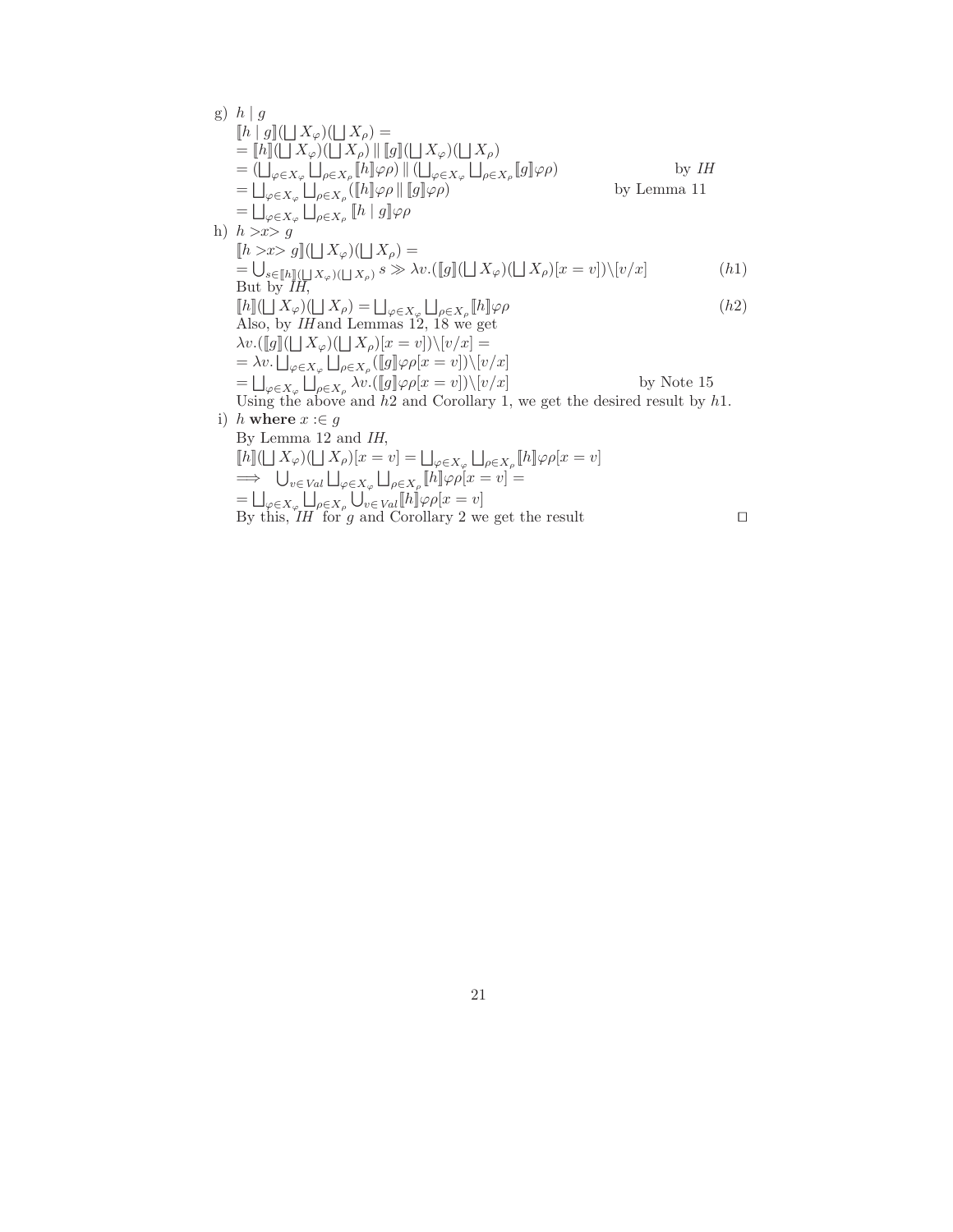# C Prefix-Closure Proofs

# $\textbf{Lemma 21.} \ \ t_1 \, \Vert \, t_2 = t_1 \, \breve{\Vert} \, t_2$

*Proof.* By induction on  $|t_1| + |t_2|$ . The only interesting case is when  $|t_1| \geq 2$  and  $|t_2| \geq 2$  i.e.  $t_1 = a_1 t_1^t a_2$  and  $t_2 = b_1 t'_2 b_2$  $\implies t_1 \parallel t_2 = a_1(t'_1 a_2 \parallel t_2) \cup b_1(t_1 \parallel t'_2 b_2)$  $= a_1(t'_1a_2 \parallel t_2) \cup b_1(t_1 \parallel t'_2)$ by  $I$ *H*  $=a_1((t'_1 \parallel t_2)a_2 \cup (t'_1 a_2 \parallel b_1 t'_2)b_2) \cup b_1((a_1 t'_1 \parallel t'_2 b_2)a_2 \cup (t_1 \parallel t'_2)b_2)$  $=a_1(t'_1 \parallel t_2)a_2 \cup a_1(t'_1a_2 \parallel b_1t'_2)b_2 \cup b_1(a_1t'_1 \parallel t'_2b_2)a_2 \cup b_1(t_1 \parallel t'_2)b_2$  $=(a_1(t'_1 \parallel t_2) \cup b_1(a_1t'_1 \parallel t'_2b_2))a_2 \cup (a_1(t'_1a_2 \parallel b_1t'_2) \cup b_1(t_1 \parallel t'_2))b_2$ =  $(a_1(t'_1 \parallel t_2) \cup b_1(a_1t'_1 \parallel t'_2b_2))a_2 \cup (a_1(t'_1a_2 \parallel b_1t'_2) \cup b_1(t_1 \parallel t'_2))$ by  $I$ *H*  $=(a_1t'_1 \parallel t_2)a_2 \cup (t_1 \parallel b_1t'_2)b_2$  $=(a_1 t'_1 \parallel t_2)a_2 \cup (t_1 \parallel b_1 t'_2)$ by  $I$ *H*  $= t_1 \parallel t_2$  $\parallel$  t<sub>2</sub> □

By this lemma, we can use the operators  $\parallel$  and  $\parallel$  interchangeably.

Lemma 22.  $T_1, T_2 \in P$  implies  $T_1 \parallel T_2 \in P$ 

*Proof.* By Lemma 21, suffices to show that  $T_1 \parallel T_2 \in P$ , i.e. suffices to show that for all  $t \in T_1 \parallel T_2$ ,  $t_p \subseteq T_1 \parallel T_2$ By induction on  $|t|$ Since  $t \in T_1 \parallel T_2$ , then  $\exists t_1 \in T_1, t_2 \in T_2$ .  $t \in t_1$  $\parallel t_2$  (1) The only interesting case is when  $|t| \ge 2$  and  $t_1 = t'_1 a$  and  $t_2 = t'_2 b$  $\implies t \in ((t'_1 \parallel t_2)a \cup (t_1 \parallel t'_2)b)$  $\implies t_{p} \subseteq ((t'_{1} \parallel t_{2}) a \cup (t_{1} \parallel t'_{2}) b)_{p}$  $\implies t_{\mathbf{p}} \subseteq ((t'_1 \parallel t_2)_{\mathbf{p}} \cup (t'_1 \parallel t_2)_{a} \cup (t_1 \parallel t'_2)_{\mathbf{p}} \cup (t_1 \parallel t'_2)_{a})$ <br>But  $T_1 \in P \Rightarrow t'_1 \in T_1$  and  $T_2 \in P \Rightarrow t'_2 \in T_2$  $(2)$  $\implies$  by IH,  $(t'_1 \parallel t_2)_{\text{p}} \subseteq T_1 \parallel T_2$  and  $(t_1 \parallel t'_2)_{\text{p}} \subseteq T_1 \parallel T_2$  $\implies$  by 2, suffices to show that  $((t'_1 \parallel t_2)a \cup (t_1 \parallel t'_2)b) \subseteq T_1 \parallel T_2$ i.e. that  $t_1 \parallel t_2 \subseteq T_1 \parallel T_2$  which holds by 1 □ **Lemma 23.** If  $F \in [Val \rightarrow P]$  and  $s \in Traces$ , then  $(\bigcup_{s' \in s_p} s' \gg F) \in P$ Proof. By induction on the number of publications in s. If no publications in  $s$ ,

 $\implies \bigcup_{s' \in s_p} s' \gg F = \bigcup_{s' \in s_p} \{s'\} = s_p \in P$ If  $s = s_1! v s_2$  and no publications in  $s_1$ ,  $\implies \bigcup_{s' \in s_p} s' \gg F = (\bigcup_{s' \in (s_1)_p} s' \gg F) \cup (s_1!v \gg F) \cup (\bigcup_{s' \in s_1!v(s_2)_p} s' \gg F)$  $=(s_1)_p \cup \{s_1\tau\} \cup s_1\tau((\bigcup_{s' \in (s_2)_p} s' \gg F) \parallel F(v))$  $=\{s_1\tau\}_{\text{p}}\cup s_1\tau((\bigcup_{s'\in(s_2)_{\text{p}}} s'\gg F)\|F(v))$ ⇒ suffices to show that  $((\bigcup_{s' \in (s_2)_p} s' \gg F) \parallel F(v)) \in P$ which, by Lemma 22, follows by  $(\bigcup_{s' \in (s_2)_p} s' \gg F) \in P$  and  $F(v) \in P$ , which holds by  $IH$  for  $s_2$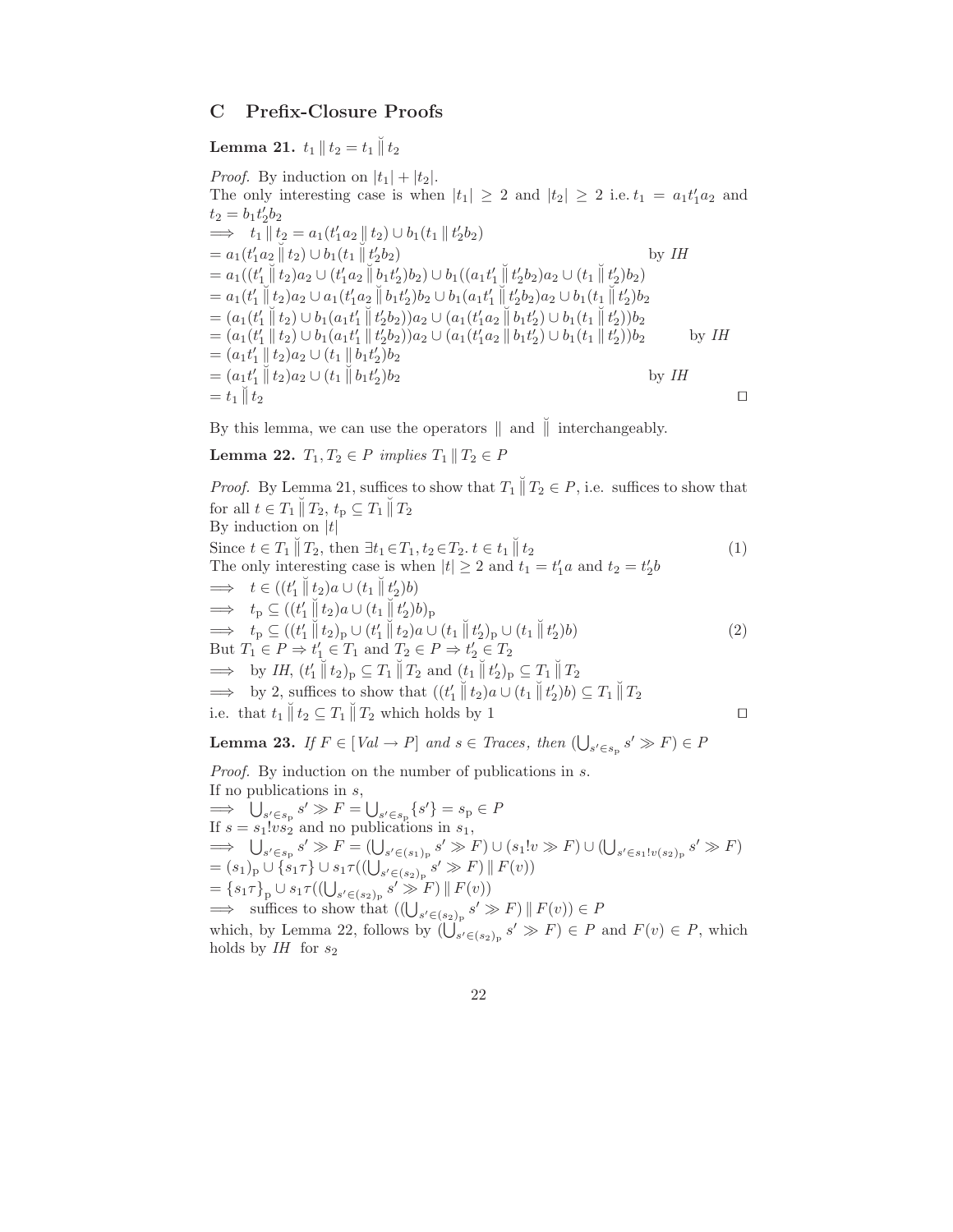**Corollary 3.** If  $T \in P$  and  $F \in [Val \rightarrow P]$ , then  $(\bigcup_{s \in T} s \gg F) \in P$ 

Lemma 24.  $T_1, T_2 \in P$  implies  $T_1 \leq_x T_2 \in P$ 

*Proof.* If  $t \in T_1 \lt_x T_2$  then  $\exists t_1 \in T_1, t_2 \in T_2$ .  $t \in t_1 \lt_x t_2$ We must show that  $t_p \subseteq T_1 <_x T_2$ . Cases depending on which branch of the definition of  $\lt_x$  was used

| a) $t \in t_1 \parallel t_2$ , $R(x, t_1)$ , $P(t_2)$                                                                                                           | (1)         |
|-----------------------------------------------------------------------------------------------------------------------------------------------------------------|-------------|
| $\implies t \in \bigcup_{t'_1 \in (t_1)_p, t'_2 \in (t_2)_p} t'_1 \parallel t'_2 = (t_1)_p \parallel (t_2)_p$                                                   | by Note 20  |
| $\implies t_{\mathbf{p}} \subseteq ((t_1)_{\mathbf{p}} \mathbin{\ } (t_2)_{\mathbf{p}})_{\mathbf{p}} = (t_1)_{\mathbf{p}} \mathbin{\ } (t_2)_{\mathbf{p}}$      | by Lemma 22 |
| By 1, $(t_1)_{\text{p}} <_x (t_2)_{\text{p}} = (t_1)_{\text{p}}    (t_2)_{\text{p}}$                                                                            |             |
| $\implies t_{\rm p} \subseteq (t_1)_{\rm p} <_x (t_2)_{\rm p}$                                                                                                  |             |
| $\implies t_{\text{p}} \subseteq T_1 \leq x T_2$                                                                                                                | by Note 20  |
| b) $t \in t_1 \parallel t_{21} \tau$ , $\bar{R}(x, t_1)$ , $t_2 = t_{21}! v t_{22}$ , $P(t_{21})$                                                               |             |
| $\implies t \in (t_1)_{\mathrm{p}} \parallel (t_{21}\tau)_{\mathrm{p}}$                                                                                         | by Note 20  |
| $\implies t_{\rm p} \subseteq ((t_1)_{\rm p} \mathbin{\ } (t_{21} \tau)_{\rm p})_{\rm p} = (t_1)_{\rm p} \mathbin{\ } (t_{21} \tau)_{\rm p}$                    | by Lemma 22 |
| $\implies t_{\rm p} \subseteq ((t_1)_{\rm p} \,    \, (t_{21})_{\rm p}) \cup ((t_1)_{\rm p} \,    \, \{t_{21} \tau\})$                                          |             |
| $\implies t_{\rm p} \subseteq ((t_1)_{\rm p} <_{x} (t_{21})_{\rm p}) \cup ((t_1)_{\rm p} <_{x} \{t_{21}!v\})$                                                   |             |
| $\implies t_{\rm p} \subseteq (t_1)_{\rm p} <_{x} (t_2 \cdot 1!v)_{\rm p}$                                                                                      |             |
| $\implies t_{\text{p}} \subseteq T_1 \leq x T_2$                                                                                                                | by Note 20  |
| c) $t \in (t_{11} \,    \, t_{21} \tau)(t_{12} \backslash [v/x]),$                                                                                              |             |
| $t_1 = t_{11}[v/x]t_{12}, R(x, t_{11}), t_2 = t_{21}!v t_{22}, P(t_{21})$                                                                                       |             |
| $\implies t_{\rm p} \in (t_{11} \,    \, t_{21} \tau)_{\rm p} \cup (t_{11} \,    \, t_{21} \tau) (t_{12} \setminus [v/x])_{\rm p}$                              |             |
| $\implies t_{\rm p} \in (\{t_{11}\}_{\rm p} \, \  \, \{t_{21}\tau\}_{\rm p})_{\rm p} \cup (t_{11} \, \  \, t_{21}\tau)(t_{12} \setminus [v/x])_{\rm p}$         | by Note 20  |
| $\implies t_{\rm p} \in (\{t_{11}\}_{\rm p}^{\rm p} \, \  \, \{t_{21}\tau\}_{\rm p}^{\rm p}) \cup (t_{11} \, \  \, t_{21}\tau)(t_{12} \setminus [v/x])_{\rm p}$ | by Lemma 22 |
| By the previous case, this can be written                                                                                                                       |             |
| $\implies t_{p} \in (\{t_{11}\}_{p} <_{x} \{t_{21}!v\}_{p}) \cup (t_{11}[v/x]\{t_{12}\}_{p} <_{x} \{t_{21}!v\})$                                                |             |
| $\implies t_p \in (\{t_{11}\}_p <_x \{t_{21}!v\}_p) \cup (t_{11}[v/x]\{t_{12}\}_p <_x \{t_{21}!v\}_p)$ by Note 20                                               |             |
| $\implies t_{\rm p} \subseteq {\{t_1\}}_{\rm p} <_{x} {\{t_{21}!v\}}_{\rm p}$                                                                                   |             |
| $\implies t_{\text{p}} \subseteq T_1 \leq x T_2$<br>by Note 20                                                                                                  |             |

**Theorem 6.** For all  $f$ ,  $[f] \varphi \rho \in P$ 

*Proof.* By structural induction on f, using Lemmas 22, 24 and Corollary 3  $□$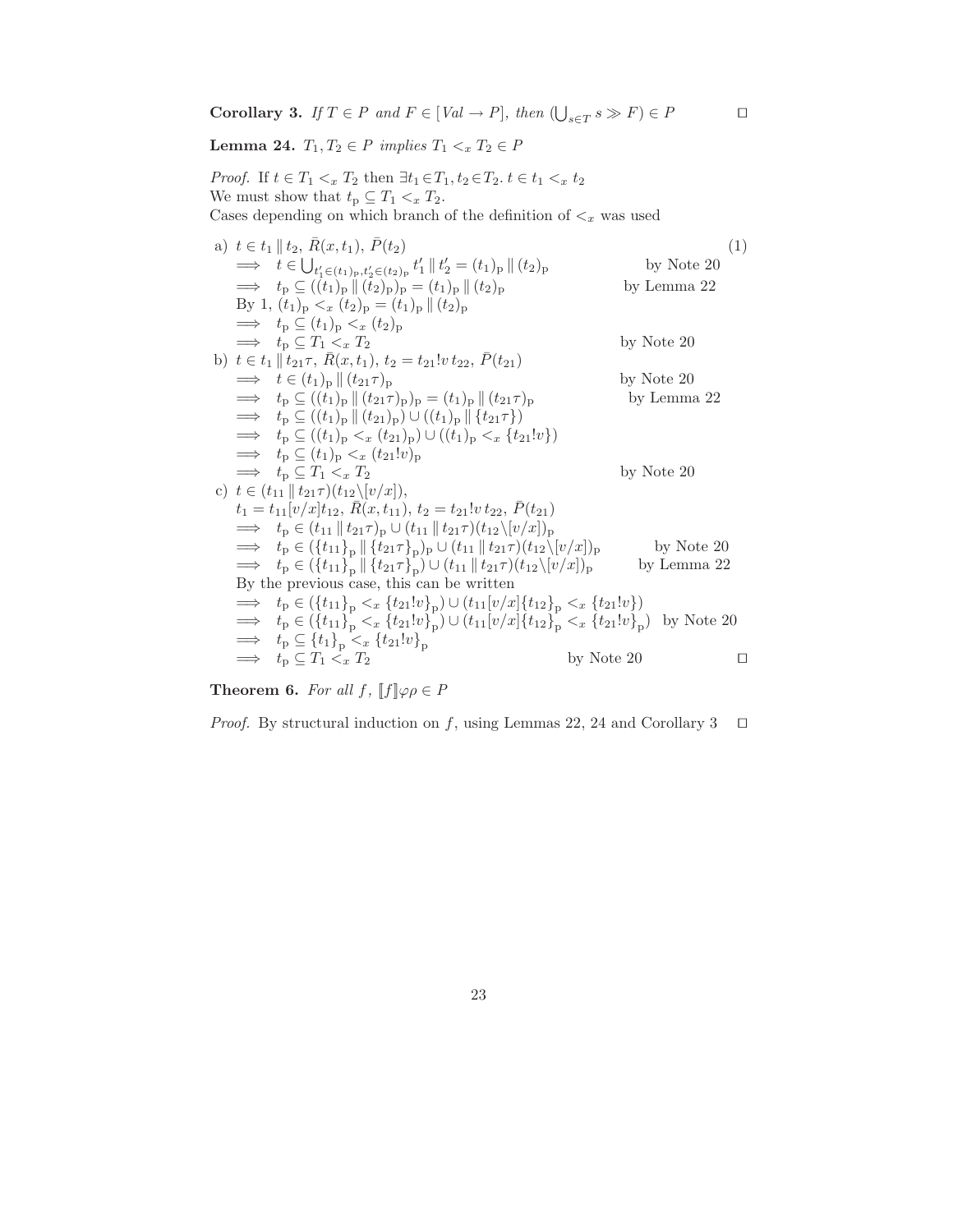# D Denotational Lemmas

Lemma 25. Let  $t \in [f] \varphi \rho$ Then,  $[v/x] \hat{\in} t$  implies  $\rho(x) = v$  and  $x \in \text{fv}(f)$ 

*Proof.* By structural induction on  $f$ . The interesting cases are:

a)  $f \equiv let(x)$ Clearly,  $x \in \text{fv}(f)$ . Also,  $[v/x] \in \mathfrak{t}$  implies  $t \in \{[v/x] \cdot v\}_{p}$  $\implies \rho(x) = v$ b)  $f \equiv E_i(v)$ There are no receives in the traces of  $\varphi_i(v)$  so this case is vacuously true. c)  $f \equiv h \mid g$  $t \in [h \mid g] \varphi \rho$  $\implies$   $\exists t_1 \in [\![h]\!] \varphi \rho, t_2 \in [\![g]\!] \varphi \rho. t \in t_1 \, || \, t_2$ Therefore, either  $[v/x] \hat{\in} t_1$  or  $[v/x] \hat{\in} t_2$ •  $[v/x] \hat{\in} t_1$  $\implies \rho(x) = v, \quad x \in \text{fv}(h)$  by IH for h  $\implies x \in \text{fv}(f)$ •  $[v/x] \hat{\in} t_2$  similarly d)  $f \equiv h \gg y \gg g, \quad x \neq y$  $t \in [h \gt y > g] \varphi \rho$  $\implies$   $\exists s \in [h] \varphi \rho$ .  $t \in s \gg \lambda w. ([g] \varphi \rho [y = w]) \setminus [w/y]$ •  $[v/x]$  is an event of s  $\implies \rho(x) = v, \quad x \in \text{fv}(h)$  by IH for h  $\implies x \in \text{fv}(f)$ •  $[v/x]$  comes from the traces of  $([g] \varphi \varphi[y = w]) \setminus [w/y]$  for some w  $\implies x \in \text{fv}(g), \quad \rho[y = w](x) = v$  by IH for g  $\implies x \in \text{fv}(f), \quad \rho(x) = v$ Similarly if f is  $h >x>g$  □

Corollary 4. If  $t \in [f] \varphi \rho$ ,  $[v/x] \hat{\in} t$  and  $v \neq w$  then  $[w/x] \hat{\notin} t$ 

| <i>Proof.</i> $[v/x] \hat{\in} t$ |                                   |  |
|-----------------------------------|-----------------------------------|--|
| $\implies \rho(x) = v$            | by Lemma 25                       |  |
| $\implies \rho(x) \neq w$         |                                   |  |
| $\implies$ $[w/x] \notin t$       | by the contrapositive of Lemma 25 |  |

Lemma 26. Let  $t \in [f] \varphi \rho$ .

Then, 
$$
\bar{R}(x, t)
$$
 implies  $t \in [[f]]\varphi \rho'$  where  $\rho'(y) = \begin{cases} \rho(y) & x \neq y \\ anything & x = y \end{cases}$ 

*Proof.* By structural induction on  $f$ . The interesting cases are:

a) 
$$
f \equiv let(x)
$$
  
\n $\overline{R}(x, t) \Rightarrow t = \varepsilon \Rightarrow t \in [[f]]\varphi\rho'$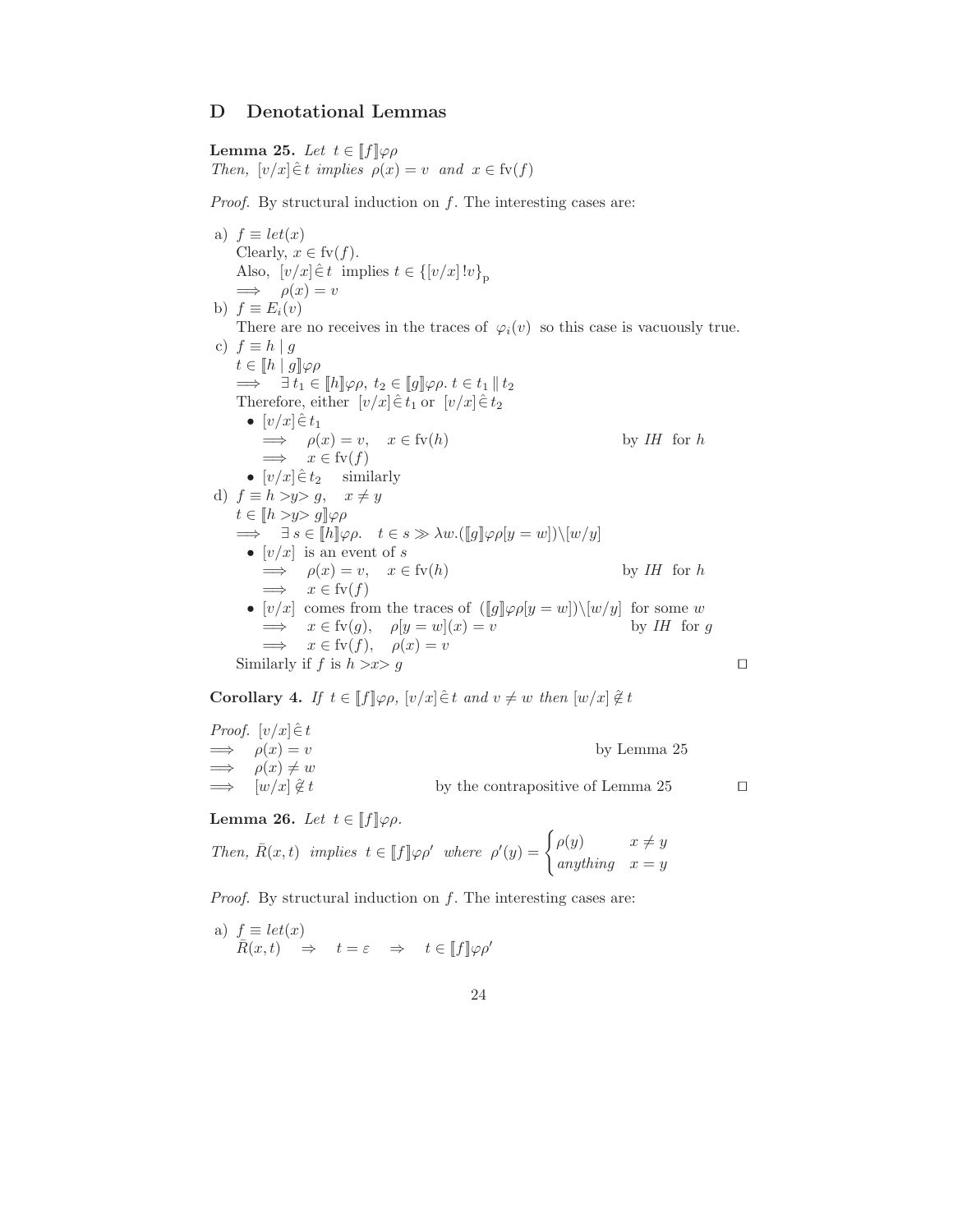b)  $f \equiv [h \mid g] \varphi \rho$  $\implies$   $\exists t_1 \in [\![h]\!] \varphi \rho, t_2 \in [\![g]\!] \varphi \rho, t \in t_1 \parallel t_2$ We know  $R(x, t)$  $\implies$   $\overline{R}(x, t_1), \quad \overline{R}(x, t_2)$  $\implies t_1 \in [h]\varphi\rho', \quad t_2 \in [g]\varphi\rho'$  by IH for  $h, g$  $\implies t \in [h \mid g] \varphi \rho'$ c)  $f \equiv h$  where  $x \in g$  $t \in [h$  where  $x : \in g \| \varphi \rho$  $\implies$   $\exists t_1 \in \bigcup_{w \in Val} [h] \varphi \rho[x = w], t_2 \in [g] \varphi \rho$ .  $t \in t_1 <_x t_2$ We must proceed by cases depending on which branch of the definition of  $\lt_x$  was used. We examine only one case, the others are similar. Suppose  $t_1 = t_{11}[v/x]t_{12}$ ,  $\bar{R}(x, t_{11})$ ,  $t_2 = t_{21}!v t_{22}$ ,  $\bar{P}(t_{21})$  $\implies t \in (t_{11} \, \| \, t_{21} \tau)(t_{12} \setminus [v/x])$  (c1)  $\implies t \in t_1 \lt_x t_2'$  where  $t_2' = t_{21}!v$ It suffices to show that that  $t_1 \in \bigcup_{w \in Val} [h] \varphi \rho'[x = w], \quad t'_2 \in [g] \varphi \rho'$ By Corollary 4,  $[v'/x] \notin t_1$  when  $v \neq v'$ Then, by c1,  $\bar{R}(x, t)$  implies  $\bar{R}(x, t_{21})$  $\implies$   $\overline{R}(x, t'_2)$ )  $(c2)$ But by Theorem 6,  $t_2 \in [g] \varphi \rho$  $\implies$  t<sub>2</sub> by  $c2$  and IH for g Also, by Lemma 25  $t_1 \in [h] \varphi \rho[x = v]$  $\implies t_1 \in [h] \varphi \rho' [x = v]$  $\implies t_1 \in \bigcup_{w \in Val} [h] \varphi \rho'[x = w]$ Similarly when f is (h where  $y \in g$ ) and  $x \neq y$  □

### Corollary 5 (Weakening).

If  $x \notin \text{fv}(f)$  then  $[[f]]\varphi\rho = [[f]]\varphi\rho[x = v]$  for any v

*Proof.* Let 
$$
t \in [f] \varphi \rho
$$
 and  $x \notin f v(f)$   
\n $\implies \overline{R}(x, t)$  by the contrapositive of Lemma 25  
\n $\implies t \in [f] \varphi \rho[x = v]$  for any v  
\n $\implies [f] \varphi \rho \subseteq [f] \varphi \rho[x = v]$   
\nSimilarly,  $[f] \varphi \rho[x = v] \subseteq [f] \varphi \rho$ 

Corollary 6.  $[[f] \varphi \rho_{-x} \subseteq [[f] \varphi \rho[x = v]$  for any v

| <i>Proof.</i> $t \in \llbracket f \rrbracket \varphi \rho_{-x}$  |                                   |  |
|------------------------------------------------------------------|-----------------------------------|--|
| $\implies \overline{R}(x,t)$                                     | by the contrapositive of Lemma 25 |  |
| $\implies t \in [f] \varphi \rho[x = v]$ for any v               | by Lemma 26                       |  |
| $\implies$ $[f]\varphi \rho_{-x} \subseteq [f]\varphi \rho[x=v]$ |                                   |  |

**Lemma 27.**  $(t_1 || t_2) \setminus a = t_1 \setminus a || t_2 \setminus a$ 

*Proof.* By induction on  $|t_1| + |t_2|$ The interesting case is when  $|t_1| + |t_2| \ge 2$  and  $t_1 = bt'_1$ ,  $t_2 = ct'_2$ Then,  $(t_1 || t_2) \backslash a = (b(t'_1 || t_2) \cup c(t_1 || t'_2)) \backslash a$  $=(b(t'_1 \,||\, t_2))\backslash a \cup (c(t_1 \,||\, t'_2))\backslash a$ If  $b \neq a$  and  $c \neq a$  the above becomes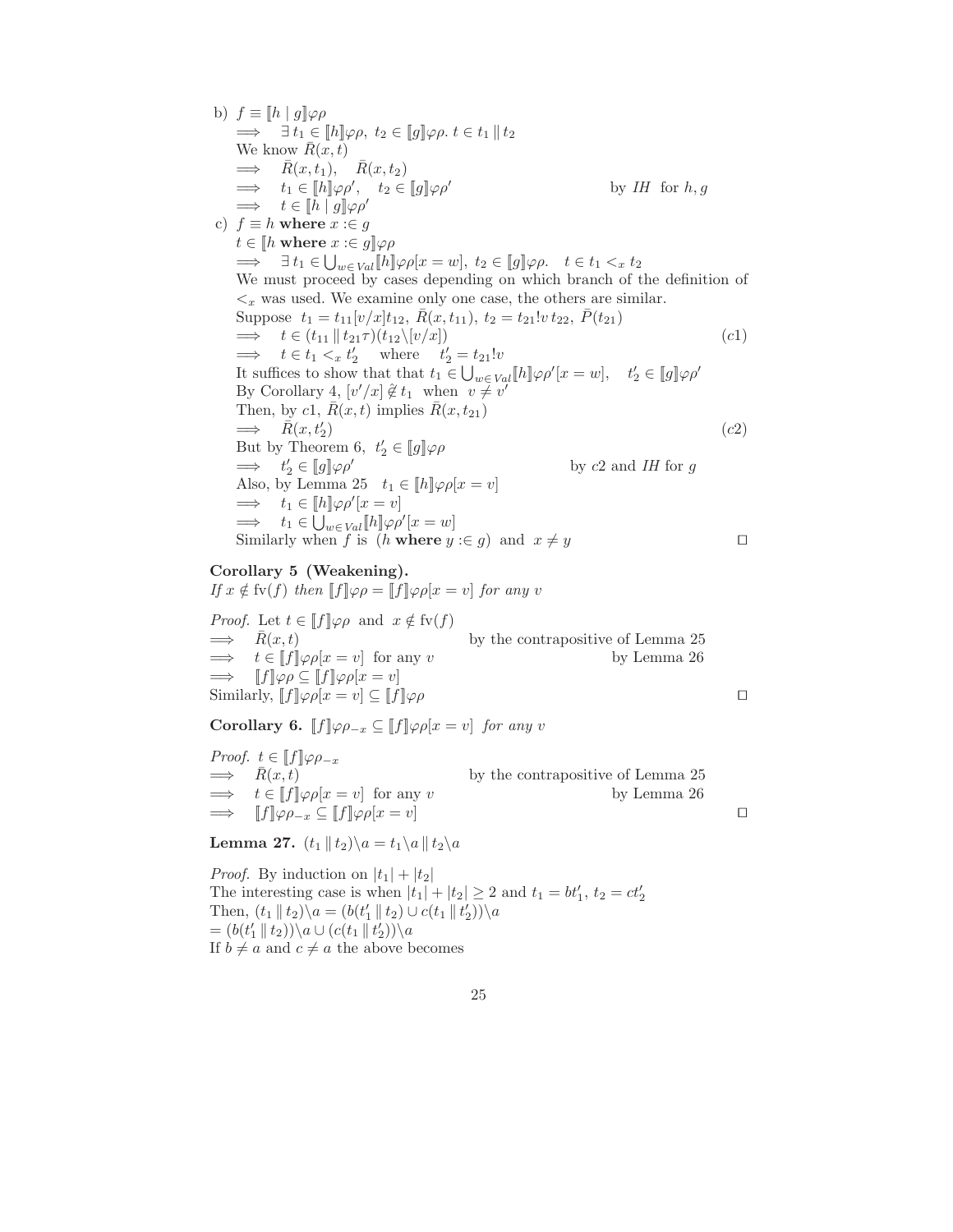$= b(t'_1 || t_2) \backslash a \cup c(t_1 || t'_2) \backslash a$  $= b(t'_1\backslash a\mathbin{||} t_2\backslash a)\cup c(t_1\backslash a\mathbin{||} t'_2)$ by  $I\!H$  $= t_1\backslash a \parallel t_2\backslash a$ Similarly when b and/or c is equal to a  $\Box$ 

Corollary 7.  $(T_1 || T_2)\$ a =  $T_1\$ a  $|| T_2\$ a  $□$ 

**Lemma 28.** Let  $s \in Traces$ ,  $x \in Var$ ,  $v \in Val$  and  $F : Val \rightarrow Pow(Traces)$ . Then,  $(s \gg F) \setminus [v/x] = s \setminus [v/x] \gg \lambda w.F(w) \setminus [v/x]$ 

Proof. By induction on the number of publications in s If  $\overline{P}(s)$  then  $(s \gg F) \setminus [v/x] = \{s\} \setminus [v/x] = s \setminus [v/x] \gg \lambda w \cdot F(w) \setminus [v/x]$ If  $s = s_1!us_2$  and  $\bar{P}(s_1)$  then  $(s \gg F) \left\{ \frac{v}{x} \right\} = (s_1 \tau) \left\{ \frac{v}{x} \right\} \left( \frac{s_2 \gg F}{F(u)} \right) \left\{ \frac{v}{x} \right\}$  $= (s_1\tau)\{v/x\}((s_2 \gg F)\{v/x\} || F(u)\{v/x\})$  by Corollary 7<br>  $= (s_1\tau)\{v/x\}((s_2\{v/x\}) \gg \lambda w.F(w)\{v/x\}) || F(u)\{v/x\})$  by *IH* for  $s_2$  $=(s_1\tau)\langle [v/x]((s_2\langle [v/x] \gg \lambda w.F(w)\langle [v/x] \rangle || F(u)\langle [v/x] \rangle$  $= (s_1!us_2)\backslash [v/x] \gg \lambda w.F(w)\backslash [v/x]$  $= s\langle [v/x] \gg \lambda w.F(w)\langle [v/x]$ 

**Lemma 29.**  $(t_1 \lt y t_2) \setminus [v/x] = t_1 \setminus [v/x] \lt y t_2 \setminus [v/x]$ , when  $y \neq x$  and  $(t_1 <_x t_2) \setminus [v/x] = t_1 <_x t_2 \setminus [v/x]$ 

*Proof.* Assume a well-formedness constraint for  $t_1, t_2$  similar to Corollary 4. Cases depending on which branch of the definition of  $\lt_x$  was used:

a) 
$$
\bar{R}(y, t_1), \bar{P}(t_2), t_1 < y t_2 = t_1 || t_2
$$
  
\n $\implies$  holds by Lemma 27  
\nb)  $\bar{R}(y, t_1), t_2 = t_{21}!w t_{22}, \bar{P}(t_{21}) t_1 < y t_2 = t_1 || t_{21} \tau$   
\n $\implies$  holds by Lemma 27  
\nc)  $t_1 = t_{11}[w/y] t_{12}, \bar{R}(y, t_{11}), t_2 = t_{21}!w t_{22}, \bar{P}(t_{21}),$   
\n $t_1 < y t_2 = (t_{11} || t_{21} \tau)(t_{12} \wedge [w/y])$   
\nWhen  $x \neq y$ , by  $c1 \Rightarrow ((t_{11} || t_{21} \tau)(t_{12} \wedge [w/y])) \wedge [v/x]$   
\n $= (t_{11} || t_{21} \tau) \wedge [v/x] (t_{12} \wedge [w/y]) \wedge [v/x]$   
\n $= (t_{11} \vee vx] || (t_{21} \tau) \wedge [v/x] (t_{12} \wedge [w/y]) \wedge [v/x]$   
\n $= t_1 \vee [v/x] < y t_2 \vee [v/x]$   
\nWhen  $x = y$ , by  $c1 \Rightarrow ((t_{11} || t_{21} \tau)(t_{12} \wedge [w/x])) \vee [v/x]$   
\n $= (t_{11} || t_{21} \tau) \wedge [v/x] (t_{12} \wedge [w/x]) \vee [v/x]$   
\n $= (t_{11} || t_{21} \tau) \wedge [v/x] (t_{12} \wedge [w/x]) \vee [v/x]$   
\nBy the well-formedness constraint,  $[v/x] \notin t_{12}$  when  $v \neq w$ ,  
\ntherefore  $(t_{12} \wedge [w/x]) \vee [v/x] = t_{12} \vee [w/x]$   
\n $(c2) \Rightarrow (t_{11} || (t_{21} \tau) \vee [v/x]) (t_{12} \vee [w/x])$   
\n $= t_1 < x_t t_2 \vee [v/x]$ 

Lemma 30 (Substitution).  $[ [v/x]f] | \varphi \rho = ([f] | \varphi \rho [x = v]) \setminus [v/x]$ 

*Proof.* By structural induction on  $f$ .

a) f is  $let(x)$  or  $let(v)$  or  $M(x)$ ... by inspection of the trace definitions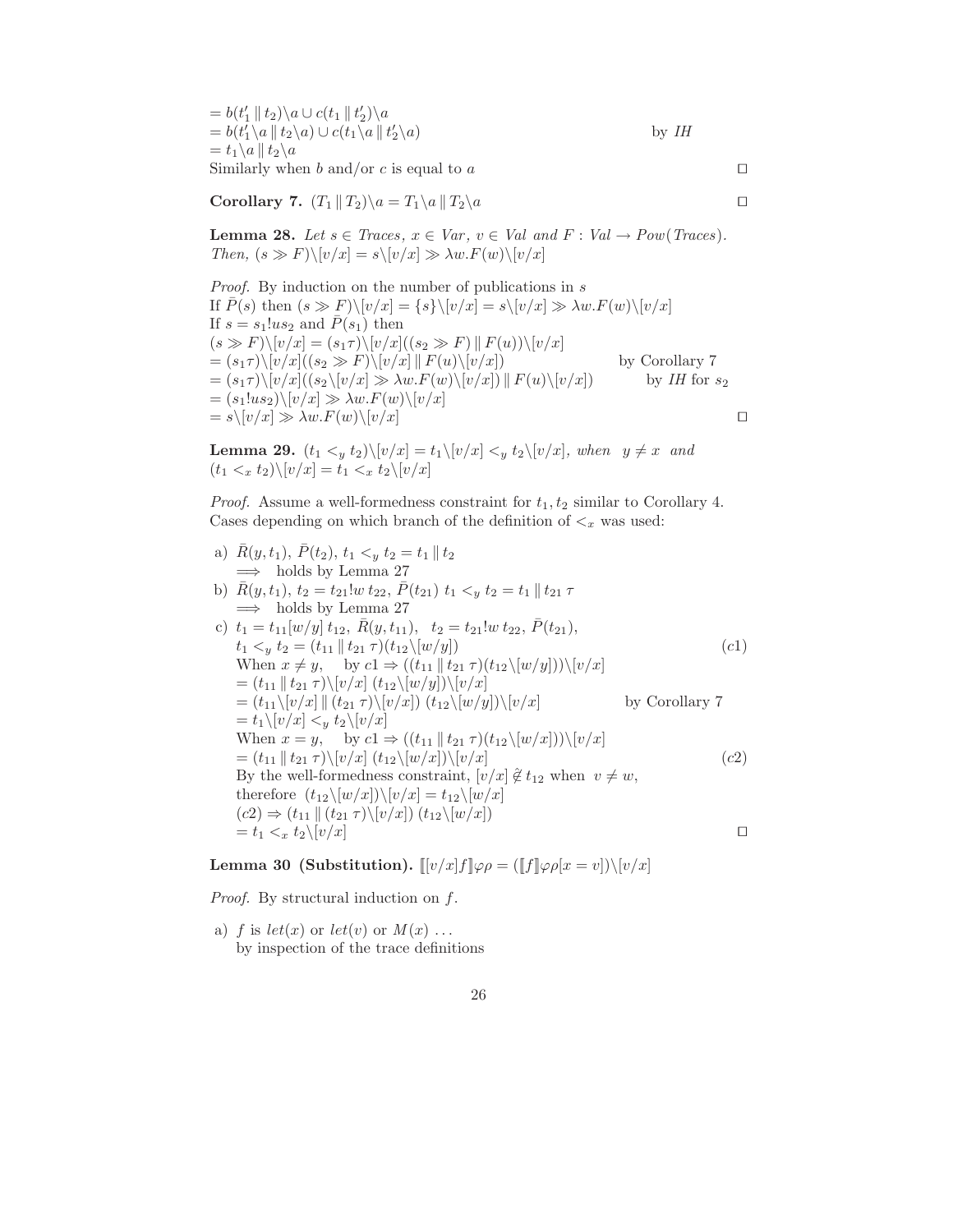b) 
$$
f = h | g
$$
  
\n
$$
[[v/x]h | [v/x]g] \varphi \rho = [[v/x]h] \varphi \rho] [[[v/x]g] \varphi \rho
$$
\n
$$
= ([h] \varphi \rho[x = v]) \backslash [v/x] || [[g] \varphi \rho[x = v]) \backslash [v/x]
$$
\nby Corollary 7\n
$$
= ([h] g] \varphi \rho[x = v]) \backslash [v/x]
$$
\nc)  $f = h > x > g$  (Similarly when  $f = h > y > g, x \neq y$ )\n
$$
[v/x] f = [v/x]h > x > g, so
$$
\n
$$
[[v/x]h \rightarrow x > g] \varphi \rho = U_{s \in [[v/x]h] \varphi \rho s} \gg \lambda w. ([g] \varphi \rho[x = w]) \backslash [w/x]
$$
\n
$$
= U_{s \in [[h] \varphi \rho[x = w]) \backslash [v/x] s} \gg \lambda w. ([g] \varphi \rho[x = w]) \backslash [w/x]
$$
\nby Lemma 25, if  $v \neq w$  then  $[v/x]$  is not in the traces of  $[g] \varphi \rho[x = w]$ \n
$$
\Rightarrow ([g] \varphi \rho[x = w]) \backslash [w/x] \rightarrow [w/x] \backslash [v/x]
$$
\n
$$
= ([g] \varphi \rho[x = w]) \backslash [w/x] \backslash [v/x]
$$
\nThe above also holds trivially if  $v = w$ , so\n
$$
c1 \Rightarrow U_{s \in [h] \varphi \rho[x = v]} s \backslash [v/x] \gg \lambda w. ([g] \varphi \rho[x = v]] \backslash [w/x] \backslash [v/x]
$$
\n
$$
= U_{s \in [h] \varphi \rho[x = v]} s \backslash [w/x] \gg \lambda w. ([g] \varphi \rho[x = v]] \backslash [w/x] \backslash [v/x]
$$
\n
$$
= U_{s \in [h] \varphi \rho[x = v]} \backslash [w/x] \gg \lambda w. ([g] \varphi \rho[x = v]] \backslash [w/x] \backslash [v/x]
$$
\n
$$
= U_{s \in [h] \varphi \rho[x = v]} \backslash [w/x] \rightarrow [w = w] \backslash [w/x] \backslash [v/x]
$$
\n
$$
= U_{s \in [h] \var
$$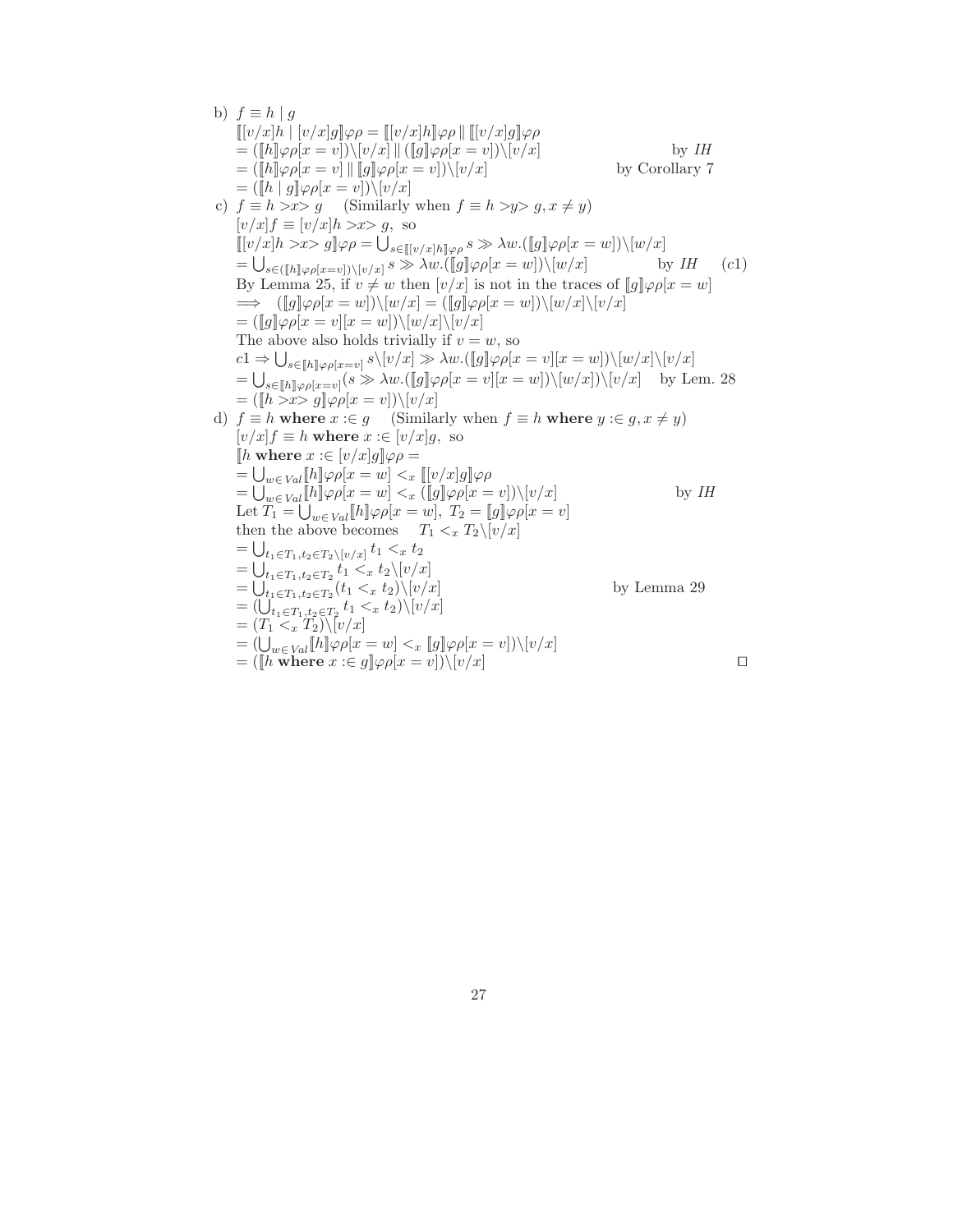# E Operational Lemmas

All Lemmas in this section are proved by induction on the height of the derivation and the proofs are straightforward.

Lemma 31 (Take a receive step). If  $\Delta, \Gamma \vdash f \stackrel{[v/x]}{\rightarrow} f'$  then

1.  $x \in \text{fv}(f)$ 2.  $\Gamma(x) = v$ 3.  $[v/x]f' \equiv [v/x]f$ 

Lemma 32 (Take a non-receive step). If  $\Delta, \Gamma \vdash f \stackrel{a}{\rightarrow} f'$  and  $\overline{R}(x, a)$  then

1. 
$$
\Delta, \Gamma \vdash [v/x]f \stackrel{a}{\rightarrow} [v/x]f'
$$
 for any  $v$   
\n2.  $\Delta, \Gamma' \vdash f \stackrel{a}{\rightarrow} f'$  where  $\Gamma'(y) = \begin{cases} \Gamma(y) & x \neq y \\ \text{unspecified/anything} & x = y \end{cases}$ 

**Lemma 33.**  $\Delta, \Gamma \vdash f \stackrel{a}{\rightarrow} f'$  implies  $f(v(f')) \subseteq f(v(f))$ 

Proof. By induction on the height of the derivation. The interesting cases are

$$
-(DEF) \frac{\Delta}{\Delta, \Gamma \vdash E_i(v)} \xrightarrow{\tau} [v/x] f_i \quad (E_i(x) = f_i) \in \Delta
$$
  
\n
$$
f(v(E_i(v)) = \emptyset = f(v[v/x] f_i) \text{ by the constraint } f(v(f_i) \subseteq \{x\}
$$
  
\n
$$
-(ASYM-L) \frac{\Delta, \Gamma \vdash h \xrightarrow{a} h'}{\Delta, \Gamma \vdash h \text{ where } x \in g \xrightarrow{a} h' \text{ where } x \in g} a \neq [v/x]
$$
  
\n
$$
f(v(h') \subseteq f(v(h))
$$
  
\n
$$
f(v(h') \subseteq f(v(h)) - \{x\}) \cup f(v(g))
$$
  
\n
$$
\subseteq (f(v(h) - \{x\}) \cup f(v(g))
$$
  
\n
$$
= f(v(h \text{ where } x \in g)
$$

**Lemma 34.** If  $\Delta, \Gamma \vdash [v/x]f \stackrel{a}{\rightarrow} f'$  then

a) either 
$$
\Delta, \Gamma \vdash f \stackrel{a}{\rightarrow} f''
$$
 where  $[v/x]f'' \equiv f'$   
b) or  $\Delta, \Gamma[x = v] \vdash f \stackrel{[v/x]}{\rightarrow} f_1 \stackrel{a}{\rightarrow} f_2$  where  $[v/x]f \equiv [v/x]f_1$ ,  $[v/x]f_2 \equiv f'$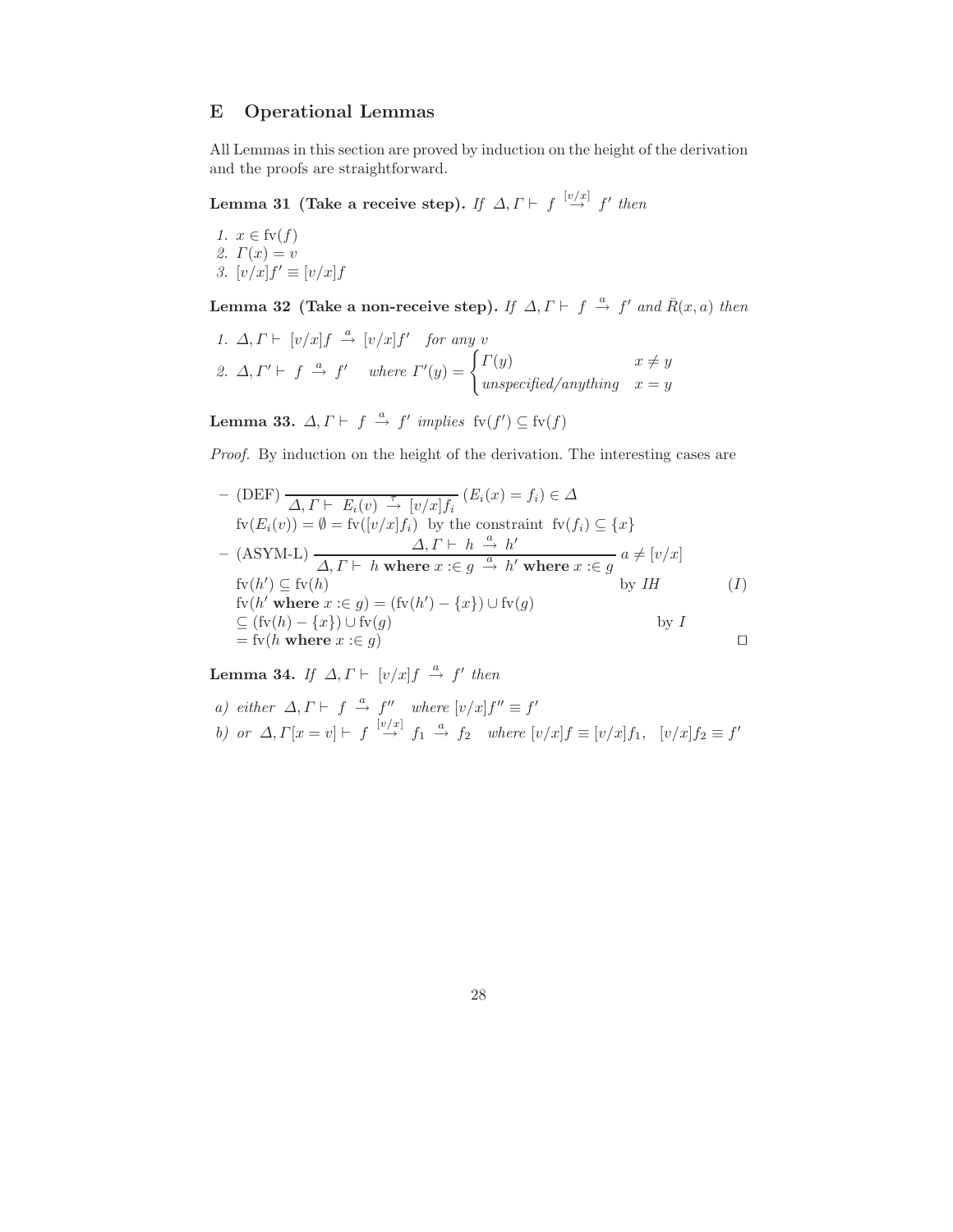### F Soundness - Adequacy

The following lemma is the key lemma for proving soundness. The soundness theorem is an easy corollary of this lemma.

**Lemma 35.** If 
$$
\Delta, \Gamma \vdash f \stackrel{a}{\rightarrow} f'
$$
 and  $t \in [[f]][\Delta]\rho$  then at  $\in [[f]][\Delta]\rho$   
where  $\rho = \rho_0[x_1 = v_1] \dots [x_m = v_m]$  and  $\Gamma = \{(x_1, v_1), \dots, (x_m, v_m)\}.$ 

*Proof.* Since  $\Gamma$  is a partial function from  $\text{Var}$  to  $\text{Val}$  we can assume that the  $x_i$ 's are pairwise distinct. We proceed by structural induction on  $f$  and cases on the reduction rule used

a) (SITEC)  $\overline{\Delta, \Gamma \vdash M(v) \stackrel{M_k(v)}{\rightarrow} ?k}$  k fresh  $\llbracket ?k \rrbracket \llbracket \Delta \rrbracket \rho = \{ \tau ! w \mid w \in Val \}_{p}$ Consider only the case when  $t = \tau!w$ Then,  $(M_k(v) \tau ! w) \in [M(v)][\Delta] \rho$ b) (SITEC-VAR)  $\overline{\Delta, \Gamma \vdash M(x) \stackrel{[v/x]}{\rightarrow} M(v)} \stackrel{\Gamma(x)}{\rightarrow} v$  $\llbracket M(v) \rrbracket [\Delta] \rho = \{ M_k(v) \tau ! w \mid w \in Val, k \text{ fresh} \},$ Consider only the case when  $t = M_k(v) \tau$ We know  $\Gamma(x) = v$ , therefore  $\rho(x) = v$  $\implies$   $([v/x] M_k(v) \tau) \in [M(x)][\Delta] \rho$  when  $\rho(x) = v$ c) SITERET, LET, LET-VAR, DEF-VAR similarly d) (DEF)  $\overline{\Delta, \Gamma \vdash E_i(v) \stackrel{\tau}{\rightarrow} [v/x] f_i}$   $(E_i(x) \triangleq f_i) \in \Delta$ Let  $t \in [[v/x]f_i]] \Delta] \rho \stackrel{\text{Lem.30}}{\Longrightarrow} t \in (\llbracket f_i \rrbracket [\Delta] \rho [x = v]) \setminus [v/x]$  (d1) Also,  $[[E_i(v)][\![\Delta]\!] \rho = {\tau t' | t' \in [\![\Delta]\!]_i(v)}_p$ where  $[\![\Delta]\!]_i(v) = ([\![f_i]\!] [\![\Delta]\!] \rho_0[x = v]) \setminus [v/x]$  by  $\hat{\Delta}([\![\Delta]\!]) = [\![\Delta]\!]$  (d2) By d2, it suffices to show that  $t \in (\llbracket f_i \rrbracket \llbracket \Delta \rrbracket \rho_0[x = v]) \setminus [v/x]$ , which holds by d1 and Corollary 5, because  $x_1, \ldots, x_m$  are not free in  $f_i$ e) (SYM-L)  $\frac{\Delta, \Gamma \vdash h \stackrel{a}{\rightarrow} h'}{\Delta, \Gamma \vdash h \stackrel{a}{\rightarrow} h'}$  $\Delta, \Gamma \vdash h \mid g \stackrel{a}{\rightarrow} h' \mid g$ Let  $t \in [h' | g] [\![\Delta]\!] \rho$ , then there exist  $t_1 \in [h'] [\![\Delta]\!] \rho$ ,  $t_2 \in [g] [\![\Delta]\!] \rho$ such that  $t \in t_1 \parallel t_2$  (e1) By IH for  $h, at_1 \in [h] [\![\Delta]\!] \rho \stackrel{e1}{\Longrightarrow} at \in at_1 \mid \mid t_2$  $\implies$  at  $\in$   $[h \mid g \rrbracket \Delta \not\!\vert \rho$ f) Similarly for (SYM-R) g)  $(ASYM-L)$   $\frac{\Delta, \Gamma \vdash h \stackrel{a}{\longrightarrow} h'}{1}$  $\overline{\Delta}, \Gamma \vdash h$  where  $x : \in g \stackrel{a}{\to} h'$  where  $x : \in g$   $a \neq [v/x]$ Let  $t \in [h'$  where  $x : \in g][\![\Delta]\!] \rho$ , then there exist  $t_1 \in \bigcup_{v \in Val} [h'] \llbracket \Delta \rrbracket \rho[x = v], t_2 \in \llbracket g \rrbracket \llbracket \Delta \rrbracket \rho$  such that  $t \in t_1 <_x t_2$  (g1) Also, by Lemma 32,  $\Delta, \Gamma[x = w] \vdash h \stackrel{a}{\rightarrow} h'$  for any w (g2) Cases depending on which branch of the definition of  $\lt_x$  was used for t: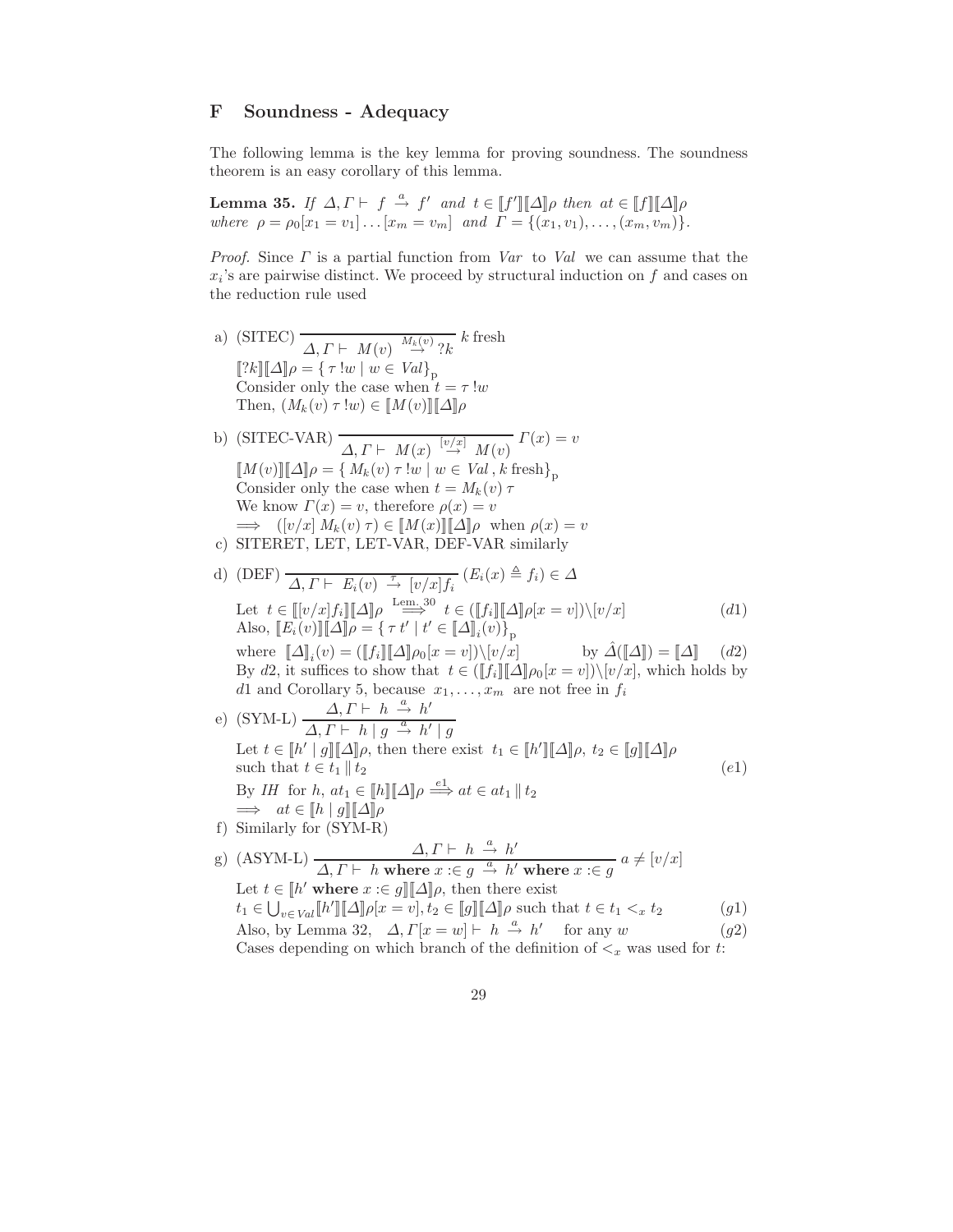$\bullet$  1<sup>st</sup> branch was used,  $\implies \bar{R}(x, t_1), \bar{P}(t_2), t \in t_1 \parallel t_2$  (g3) By  $g1, g2$  and IH for h we get  $at_1 \in \bigcup_{v \in Val} [h] [\![\Delta]\!] \rho[x = v]$  (g4)  $\implies$  at  $\in$  at<sub>1</sub> || t<sub>2</sub> by g3  $\implies$  at  $\in$  [h where  $x : \in g$ ][ $\triangle$ ] $\rho$  by  $g1, g4$ •  $2<sup>nd</sup>$  branch was used,  $\implies \overline{R}(x, t_1), t_2 = t_{21}!u t_{22}, \overline{P}(t_{21}),$  $t \in t_1 \, || \, t_{21} \tau$  (g5) By  $g1, g2$  and IH for h we get  $at_1 \in \bigcup_{v \in Val} [h] [\![\Delta]\!] \rho[x = v]$  (g6)  $\implies$  at  $\in$  at<sub>1</sub>  $\lt_x t_2$  by g5  $\implies$  at  $\in$  [h where  $x : \in g$ ][ $\triangle$ ] $\rho$  by g1, g6 •  $3^{\text{rd}}$  branch was used,  $\implies t_1 = t_{11}[u/x] t_{12}, R(x, t_{11}),$  $t_2 = t_{21}!u t_{22}, \bar{P}(t_{21}), t \in (t_{11} || t_{21} \tau) (t_{12} \setminus [u/x])$  (g7)  $t_1 \in \llbracket h' \rrbracket$ by Lemma 25  $\implies$  by g2 and IH for h we get  $at_1 \in [h] [\![\Delta]\!] \rho[x = u]$  $\implies at_1 \in \bigcup_{v \in Val} [h] [\![\Delta]\!] \rho[x = v]$  (g8)  $\implies$  at  $\in$  at<sub>1</sub>  $\lt_x$  t<sub>2</sub> by g7  $\implies$  at  $\in$  [h where  $x : \in g$ ][ $\triangle$ ] $\rho$  by g1, g8  $\bullet$  4<sup>th</sup> branch was used, This case is impossible because  $t \notin \emptyset$ h) (ASYM-R) Similar to the previous case i)  $(ASYM-P)$   $\longrightarrow$   $\frac{\Delta, \Gamma \vdash g \stackrel{\text{lv}}{\rightarrow} g'}{\longrightarrow}$  $\Delta, \Gamma \vdash h$  where  $x : \in g \stackrel{\tau}{\to} [v/x]h$ Let  $t \in \llbracket [v/x]h \rrbracket \llbracket \Delta \rrbracket \rho$  $\implies \exists t' \in [\![h]\!][\![\Delta]\!] \rho[x = v]. t = t$ by Lemma 30  $(i1)$  $\varepsilon \in [g']$ by Thm.  $6$  $\implies$   $\exists v \in [g] [\![\Delta]\!] \rho$  by *IH* (i2) •  $\bar{R}(x, t')$  $\implies t = t'$  and  $\tau t \in t <_x!v$  $\implies \tau t \in [h \text{ where } x \in g][\![\Delta]\!] \rho$  by  $i1, i2$ •  $t' = t'_1[v/x]t'_2, \, \bar{R}(x, t'_1)$ )  $(i3)$  $\implies \tau t'_1(t'_2\setminus[v/x]) \in t' <_x!v$  $\implies \tau t \in t' <_x! v$ by  $i1, i3$  $\implies \tau t \in [h \text{ where } x : \in g][\![\Delta]\!] \rho$  by  $i1, i2$ j) (SEQ)  $\frac{\Delta, \Gamma \vdash h \stackrel{a}{\rightarrow} h'}{4 \cdot \Gamma \vdash h \rightarrow h}$  $\overline{\Delta, \Gamma \vdash h \gg z \gt g \stackrel{a}{\rightarrow} h' \gt x \gt g}$   $a \neq v$ Let  $t \in [h' > x > g] [ \Delta ] \rho$ , then there exists  $s \in [h'] [ \Delta ] \rho$ such that  $t \in s \gg \lambda v. (\llbracket g \rrbracket \Delta \llbracket \rho[x = v] \setminus [v/x]$  (j1) Cases on s: •  $\overline{P}(s) \Rightarrow t \in \{s\} \Rightarrow t = s$  (j2) By *IH* for  $h, as \in [h][\![\Delta]\!] \rho$  $\implies$  at  $\in$  as  $\gg \lambda v. (\llbracket g \rrbracket \Delta \llbracket \rho \rrbracket x = v \rrbracket) \backslash [v/x]$  by j2  $\implies$  at  $\in$   $|h \gt x > g$   $||\Delta|| \rho$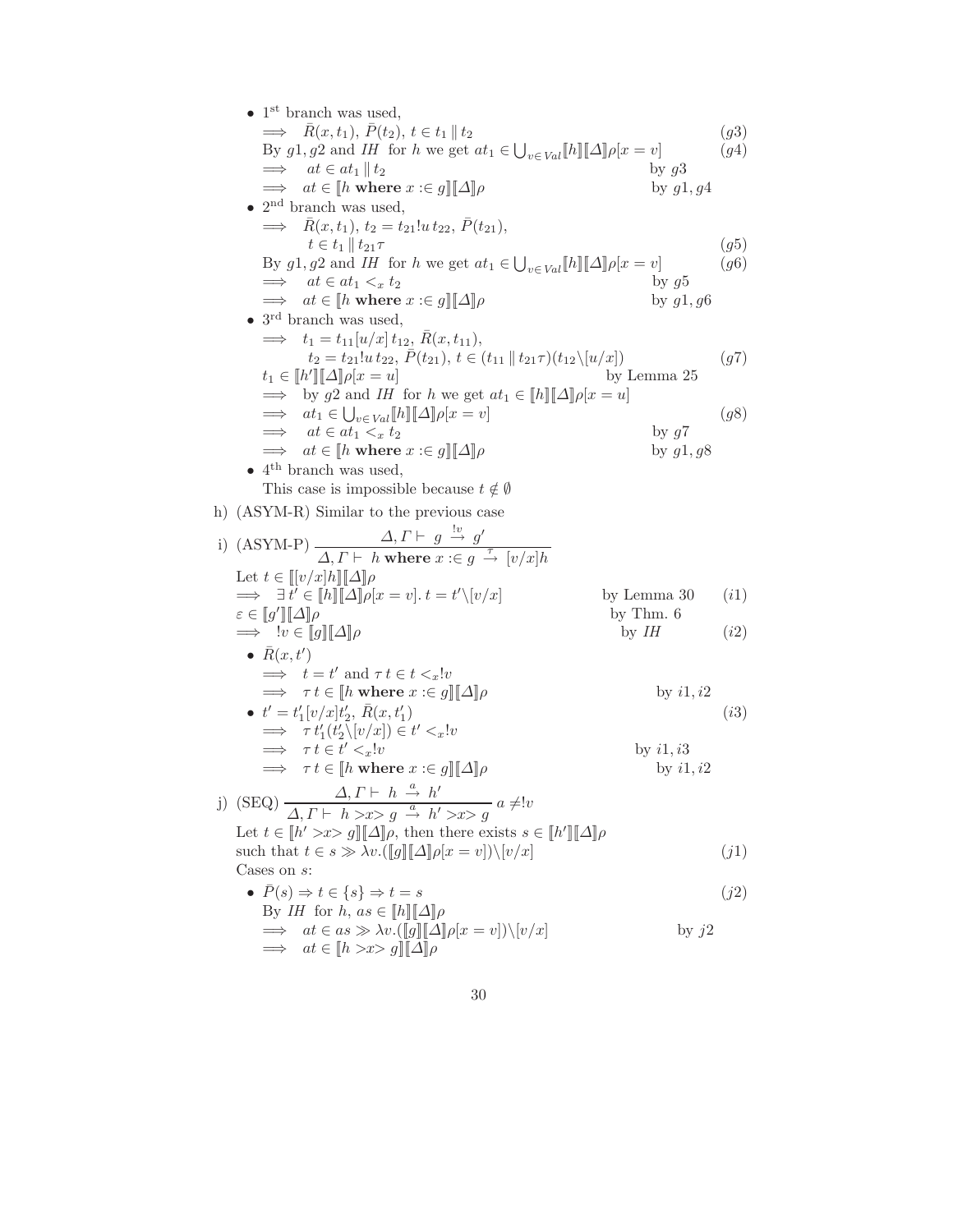• 
$$
s = s_1!u s_2
$$
,  $\bar{P}(s_1)$   
\nThen by  $j1$  we get,  
\n $t \in s_1 \tau((s_2 \gg \lambda v.([g]\llbracket \Delta \rrbracket \rho[x = v])\backslash[v/x]) \parallel ([g]\llbracket \Delta \rrbracket \rho[x = u])\backslash[u/x])$  (33)  
\nBy *IH* for  $h$ ,  $as \in [h]\llbracket \Delta \rrbracket \rho[x = v]\backslash[v/x]$  by  $j3$   
\nBy *IH* for  $h$ ,  $as \in [h]\llbracket \Delta \rrbracket \rho$  by  $j3$   
\n  
\n**k**)  $(\text{SEQ-P}) \xrightarrow{\Delta, \Gamma \vdash h \gg x > g} \xrightarrow{\tau} (h' \gg x > g) | [u/x]g$   
\nLet  $t \in [(h' \gg x > g)] [u/x]g][\llbracket \Delta \rrbracket \rho$ , then there exist  
\n $t_1 \in [h' \gg x > g][\llbracket \Delta \rrbracket \rho, t_2 \in [[u/x]g][\llbracket \Delta \rrbracket \rho$  such that  $t \in t_1 || t_2$  (k1)  
\nBy Lemma 30,  $t_2 \in ([g]\llbracket \Delta \rrbracket \rho[x = u])\backslash[u/x]$  (k2)  
\nBy  $k1$ ,  $\exists s \in [h'][\llbracket \Delta \rrbracket \rho, t_1 \in s \gg \lambda v. ([g]\llbracket \Delta \rrbracket \rho[x = v])\backslash[v/x]) || ([g]\llbracket \Delta \rrbracket \rho[x = u])\backslash[u/x]$   
\nBy  $k1$ ,  $k2$ ,  $ks$   $t \in (s \gg \lambda v. ([g]\llbracket \Delta \rrbracket \rho[x = v])\backslash[v/x]) || ([g]\llbracket \Delta \rrbracket \rho[x = u])\backslash[u/x]$   
\n $\Rightarrow \tau t \in \tau((s \gg \lambda v.([\lg]\llbracket \Delta \rrbracket \rho[x = v])\backslash[v/x]) || ([g]\llbracket \Delta \rrbracket \rho[x = u])\backslash[u/x])$   
\n $\Rightarrow \tau t \in [h \gg x > g]\llbracket \Delta \rrbracket \rho$  by  $k4$ 

Lemma 36. If  $\Delta, \Gamma \vdash f \stackrel{t_1}{\rightarrow} f'$  and  $t_2 \in [f'] [ \Delta ] \rho$  then  $t_1 t_2 \in [f] [ \Delta ] \rho$ where  $\rho = \rho_0[x_1 = v_1] \dots [x_m = v_m]$  and  $\Gamma = \{(x_1, v_1), \dots, (x_m, v_m)\}, x_i$ 's are pairwise distinct.

*Proof.* By induction on  $|t_1|$  □

**Theorem 7 (Soundness).** If  $\Gamma = \{(x_1, v_1), \dots, (x_m, v_m)\},\$  $\rho = \rho_0[x_1 = v_1] \dots [x_m = v_m],$  x's are pairwise distinct, then

$$
\Delta, \Gamma \vdash f \stackrel{t}{\rightarrow} f' \quad implies \quad t \in \llbracket f \rrbracket \llbracket \Delta \rrbracket \rho
$$

*Proof.* By induction on  $|t|$ 

$$
- \text{ If } |t| = 0 \Leftrightarrow t = \varepsilon
$$
  
\n
$$
\implies \varepsilon \in [f] [\![\Delta]\!] \rho
$$
  
\n
$$
- \text{ If } t = a t'
$$
  
\n
$$
\implies \Delta, \Gamma \vdash f \stackrel{a}{\to} f'' \stackrel{t'}{\to} f'
$$
  
\nBy *IH* for  $t', t' \in [f''] [\![\Delta]\!] \rho$  therefore  $t \in [f] [\![\Delta]\!] \rho$  by Lemma 35

The following is the key lemma for proving adequacy. Observe that it is the converse of the soundness lemma.

**Lemma 37.** If  $at \in [f][\![\Delta]\!] \rho$  then  $\Delta, \Gamma \vdash f \stackrel{a}{\to} f'$  and  $t \in [f'][\![\Delta]\!] \rho$ where  $\rho = \rho_0[x_1 = v_1] \dots [x_m = v_m]$  and  $\Gamma = \{(x_1, v_1), \dots, (x_m, v_m)\}\$ 

*Proof.* By structural induction on  $f$ 

a)  $f \equiv 0$  vacuously true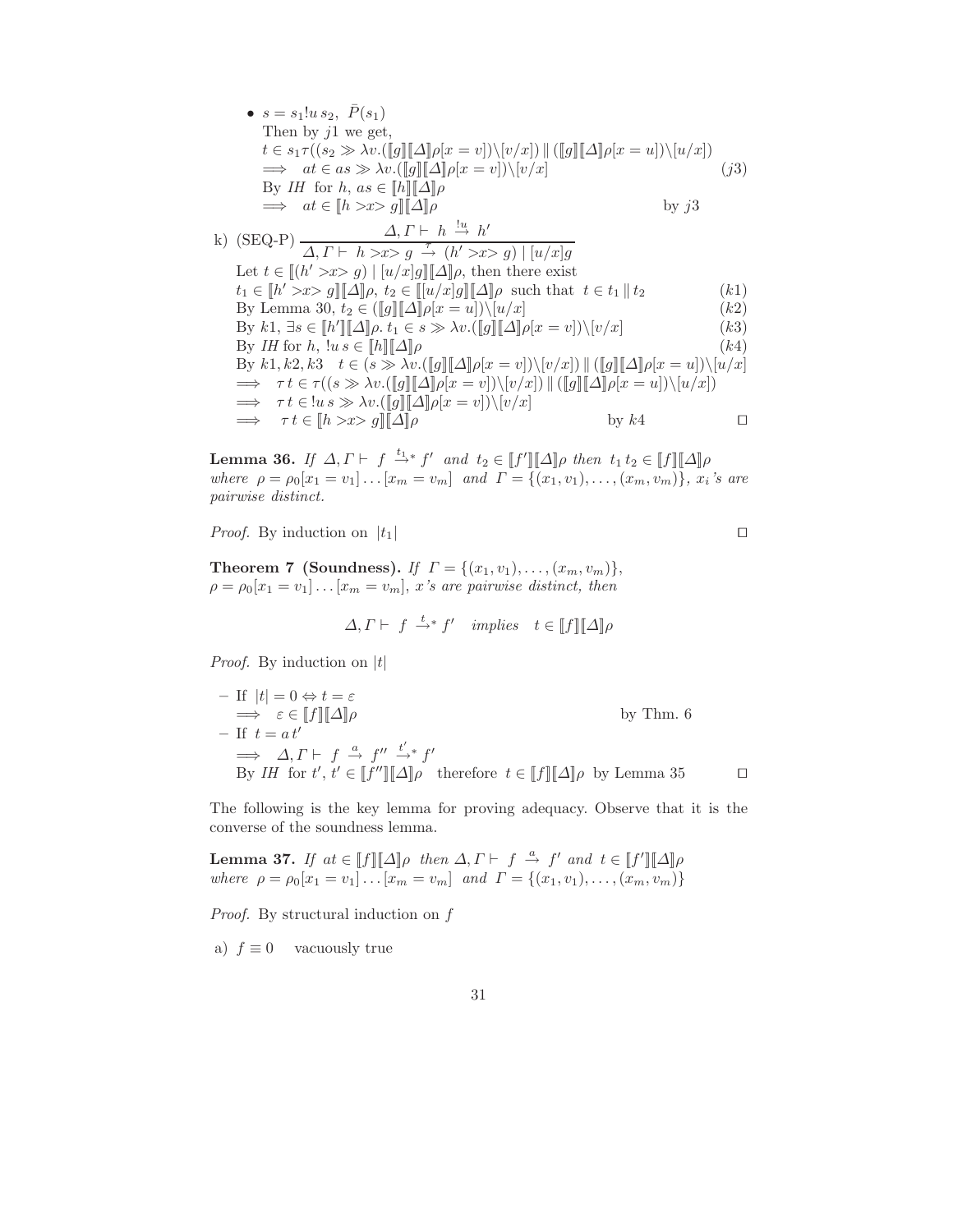b)  $f \equiv let(v)$  $\implies$   $[let(v)][\Delta]\rho = {\{iv\}}_{\text{p}}$  $\implies a = v$  and  $t = \varepsilon$ Also,  $\Delta, \Gamma \vdash \text{let}(v) \stackrel{!v}{\rightarrow} \mathbf{0}$  and  $\varepsilon \in [\![\mathbf{0}]\!][\![\Delta]\!] \rho$ c)  $f \equiv M(v)$  or ?k similarly d)  $f \equiv let(x)$ For a non-empty trace of f, we know  $\rho(x) = v$  $\implies$   $[let(x)][\Delta]\rho = {\{v/x\}}v\}_p$ Consider only the case when  $a = [v/x]$  and  $t = v$ Then, by LET-VAR,  $\Delta, \Gamma \vdash let(x) \stackrel{[v/x]}{\rightarrow} let(v)$  and  $!v \in [let(v)][\Delta]\rho$ e)  $f \equiv M(x)$  similarly f)  $f \equiv E_i(v)$  $\implies$   $\left[ E_i(v) \right] \left[ \Delta \right] \rho = \{ \tau t \mid t \in \left[ \Delta \right]_i(v) \}_{\text{p}}$ By DEF,  $\Delta, \Gamma \vdash E_i(v) \stackrel{\tau}{\to} [v/x] f_i$  $\implies$  suffices to show that for any  $t \in [\![\Delta]\!]_i(v)$  then  $t \in [[v/x]f_i][\![\Delta]\!] \rho$ We know  $[\![\Delta]\!] = \operatorname{fix}(\hat{\Delta}) \Rightarrow \hat{\Delta}([\![\Delta]\!]) = [\![\Delta]\!]$ Then,  $t \in [\![\Delta]\!]_i(v)$  implies  $t \in ([\![f_i]\!] [\![\Delta]\!] \rho_0[x = v]) \setminus [v/x]$  $\implies t \in [[v/x]f_i] [\![\Delta]\!] \rho_0$ by Lemma 30  $\implies t \in [[v/x]f_i] [\![\Delta]\!] \rho$ by Corollary 5 because  $f_v([v/x]f_i) = \emptyset$ g)  $f \equiv h \mid g$ Let  $a t \in [h | g] [ \Delta ] \rho$ , then there exist  $t_1 \in \llbracket h \rrbracket [\Delta] \rho, t_2 \in \llbracket g \rrbracket [\Delta] \rho$  such that  $a \, t \in t_1 \, \parallel t_2$  (g1) • '*a*' is an event of  $t_1$ , i.e.  $t_1 = a t'_1$ , and by  $g_1$ ,  $t \in t'_1$  $(g2)$ By *IH* for *h*,  $\Delta, \Gamma \vdash h \stackrel{a}{\rightarrow} h'$  and  $t'_1 \in [h'] [ \![ \Delta ] \!] \rho$  (g3)  $\implies \Delta, \Gamma \vdash h \mid g \stackrel{a}{\rightarrow} h'$ by SYM-L  $\implies t \in [h'$ by  $g1, g2, g3$ •  $a'$  is an event of  $t_2$ , similarly h)  $f \equiv h \gg z \gg g$ Let  $a t \in [h \gt x > g]$   $\llbracket \Delta \rrbracket \rho$  then there exists  $s \in \llbracket h \rrbracket \Delta \rrbracket \rho$  such that  $a t \in s \gg \lambda w. (\llbracket g \rrbracket \llbracket \Delta \rrbracket \rho[x = w]) \setminus [w/x]$  (h1)  $\bullet$   $\bar{P}(s)$  $\implies$   $at = s$  by h1  $\implies \Delta, \Gamma \vdash h \stackrel{a}{\rightarrow} h' \text{ and } t \in [h']$ by  $IH$  for  $h$  (h2)  $\implies \Delta, \Gamma \vdash h \gg z \gg g \stackrel{a}{\to} h' \gg z \gg g$  by SEQ  $\implies$  suffices to show that  $t \in [h' > x > g][\![\Delta]\!] \rho$  which holds by  $h2$ •  $s = s_1! v s_2, \quad \bar{P}(s_1)$ Then, by h1  $a t \in s_1 \tau \ ((s_2 \gg \lambda w. (\llbracket g \rrbracket \llbracket \Delta \rrbracket \rho[x = w]) \setminus [w/x])$  $([g]\llbracket\Delta\rrbracket\rho[x=v])\backslash[v/x])$ (h3) ∗ '*a*' is the first event of  $s_1$ ,  $s_1 = a s'_1$  $\implies \Delta, \Gamma \vdash h \stackrel{a}{\rightarrow} h' \text{ and } s_1'! vs_2 \in [h']$ by  $IH$  for  $h$  (h4)  $\implies$   $\Delta, \Gamma \vdash h \gg z \gt g \stackrel{a}{\rightarrow} h' \gg z \gt g$  by SEQ We know that,  $t \in s'_1! v s_2 \gg \lambda w. ([g] [\![\Delta]\!] \rho[x = w]) \setminus [w/x]$  by h3  $\implies t \in [h' > x > g][\![\Delta]\!] \rho$  by h4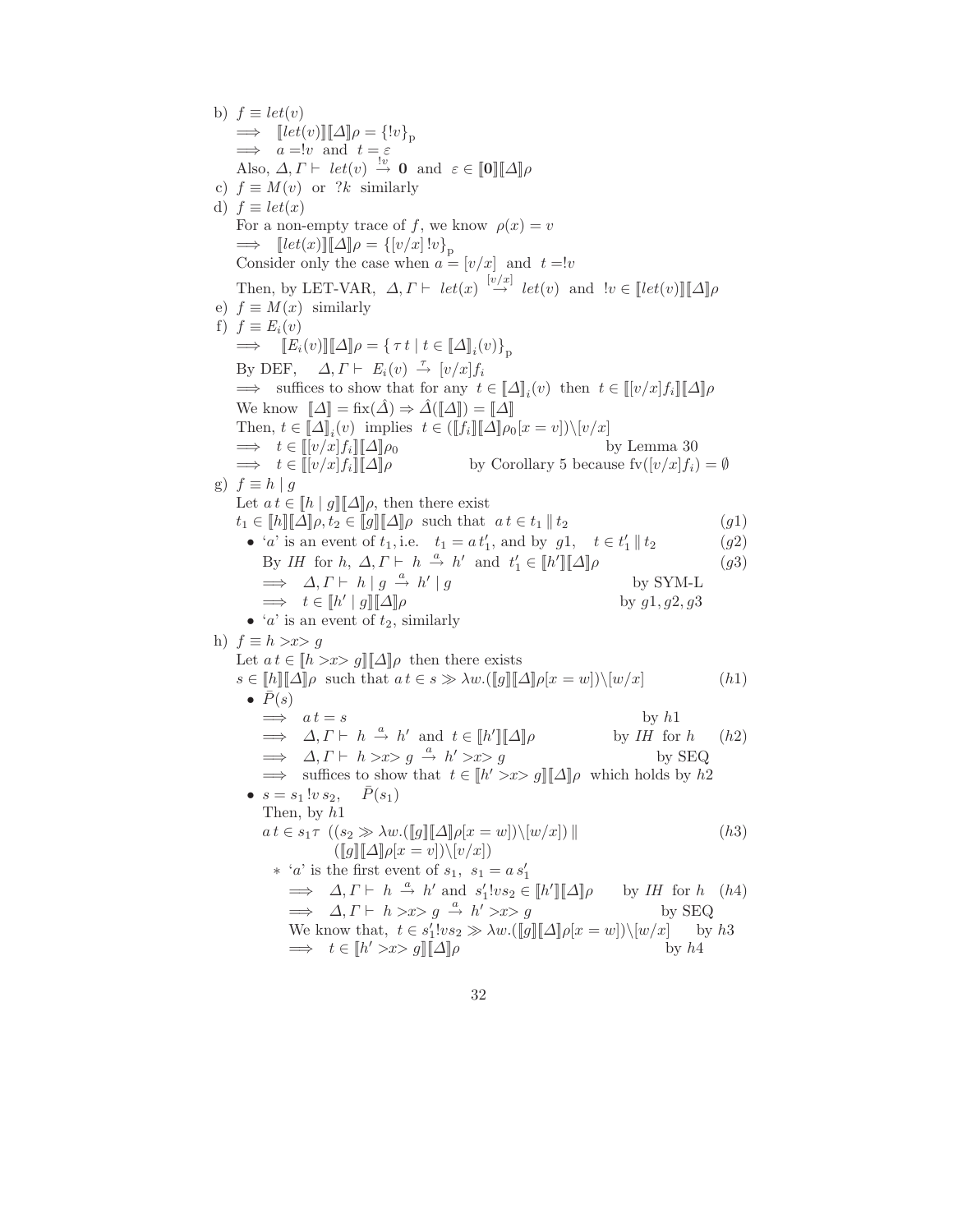$\ast s_1$  is empty, therefore  $s = !v s_2$  and by  $h3 \text{ a = } \tau$  $\implies \Delta, \Gamma \vdash h \stackrel{!v}{\rightarrow} h' \text{ and } s_2 \in [h']$ by IH for h  $(h6)$ Then, by SEQ-P  $\Delta, \Gamma \vdash \hat{h} >x> g \stackrel{\tau}{\rightarrow} (h' >x> g) \mid [v/x]g$ By  $h3$ ,  $t \in (s_2 \gg \lambda w. (\llbracket g \rrbracket \llbracket \Delta \rrbracket \rho[x = w]) \setminus [w/x]) \parallel (\llbracket g \rrbracket \llbracket \Delta \rrbracket \rho[x = v]) \setminus [v/x]$  $\implies t \in [h' >x > g][\hspace{-0.1cm}][\hspace{-0.1cm}]\Delta \hspace{-0.1cm}][\hspace{-0.1cm}]\rho \hspace{-0.1cm}][\hspace{-0.1cm}[(g][\hspace{-0.1cm}][\hspace{-0.1cm}]\Delta \hspace{-0.1cm}][\hspace{-0.1cm}]\rho[x = v]) \backslash [v/x]$  by h6  $\implies t \in [(h' > x > g) | [v/x]g] [\Delta] \rho$  by Lemma 30 i)  $f \equiv h$  where  $x : \in g$ Let  $a t \in [h$  where  $x \in g][\![\Delta]\!] \rho$ , then there exist  $t_1 \in \bigcup_{v \in Val} [h] [\![\Delta]\!] \rho[x = v], t_2 \in [\![g]\!] [\![\Delta]\!] \rho$  such that  $a \, t \in t_1 \lt_x t_2$  (i1) Cases on the branch of the definition of  $\lt_x$  used for a t •  $\overline{R}(x, t_1), \overline{P}(t_2) \Longrightarrow a \, t \in t_1 \, \| \, t_2$  (i2) \* 'a' is an event of  $t_1$ , i.e.  $t_1 = a t'_1$  and  $t \in t'_1 \parallel t_2$  (i3) We know that,  $a t'_1 \in [h][\![\Delta]\!] \rho$ by  $i2$  and Lemma 26  $\implies \Delta, \Gamma \vdash h \stackrel{a}{\to} h'$  and  $t'_1 \in [h'] [ \Delta ] \rho$  by IH (i4)  $\stackrel{\textrm{ASYM-L}}{\Longrightarrow} \Delta, \varGamma \vdash \; h \; \textrm{where} \; x \vcentcolon\in g \; \stackrel{a}{\to} \; h' \; \textrm{where} \; x \vcentcolon\in g$ By *i*1,  $\exists u \in Val. \; a \, t'_1 \in [\![h]\!][\![\Delta]\!] \rho[x = u]$  $\implies \Delta, \Gamma[x = u] \vdash h \stackrel{\tilde{a}}{\rightarrow} h' \text{ and } t'_1 \in [h'] [\![\Delta]\!] \rho[x = u] \quad \text{by } IH$  $\implies t'_1 \in \bigcup_{v \in Val} [h'] [ \Delta ] \rho [x = v]$  $\implies t \in [h' \text{ where } x : \in g][\![\Delta]\!] \rho$  by  $i1, i3$ ∗ '*a*' is an event of  $t_2$ , i.e.  $t_2 = a t'_2$  and  $t \in t_1 \parallel t'_2$  $(i5)$  $\Delta, \Gamma \vdash g \stackrel{a}{\rightarrow} g'$  and  $t'_2 \in [g]$ by IH for g  $(i6)$  $\stackrel{\text{ASYM-R}}{\Longrightarrow} \Delta, \Gamma \vdash h \text{ where } x : \in g \stackrel{a}{\to} h \text{ where } x : \in g'$ Also,  $t \in t_1 <_x t_2'$ by  $i2, i5$  $\implies t \in [h \text{ where } x : \in g'$ by  $i1, i6$ •  $\bar{R}(x, t_1), t_2 = t_{21}!w t_{22}, \bar{P}(t_{21})$  $\Rightarrow$   $at \in t_1 \parallel t_{21} \tau$  (i7) ∗ '*a*' is an event of  $t_1$ , i.e.  $t_1 = a t'_1$  and  $t \in t'_1 \parallel t_{21} \tau$  $\dots$  It's exactly the same as the previous case for  $t_1$ ∗ '*a*' is an event of  $t_{21}$ , i.e.  $t_{21} = a t'_{21}$  and  $t \in t_1 \parallel t'_{21} \tau$  $\dots$  It's exactly the same as the previous case for  $t_2$ ∗  $t_{21}$  is empty,  $a = \tau$  and  $t = t_1$  $\Delta, \Gamma \vdash g \stackrel{!w}{\rightarrow} g'$  and  $t_{22} \in [g']$ by  $IH$  for q  $\stackrel{\text{ASYM-P}}{\Longrightarrow} \Delta, \Gamma \vdash h \text{ where } x : \in g \stackrel{\tau}{\to} [w/x]h$ Suffices to show that  $t_1 \in \llbracket [w/x]h \rrbracket \llbracket \Delta \rrbracket \rho$ We know that  $t_1 \in [h] [\![\Delta]\!] \rho_{-x}$  by i7 and Lemma 26  $\implies t_1 \in [h] [\![\Delta]\!] \rho[x = w]$  by Corollary 6 But  $\overline{R}(x, t_1)$  so  $t_1 \in [[w/x]h]][\Delta]\rho$  by Lemma 30 •  $t_1 = t_{11}[w/x] t_{12}, R(x, t_{11}), t_2 = t_{21}!w t_{22}, P(t_{21})$  $\implies$   $at \in (t_{11} \parallel t_{21} \tau)(t_{12} \setminus [w/x])$  $∗ 'a'$  is an event of  $t_{11}$ , i.e.  $t_{11} = a t'_{11}$  and  $t \in (t'_{11} \parallel t_{21} \tau)(t_{12} \setminus [w/x])$  $\implies t \in (t'_{11}[w/x]t_{12} <_x t_2)$  (i8)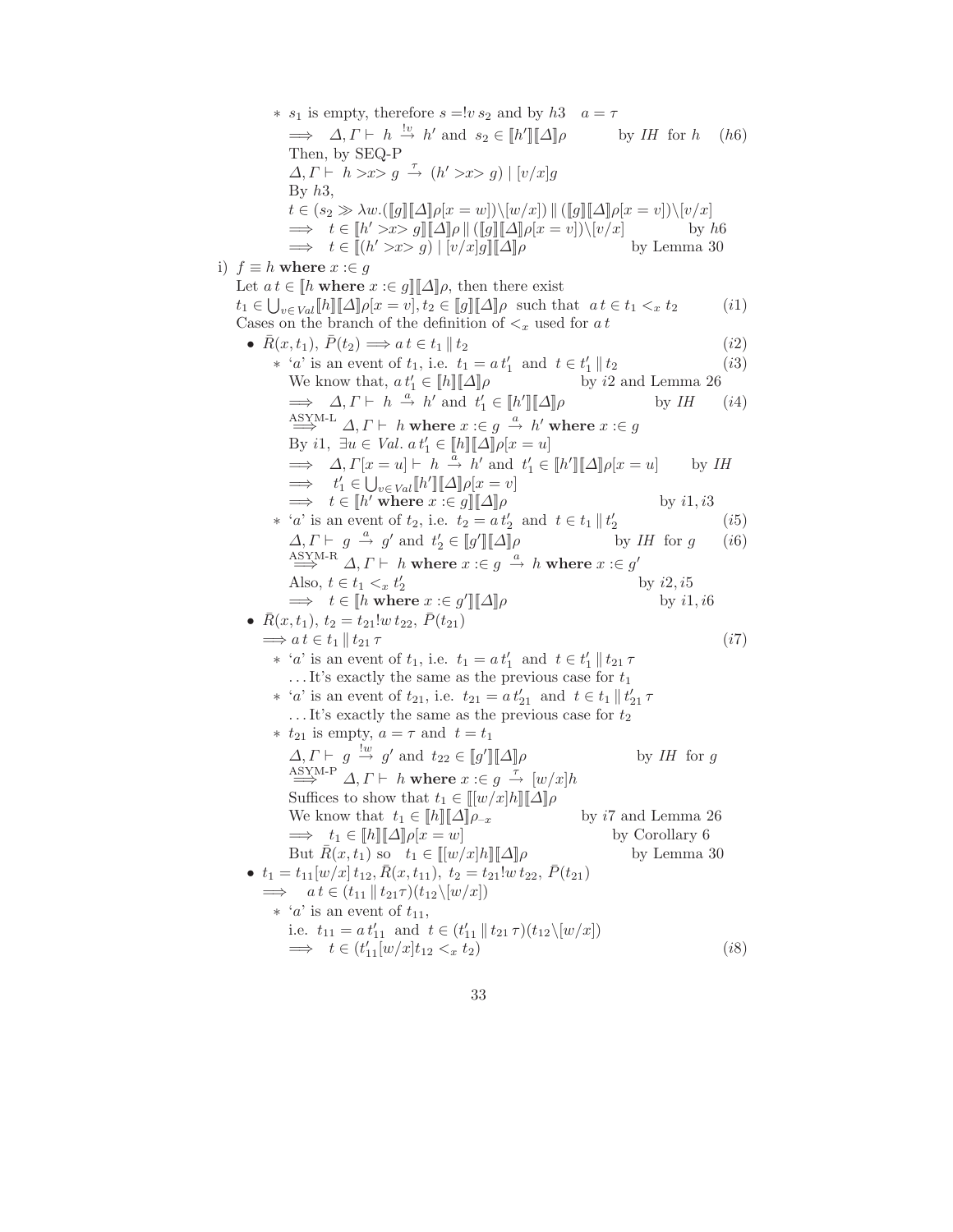By Lemma 25, 
$$
t_1 \in [h] [\![\Delta]\!] \rho[x = w]
$$
  
\n $\Rightarrow \Delta, \Gamma[x = w] \vdash h \stackrel{\alpha}{\rightarrow} h' \text{ and } t'_{11}[w/x]t_{12} \in [h'] [\![\Delta]\!] \rho[x = w]$  by *IH* (i9)  
\n $\Rightarrow \Delta, \Gamma \vdash h \stackrel{\alpha}{\rightarrow} h'$  by Lemma 32  
\n $\xrightarrow{asyM-L} \Delta, \Gamma \vdash h \text{ where } x : \in g \stackrel{\alpha}{\rightarrow} h' \text{ where } x : \in g$   
\nAlso, by *i8* and *i9*  $t \in [h' \text{ where } x : \in g] [\![\Delta]\!] \rho$   
\n $\ast$  'a' is an event of  $t_{21}$ ,  
\ni.e.  $t_{21} = a t'_{21}$  and  $t \in (t_{11} || t'_{21} \tau)(t_{12} \setminus [w/x])$   
\n $\Rightarrow t \in (t_1 < x t'_{21}! w t_{22})$  (i10)  
\n $\Delta, \Gamma \vdash g \stackrel{\alpha}{\rightarrow} g'$  and  $t'_{21}! w t_{22} \in [g'] [\![\Delta]\!] \rho$  by *IH* (i11)  
\n $\xrightarrow{asyM-R} \Delta, \Gamma \vdash h \text{ where } x : \in g \stackrel{\alpha}{\rightarrow} h \text{ where } x : \in g'$   
\nand  $t \in [h \text{ where } x : \in g' ] [\![\Delta]\!] \rho$  by *i10*, *i11*  
\n $\ast t_{21}$  is empty,  $a = \tau$  and  $t = t_{11}(t_{21} \setminus [w/x]) = t_1 \setminus [w/x]$  (i12)  
\n $\Delta, \Gamma \vdash g \stackrel{\text{law}}{\rightarrow} g'$  and  $t_{22} \in [g'] [\![\Delta]\!] \rho$  by *IH*  
\nBy Lemma 25,  $t_1 \in [h] [\![\Delta]\!] \rho[x = w]$   
\n $\Rightarrow t_1 \setminus [w/x] \in ([\![h] [\![\Delta]\!] \rho[x = w]) \setminus [w/x]$   
\n

**Lemma 38.** If  $t_1 t_2 \in [[f]][[\Delta]]\rho$  then  $\Delta, \Gamma \vdash f \stackrel{t_1}{\rightarrow} f'$  and  $t_2 \in [[f']][[\Delta]]\rho$ where  $\rho = \rho_0[x_1 = v_1] \dots [x_m = v_m]$  and  $\Gamma = \{(x_1, v_1), \dots, (x_m, v_m)\}\$ 

*Proof.* By induction on 
$$
|t_1|
$$

**Theorem 8 (Adequacy).** If  $\Gamma = \{(x_1, v_1), \ldots, (x_m, v_m)\},\$  $\rho = \rho_0[x_1 = v_1] \dots [x_m = v_m],$  x's are pairwise distinct, then

$$
t \in \llbracket f \rrbracket \llbracket \varDelta \rrbracket \rho \quad \textit{implies} \quad \varDelta, \varGamma \vdash \ f \stackrel{t}{\rightarrow^*} f'
$$

*Proof.* By induction on  $|t|$ 

\n- \n
$$
- \text{ If } |t| = 0 \Leftrightarrow t = \varepsilon, \text{ then } f \text{ reduces to itself in 0 steps.}
$$
\n
\n- \n
$$
- \text{ If } t = a t' \text{ then } a t' \in [f][\![\Delta]\!] \rho
$$
\n
$$
\implies \Delta, \Gamma \vdash f \stackrel{a}{\rightarrow} f' \text{ and } t' \in [f'][\![\Delta]\!] \rho
$$
\n
$$
\implies \Delta, \Gamma \vdash f' \stackrel{t'}{\rightarrow} f''
$$
\n
$$
\implies \Delta, \Gamma \vdash f \stackrel{a}{\rightarrow} f' \stackrel{t'}{\rightarrow} f''
$$
\n
$$
\implies \Delta, \Gamma \vdash f \stackrel{t}{\rightarrow} f''
$$
\n
\n
\n□

\n□

$$
\overline{}
$$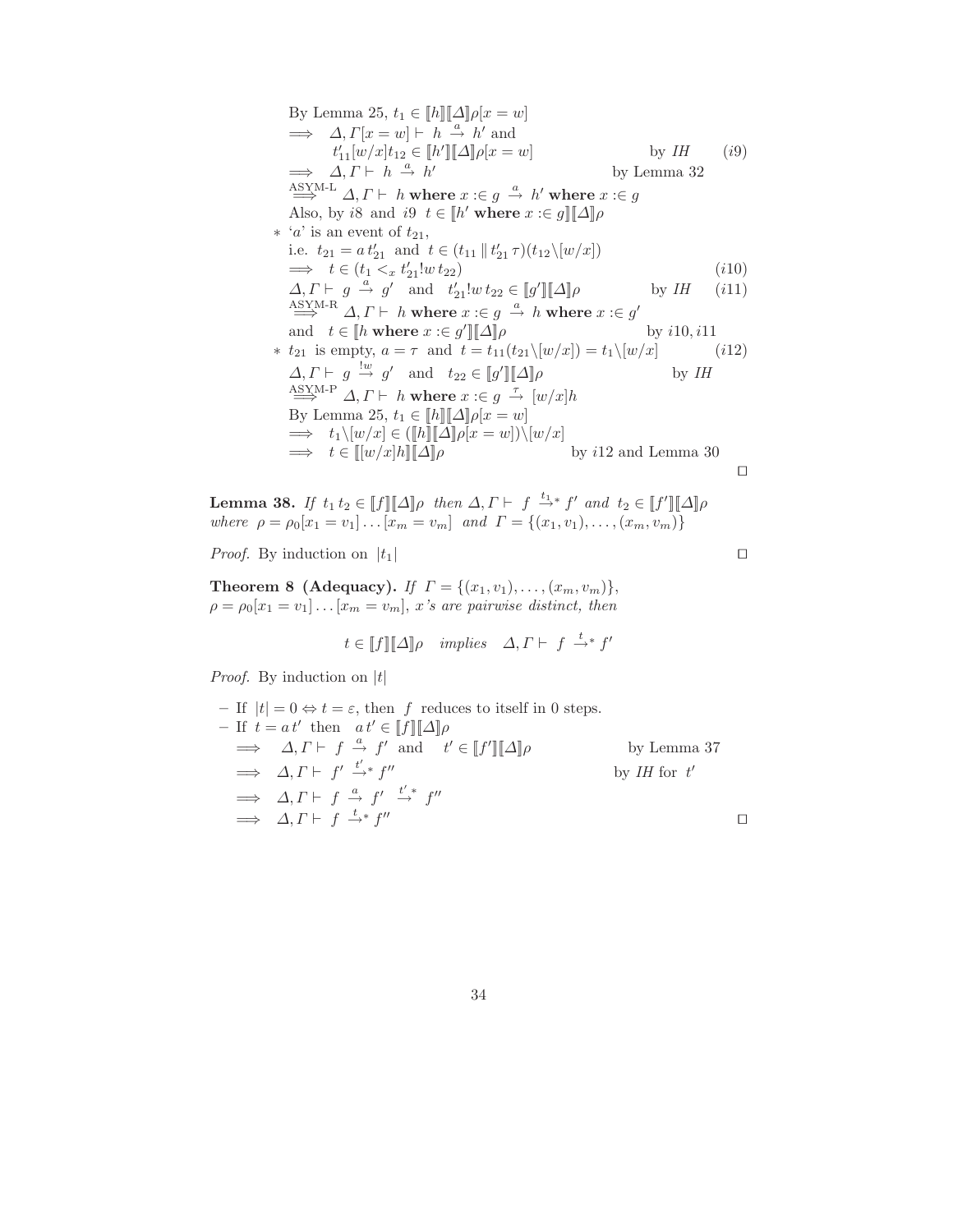# G Strong Bisimulation

To improve readability, in this section we use the notation  $\langle a, b \rangle$  for ordered pairs instead of  $(a, b)$ .

Definition 22 (Strong Bisimulation). The binary relation  $\Re$  on processes is a  $\Delta$ -bisimulation iff

- 1. R is symmetric
- 2. for any  $\langle f, g \rangle \in \Re$  and for any  $\Gamma$  if  $\Delta, \Gamma \vdash f \stackrel{a}{\rightarrow} f'$  then  $\Delta, \Gamma \vdash g \stackrel{a}{\rightarrow} g'$ and  $\langle f', g' \rangle \in \Re$

Definition 23 (Largest Strong-Bisimulation).  $\sim_{\Delta} \triangleq \bigcup \{ \Re \mid \Re \ is \ a \ \varDelta\text{-}bisim. \}$ 

Definition 24 (Strong-Bisimulation up to  $\sim_{\Delta}$ ). The binary relation  $\Re$  on processes is a  $\Delta$ -bisimulation up to  $\sim_{\Delta}$ , if  $\sim_{\Delta} \Re \sim_{\Delta}$  is a  $\Delta$ -bisimulation

Lemma 39.  $\sim_{\Delta}$  is an equivalence relation

Lemma 40.  $f | 0 \sim_\Delta f$ 

Lemma 41.  $f | g \sim_A g | f$ 

Lemma 42.  $f | (g | h) \sim_A (f | g) | h$ 

*Proof.*  $\Re_1 = \{ \langle f | (g | h), (f | g) | h \rangle \}$  $\mathfrak{R} = \mathfrak{R}_1 \cup \mathfrak{R}_1^{-1}$  is a  $\Delta$ -bisimulation If f takes a step,  $\Delta, \Gamma \vdash f \stackrel{a}{\rightarrow} f'$  then  $\Rightarrow \Delta, \Gamma \vdash f \mid (g \mid h) \stackrel{a}{\rightarrow} f' \mid (g \mid h) \equiv f' \mid (g \mid h)$ Also,  $\implies$   $\Delta, \Gamma \vdash f \mid g \stackrel{a}{\rightarrow} f' \mid g$  $\implies \Delta, \Gamma \vdash (f \mid g) \mid h \stackrel{a}{\rightarrow} (f' \mid g) \mid h$ But  $\langle f' | (g | h), (f' | g) | h \rangle \in \mathfrak{R}$ . Similarly if g or h takes a step □

Lemma 43.  $[v/x]f \sim_A [v/x]g$  when  $f \sim_A g$ 

*Proof.*  $\mathfrak{R} = \{ \langle [v/x]f, [v/x]g \rangle | f \sim_{\Delta} g \}$  is a  $\Delta$ -bisimulation. **R** is clearly symmetric. When  $[v/x]f$  takes a step,  $\Delta, \Gamma \vdash [v/x]f \stackrel{a}{\rightarrow} f'$ we must show that for some  $g'$   $\Delta, \Gamma \vdash [v/x]g \stackrel{a}{\rightarrow} g'$  and  $f' \mathfrak{R} g'$ By the contrapositive of Lemma 31 we know that  $\bar{R}(x, a)$  because  $x \notin \text{fv}([v/x]f)$ Then, by Lemma 34 there are two cases for the steps of  $f$ .

a) 
$$
\Delta, \Gamma \vdash f \xrightarrow{a} f''
$$
 and  $[v/x]f'' \equiv f'$   
But  $f \sim_{\Delta} g$  so  $\Delta, \Gamma \vdash g \xrightarrow{\alpha} g''$  and  $f'' \sim_{\Delta} g''$   
By Lemma 32 we get,  $\Delta, \Gamma \vdash [v/x]g \xrightarrow{a} [v/x]g''$   
 $\implies f' \equiv [v/x]f'' \mathfrak{R} [v/x]g'' \equiv g'$  by I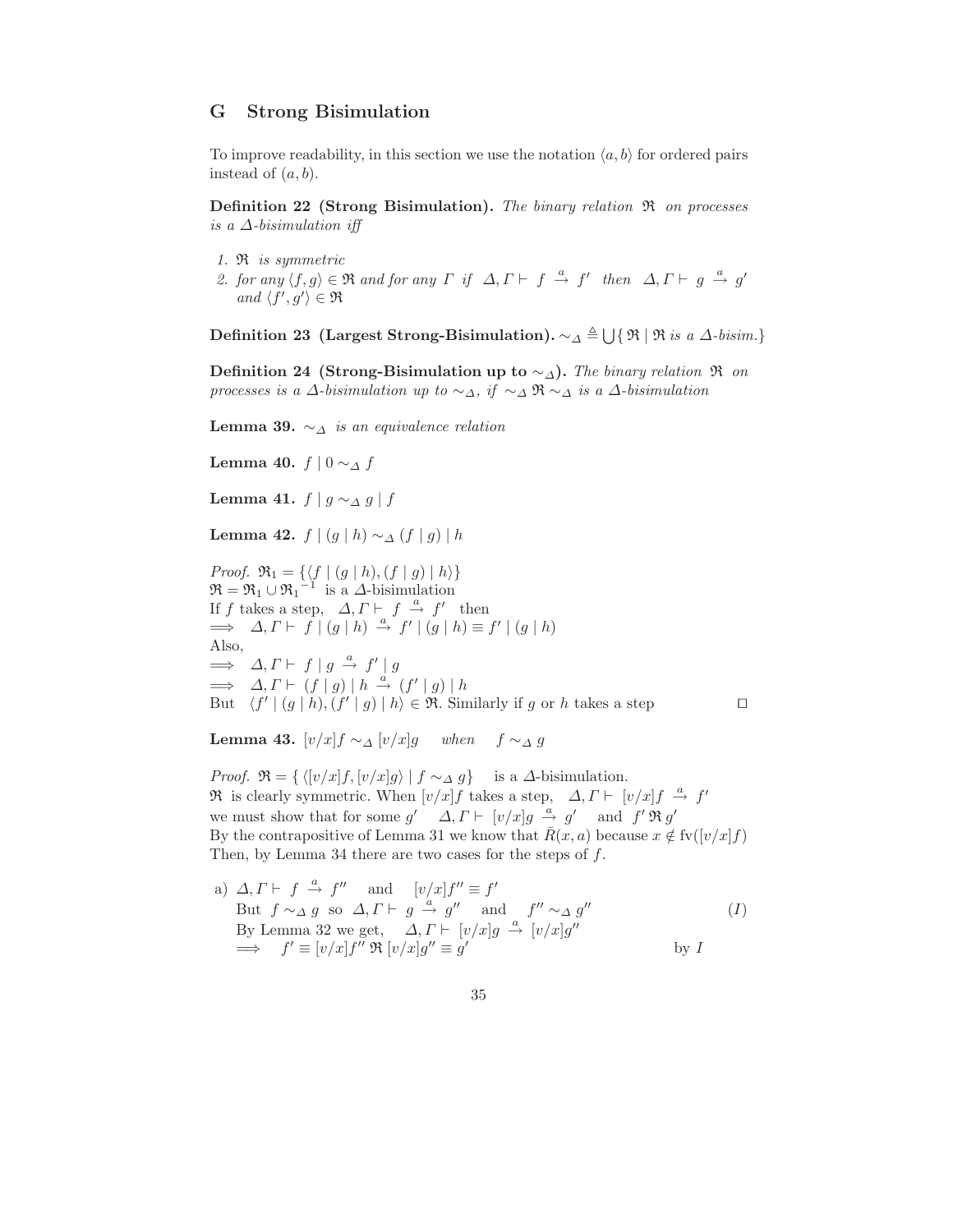b) 
$$
\Delta, \Gamma[x = v] \vdash f \stackrel{[v/x]}{\rightarrow} f_1 \stackrel{a}{\rightarrow} f_2 \quad [v/x]f \equiv [v/x]f_1, f' \equiv [v/x]f_2
$$
  
\nBut  $f \sim_{\Delta} g$  so  
\n $\Delta, \Gamma[x = v] \vdash g \stackrel{[v/x]}{\rightarrow} g_1 \quad f_1 \sim_{\Delta} g_1, \quad [v/x]g \equiv [v/x]g_1 \quad \text{by Lem. 31} \quad (II)$   
\n $\implies \Delta, \Gamma[x = v] \vdash g_1 \stackrel{a}{\rightarrow} g_2 \quad f_2 \sim_{\Delta} g_2$  (III)  
\n $\implies \Delta, \Gamma \vdash g_1 \stackrel{a}{\rightarrow} g_2 \quad \text{by Lemma 32.2}$   
\n $\implies \Delta, \Gamma \vdash [v/x]g_1 \stackrel{a}{\rightarrow} [v/x]g_2 \quad \text{by Lemma 32.1}$   
\n $\implies \Delta, \Gamma \vdash [v/x]g \stackrel{a}{\rightarrow} [v/x]g_2 \quad \text{by II}$ 

Lemma 44.  $f \sim_{\Delta} (f \text{ where } x := 0)$  when  $x \notin \text{fv}(f)$ 

Lemma 45.  $\sim_{\Delta}$  is a congruence relation

Proof. We show appropriate bisimulations for all possible contexts:

a) 
$$
\mathfrak{R} = \{ \langle f | h, g | h \rangle | f \sim_{\Delta} g \}
$$
 is a  $\Delta$ -bisimulation.  
\nIf h takes a step, trivial.  
\nIf f takes a step,  $\Delta, \Gamma \vdash f \xrightarrow{\alpha} f'$   
\n $\Rightarrow \Delta, \Gamma \vdash f | h \xrightarrow{\alpha} f' | h$   
\nBut  $f \sim_{\Delta} g$  so,  $\Delta, \Gamma \vdash g \xrightarrow{a} g'$  and  $f' \sim_{\Delta} g'$   
\n $\Rightarrow \Delta, \Gamma \vdash g | h \xrightarrow{\alpha} g' | h$   
\nand  $\langle f' | h, g' | h \rangle \in \mathfrak{R}$   
\nSimilarly for the transitions of g.  
\nb)  $\mathfrak{R} = \{ \langle h | f, h | g \rangle | f \sim_{\Delta} g \}$  is a  $\Delta$ -bisimulation.  
\nAs above.  
\nc)  $\mathfrak{R} = \{ \langle f | x \rangle \Rightarrow h | d, (g \gg x > h) | d \rangle | f \sim_{\Delta} g \}$   
\n $\mathfrak{R} = \{ \langle f | x \rangle \Rightarrow h | d, (g \gg x > h) | d \rangle | f \sim_{\Delta} g \}$   
\n $\Rightarrow \Delta, \Gamma \vdash f \gg x > h \xrightarrow{\tau} (f' \gg x > h) | [v/x]h$   
\n $\Rightarrow \Delta, \Gamma \vdash (f \gg x > h) | d \xrightarrow{\tau} (f' \gg x > h) | [v/x]h | d$   
\nBut  $f \sim_{\Delta} g$  so,  $\Delta, \Gamma \vdash g \xrightarrow{h} g'$  and  $f' \sim_{\Delta} g'$   
\n $\Rightarrow \Delta, \Gamma \vdash g \gg x > h \xrightarrow{\tau} (g' \gg x > h) | [v/x]h$   
\nThen,  
\n $((f' \gg x > h) | [v/x]h | d \rightarrow \alpha$   
\n $((f' \gg x > h) | [v/x]h | d) \rightarrow \alpha$   
\nby Lemma 42  
\n $(f' \gg x > h) | [v/x]h | d) \rightarrow \alpha$   
\nby Lemma 42  
\n $(g' \gg x > h) | [v/x]h | d$ 

 $\implies \Delta, \Gamma \vdash (h \gg x) \mid d_1 \stackrel{\tau}{\rightarrow} ((h' \gg x) f) \mid [v/x] f) \mid d_1$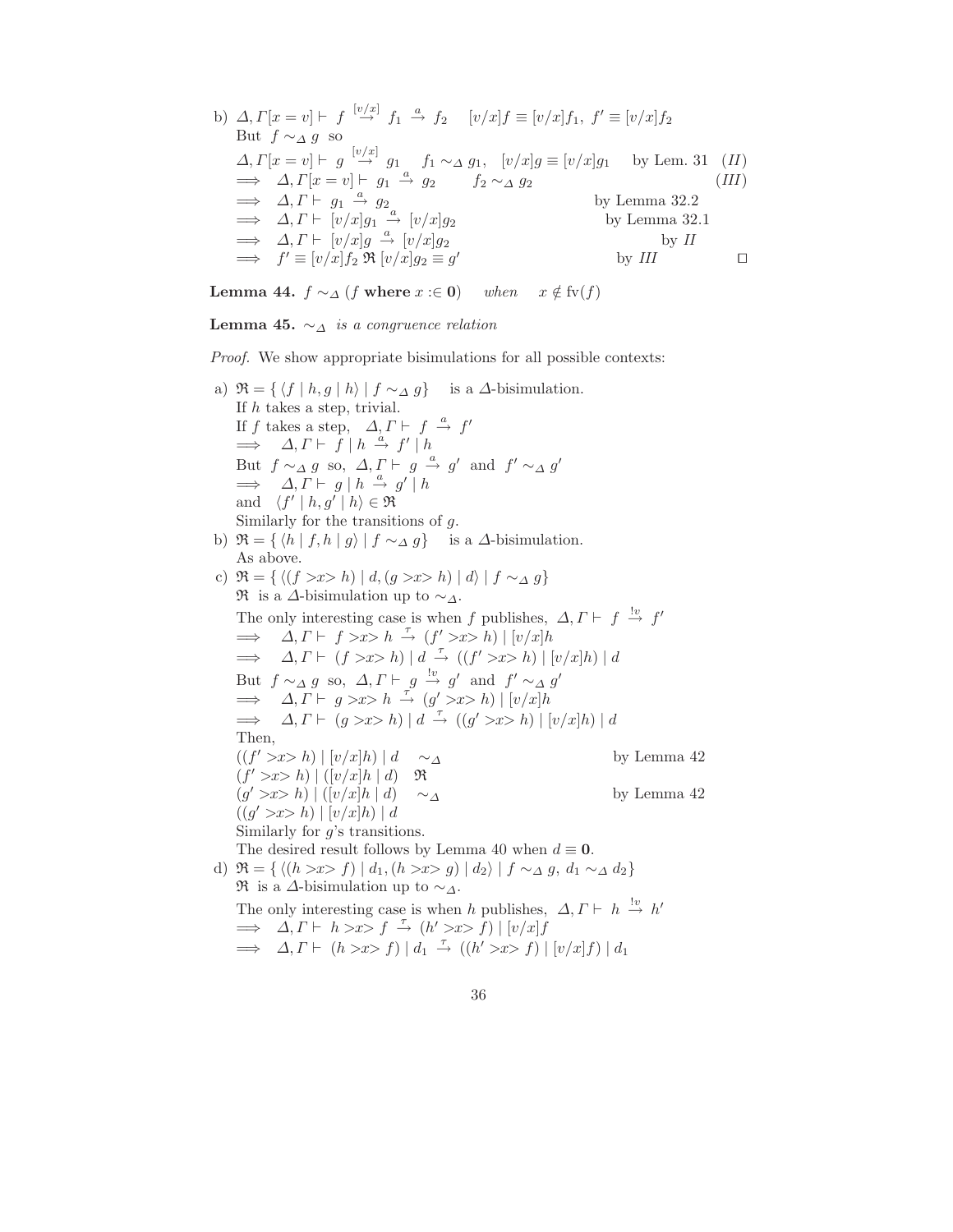Also,  $\Delta, \Gamma \vdash h \gg x \gg g \stackrel{\tau}{\rightarrow} (h' \gg x \gg g) | [v/x]g$  $\implies \Delta, \Gamma \vdash (h \gg x \gg g) | d_2 \stackrel{\tau}{\rightarrow} ((h' \gg x \gg g) | [v/x]g) | d_2$ By Lemma 43,  $[v/x]f \sim_\Delta [v/x]g$ Then,  $((h' > x > f) | [v/x]f) | d_1 \sim_\Delta$  by case b  $((h' > x > f) | [v/x]f) | d_2 \sim_{\Delta}$  by Lemma 42  $(h' \geq x > f) \mid ([v/x]f \mid d_2) \sim \Delta$  by cases a,b  $(h' > x > f) | ([v/x]g | d_2)$  R  $(h' \geq x \geq g) \mid ([v/x]g \mid d_2) \sim \Delta$  by Lemma 42  $((h' > x > g) | [v/x]g) | d_2$ The desired result follows by Lemma 40 when  $d_1 \equiv \mathbf{0}, d_2 \equiv \mathbf{0}$ . e)  $\mathfrak{R} = \{ \langle f \text{ where } x : \in h, g \text{ where } x : \in h \rangle \mid f \sim_{\Delta} g \}$  $\Re$  is a  $\Delta$ -bisimulation up to  $\sim_{\Delta}$ . The only interesting case is when h publishes,  $\Delta, \Gamma \vdash h \stackrel{!v}{\rightarrow} h'$  $\implies$   $\Delta, \Gamma \vdash f$  where  $x \in h \stackrel{\tau}{\to} [v/x]f$ Also,  $\Delta, \Gamma \vdash g$  where  $x \in h \stackrel{\tau}{\to} [v/x]g$  $[v/x]f \sim_{\Delta}$  by Lemma 44  $[v/x]$ f where  $x \in \mathbf{0}$   $\mathfrak{R}$  by Lemma 43  $[v/x]g$  where  $x : \in \mathbf{0} \quad \sim_{\Delta}$  by Lemma 44  $[v/x]g$ f)  $\mathfrak{R}_1 = \{ \langle h \text{ where } x : \in f, h \text{ where } x : \in g \rangle \mid f \sim_{\Delta} g \}$  $\mathfrak{R} = \mathfrak{R}_1 \cup \mathcal{ID}$  is a  $\Delta$ -bisimulation. If f publishes,  $\Delta, \Gamma \vdash f \stackrel{!v}{\rightarrow} f'$  $\Rightarrow$   $\Delta, \Gamma \vdash h$  where  $x : \in f \stackrel{\tau}{\to} [v/x]h$ But  $f \sim_{\Delta} g$  so,  $\Delta, \Gamma \vdash g \stackrel{!v}{\rightarrow} g'$  and  $f' \sim_{\Delta} g'$  $\implies$   $\Delta, \Gamma \vdash h$  where  $x : \in g \stackrel{\tilde{\tau}}{\rightarrow} [v/x]h$ and  $\langle [v/x]h, [v/x]h \rangle \in \Re$ If f takes a non-publication step,  $\Delta, \Gamma \vdash f \stackrel{a}{\rightarrow} f'$  $\implies \Delta, \Gamma \vdash h \text{ where } x \in f \stackrel{\tilde{a}}{\rightarrow} h \text{ where } x \in f'$ But  $f \sim_{\Delta} g$  so,  $\Delta, \Gamma \vdash g \stackrel{\tilde{a}}{\rightarrow} g'$  and  $f' \sim_{\Delta} g'$  $\implies$   $\Delta, \Gamma \vdash h$  where  $x : \in g \stackrel{a}{\to} h$  where  $x : \in g'$ and  $\langle h$  where  $x : \in f', h$  where  $x : \in g' \rangle \in \Re$ 

Lemma 46. (f | g) >x> h ∼∆ (f >x> h) | (g >x> h)

*Proof.*  $\mathfrak{R}_1 = \{((f | g) > x > h) | d, ((f > x > h) | (g > x > h)) | d \}$  $\mathfrak{R} = \mathfrak{R}_1 \cup \mathfrak{R}_1^{-1}$  is a  $\Delta$ -bisimulation up to  $\sim_{\Delta}$ The only interesting case is when f publishes,  $\Delta, \Gamma \vdash f \stackrel{!v}{\rightarrow} f'$  $\implies \Delta, \Gamma \vdash f \mid g \stackrel{!v}{\rightarrow} f' \mid g$  $\implies \Delta, \Gamma \vdash (f \mid g) >x>h \stackrel{\tau}{\rightarrow} ((f' \mid g) >x>h) \mid [v/x]h$  $\implies \Delta, \Gamma \vdash ((f \mid g) > x > h) \mid d \stackrel{\tau}{\rightarrow} (((f' \mid g) > x > h) \mid [v/x]h) \mid d$ Also,  $\implies$   $\Delta, \Gamma \vdash f > x > h \stackrel{\tau}{\rightarrow} (f' > x > h) \mid [v/x]h$  $\implies \Delta, \Gamma \vdash (f \gg x > h) \mid (g \gg x > h) \stackrel{\tau}{\rightarrow} ((f' \gg x > h) \mid [v/x]h) \mid (g \gg x > h)$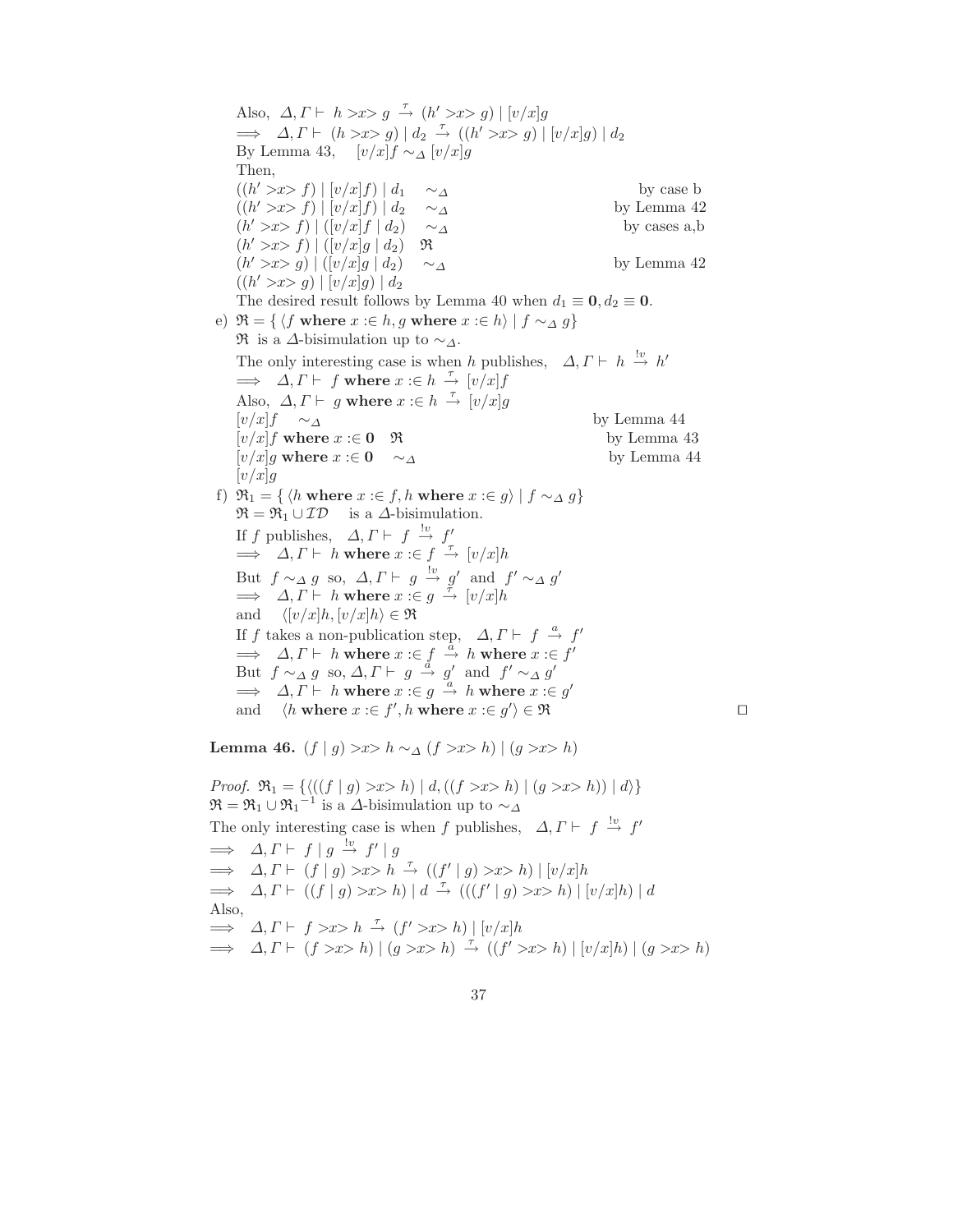$\implies \Delta, \Gamma \vdash ((f \geq x > h) \mid (g \geq x > h)) \mid d \stackrel{\tau}{\rightarrow}$  $(((f' > x > h) | [v/x]h) | (g > x > h))] d$ But then,  $(((f' > x > h) | [v/x]h) | (g > x > h))] d \sim_{\Delta}$  by Lemmas 41,42  $((f' > x > h) | (g > x > h)) | ([v/x]h | d)$  R  $((f' | g) >x > h) | ([v/x]h | d)$ The desired result follows by Lemma 40 when  $d \equiv 0$ . □ Lemma 47.  $f > x > (g > y > h) \sim_{\Delta} (f > x > g) > y > h$  if  $x \notin f_v(h)$ *Proof.*  $\mathfrak{R}_1 = \{ \langle (f > x > (g > y > h)) | d, ((f > x > g) > y > h) | d \rangle \}$  $\mathfrak{R} = \mathfrak{R}_1 \cup \mathfrak{R}_1^{-1}$  is a  $\Delta$ -bisimulation up to  $\sim_{\Delta}$  if  $x \notin \text{fv}(h)$ The only interesting case is when f publishes,  $\Delta, \Gamma \vdash f \stackrel{!v}{\rightarrow} f'$  $\implies$   $\Delta, \Gamma \vdash f >x > (g > y > h) \stackrel{\tau}{\rightarrow}$  $(f' >x>(g >y>h)) | [v/x](g >y>h)$  $\implies \Delta, \Gamma \vdash ((f \geq x > g) > y > h) \mid d \stackrel{\tau}{\rightarrow}$  $((f' > x > (g > y > h)) | [v/x](g > y > h)) | d$ Also,  $\implies$   $\Delta, \Gamma \vdash f >x> g \stackrel{\tau}{\rightarrow} (f' >x> g) \mid [v/x]g$  $\implies \Delta, \Gamma \vdash (f \geq x > g) \geq y > h \stackrel{\tau}{\to} ((f' \geq x > g) \mid [v/x]g) \geq y > h$  $\implies \Delta, \Gamma \vdash ((f \geq x > g) > y > h) \mid d \stackrel{\tau}{\rightarrow}$  $(((f' > x > g) | [v/x]g) > y > h) | d$ By Lemma 46,  $(((f' > x > g) | [v/x]g) > y > h) | d \sim_{\Delta}$  $(((f' > x > g) > y > h) \mid ((v/x)g > y > h)) \mid d \mathcal{R}$  $((f' > x > (g > y > h)) | [v/x](g > y > h)) | d ∎$ Lemma 48.  $(f | g)$  where  $x : \in h \sim_\Delta (f$  where  $x : \in h) | g \text{ if } x \notin f \circ (g)$ *Proof.*  $\mathfrak{R}_1 = \{ \langle (f | g) \text{ where } x : \in h, (f \text{ where } x : \in h) | g \rangle \}$  $\mathfrak{R} = \mathfrak{R}_1 \cup \mathfrak{R}_1^{-1} \cup \mathcal{ID}$  is a  $\Delta$ -bisimulation if  $x \notin \mathrm{fv}(g)$ Let  $\Delta, \Gamma \vdash g \stackrel{a}{\rightarrow} g'$ We know that  $x \notin f(v(g)$  so, by Lemma 31, 'a' is not a receive for x. Then,  $\implies \Delta, \Gamma \vdash f \mid g \stackrel{a}{\rightarrow} f \mid g'$  $\implies \Delta, \Gamma \vdash (f \mid g)$  where  $x \in h \stackrel{a}{\to} (f \mid g')$  where  $x \in h$ Also,  $\Delta, \Gamma \vdash g \stackrel{a}{\rightarrow} g'$  $\implies$   $\Delta, \Gamma \vdash (f \text{ where } x : \in h) \mid g \stackrel{a}{\rightarrow} (f \text{ where } x : \in h) \mid g'$ But by Lemma 33,  $x \notin \text{fv}(g')$  $\implies ((f | g') \text{ where } x : \in h) \quad \Re \quad ((f \text{ where } x : \in h) | g')$ The only interesting case left is when h publishes,  $\Delta, \Gamma \vdash h \stackrel{!v}{\rightarrow} h'$  $\implies$   $\Delta, \Gamma \vdash (f \mid g)$  where  $x \in h \stackrel{\tau}{\to} [v/x](f \mid g)$  $\equiv [v/x]f | g$  because  $x \notin \text{fv}(g)$ Also,  $\implies$   $\Delta, \Gamma \vdash f$  where  $x \in h \stackrel{\tau}{\to} [v/x]f$  $\implies \Delta, \Gamma \vdash (f \text{ where } x : \in h) \mid g \stackrel{\tau}{\rightarrow} [v/x] f \mid g$ And obviously,  $\langle [v/x]f | g, [v/x]f | g \rangle \in \mathcal{ID}$  □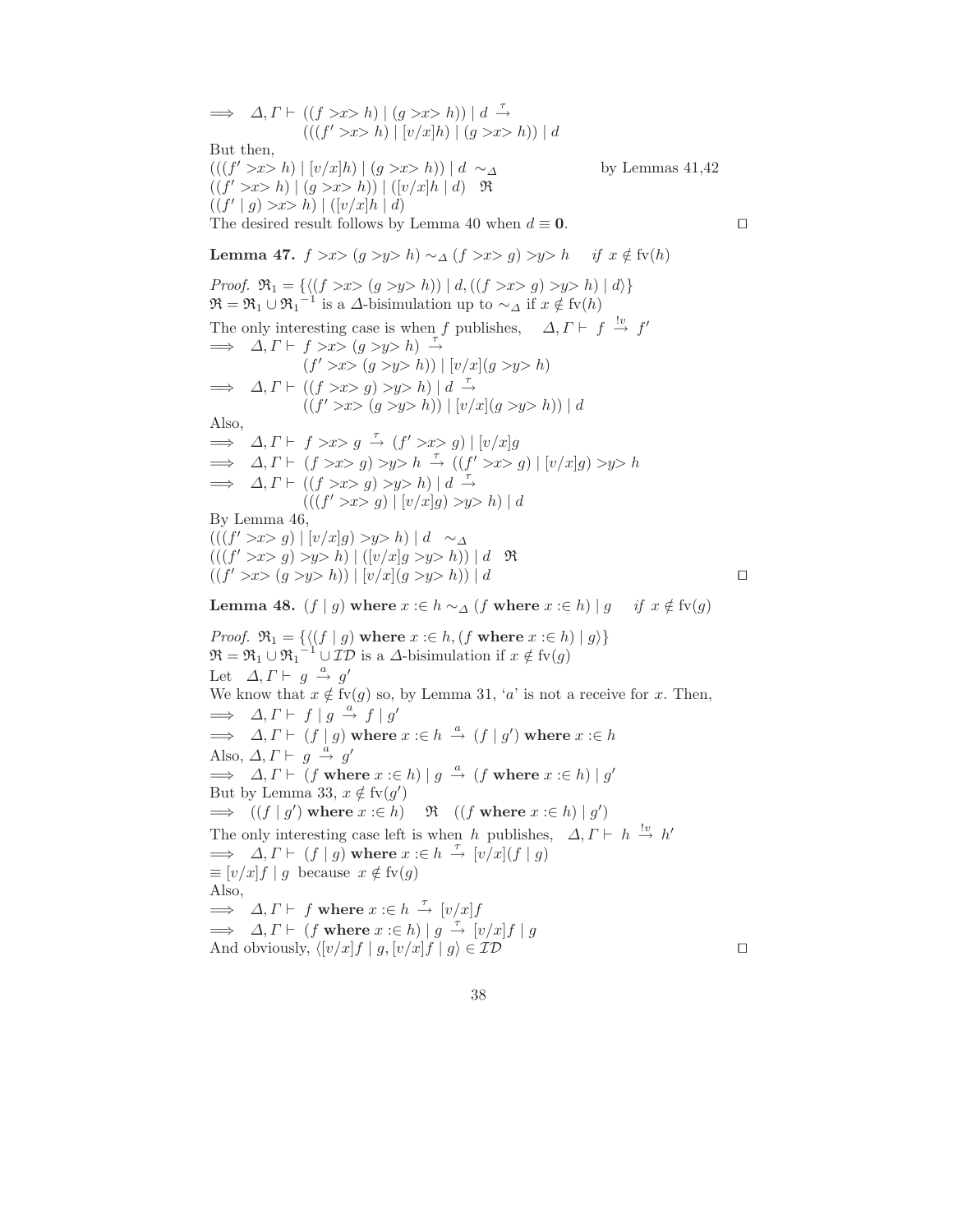Lemma 49.  $(f \ge y \ge g)$  where  $x : \in h \sim_\Delta (f$  where  $x : \in h) \ge y \ge g$ if  $x \notin$  fv(q)

Proof.

 $\mathfrak{R}_1 = \{ \langle ((f > y > g) \text{ where } x : \in h) \mid d, ((f \text{ where } x : \in h) > y > g) \mid d \rangle \}$  $\mathfrak{R} = \mathfrak{R}_1 \cup \mathfrak{R}_1^{-1} \cup \mathcal{ID}$  is a  $\Delta$ -bisimulation up to  $\sim_{\Delta}$  if  $x \notin \mathrm{fv}(g)$ We look only at the publication steps of  $h$  and  $f$ .  $\varDelta, \Gamma \vdash h \stackrel{!v}{\rightarrow} h'$  $\Rightarrow \Delta, \Gamma \vdash (f > y > g)$  where  $x \in h \stackrel{\tau}{\to} [v/x](f > y > g)$  $\implies \Delta, \Gamma \vdash ((f \geq y \geq g) \text{ where } x \in h) \mid d \stackrel{\tau}{\rightarrow} [v/x](f \geq y \geq g) \mid d$ Also,  $\implies$   $\Delta, \Gamma \vdash f$  where  $x \in h \stackrel{\tau}{\to} [v/x]f$  $\implies \Delta, \Gamma \vdash (f \text{ where } x : \in h) >y > g \stackrel{\tau}{\to} [v/x]f >y > g$  $\implies \Delta, \Gamma \vdash ((f \text{ where } x : \in h) > y > g) \mid d \stackrel{\tau}{\to} ((v/x)f > y > g) \mid d$ But  $x \notin \mathrm{fv}(q)$  so  $\langle [v/x](f > y > g) | d, ([v/x]f > y > g) | d \rangle \in \mathcal{ID}$ If f publishes,  $\Delta, \Gamma \vdash f \stackrel{!v}{\rightarrow} f'$  then,  $\Rightarrow$   $\Delta, \Gamma \vdash f > y > g \stackrel{\tau}{\rightarrow} (f' > y > g) \mid [v/y]g$  $\implies \Delta, \Gamma \vdash (f > y > g) \text{ where } x \in h \stackrel{\tau}{\to} ((f' > y > g) \mid [v/y]g) \text{ where } x \in h$  $\implies \Delta, \Gamma \vdash ((f \geq y \geq g) \text{ where } x \in h) \mid d \stackrel{\tau}{\rightarrow}$  $(((f' > y > g) | [v/y]g)$  where  $x \in h | d$ Also,  $\varDelta,\varGamma\vdash\ f\text{ where }x:\in h\ \stackrel{!v}{\rightarrow}\ f'\text{ where }x:\in h$  $\Delta, \Gamma \vdash (f \text{ where } x := h) > y > g \stackrel{\tau}{\to} ((f' \text{ where } x := h) > y > g) \mid [v/y]g$  $\Delta, \Gamma \vdash ((f \text{ where } x : \in h) > y > g) | d \rightarrow$  $(((f' \text{ where } x : \in h) >y > g) \mid [v/y]g) \mid d$ But  $x \notin f(v(g))$  so by Lemma 48  $((f' > y > g) | [v/y]g)$  where  $x : \in h \quad \sim_{\Delta}$  $((f' > y > g)$  where  $x \in h) | [v/y]g$ which by Lemma 45 yields  $(((f' > y > g) | [v/y]g)$  where  $x \in h) | d \sim_\Delta$  $(((f' > y > g)$  where  $x \in h) | [v/y]g| | d$ By Lemma 42, the last process is strongly bisimilar to  $((f' > y > g)$  where  $x \in h) | ([v/y]g | d)$  R  $((f' \text{ where } x : \in h) >y>g) | ([v/y]g | d) \sim_{\Delta}$  $(((f' \text{ where } x : \in h) >y > g) \mid [v/y]g) \mid d$ The desired result follows by Lemma 40 when  $d \equiv 0$ . □

Lemma 50.(f where  $x: \in g$ ) where  $y: \in h \sim_{\Delta} (f$  where  $y: \in h$ ) where  $x: \in g$ if  $x \notin$  fv $(h), y \notin$  fv $(g)$ 

*Proof.* The proof is similar to the previous proofs □

**Lemma 51.** If  $\Gamma = \{ \langle x_1, v_1 \rangle, \ldots, \langle x_m, v_m \rangle \}$  then

$$
f \sim_{\Delta} g \Rightarrow (\Delta, \Gamma \vdash f \stackrel{t}{\rightarrow^*} f' \Leftrightarrow \Delta, \Gamma \vdash g \stackrel{t}{\rightarrow^*} g')
$$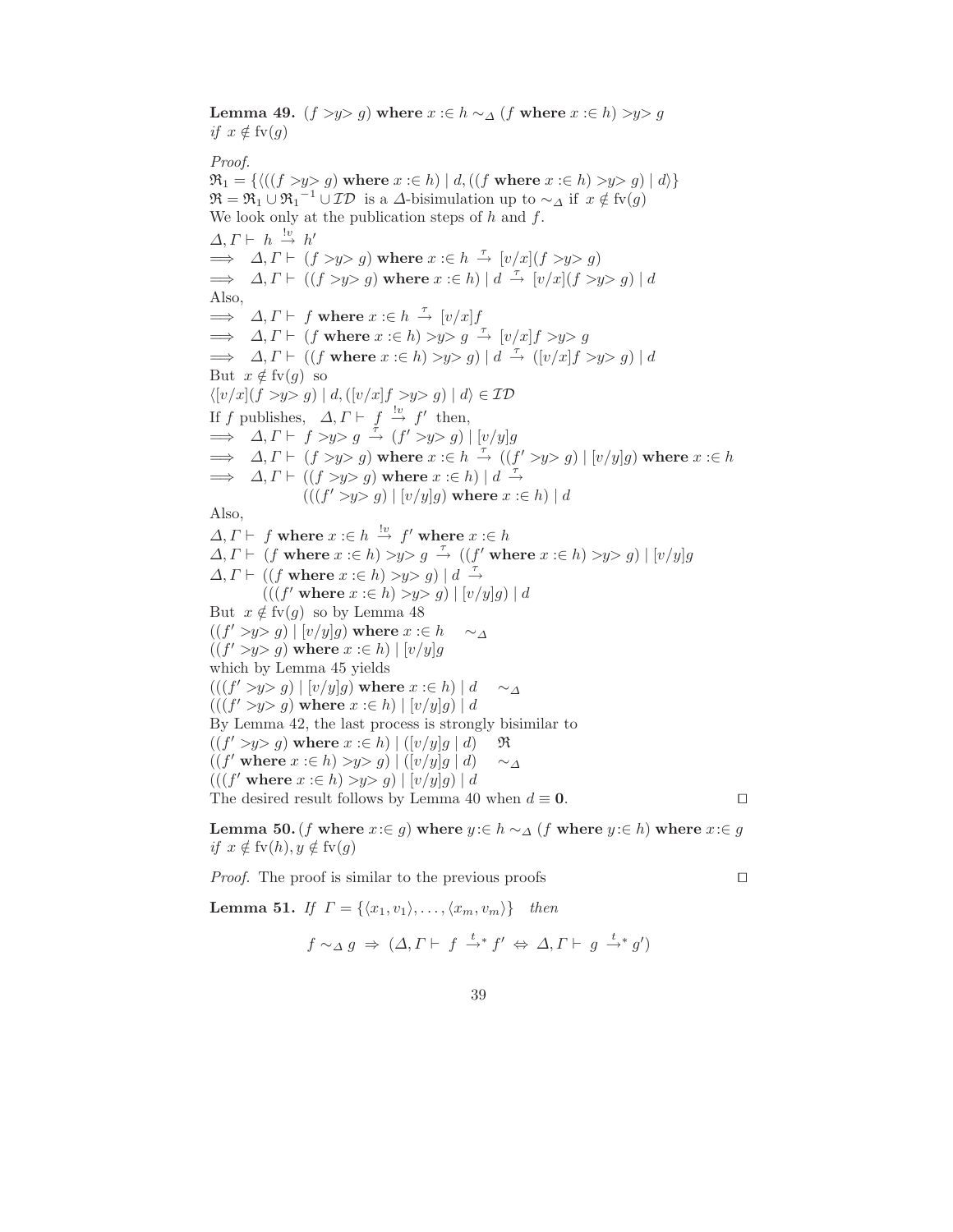*Proof.* By induction on |t|. Note that since  $\Gamma$  is a partial function, and not an arbitrary relation, we can assume that  $x_i$ 's are pairwise distinct. □

**Theorem 9.** If  $f \sim_{\Delta} g$  then for any  $\rho$  it holds that  $[[f]][\Delta]\rho = [[g]][\Delta]\rho$ 

| <i>Proof.</i> Let $t \in \llbracket f \rrbracket \llbracket \Delta \rrbracket \rho$              |              |  |
|--------------------------------------------------------------------------------------------------|--------------|--|
| $\implies \Delta, \Gamma \vdash f \stackrel{t}{\rightarrow} f'$                                  | by Theorem 8 |  |
| $\implies \Delta, \Gamma \vdash g \stackrel{t}{\rightarrow} g'$                                  | by Lemma 51  |  |
| $\implies t \in [g][\![\Delta]\!] \rho$                                                          | by Theorem 7 |  |
| $\implies$ $[f]\llbracket \Delta \rrbracket \rho \subseteq [g]\llbracket \Delta \rrbracket \rho$ |              |  |
| In the same way we get $[[g]][\Delta]\rho \subseteq [[f]][\Delta]\rho$                           |              |  |

The next lemma may seem counterintuitive on a first reading. It is the main lemma in order to show that the events following a publication are not caused by it; they could have preceded it.

Lemma 52. If  $\Delta, \Gamma \vdash f \stackrel{!v}{\rightarrow} f'$  then  $f \sim_{\Delta} let(v) | f'$ 

Proof. By induction on the height of the derivation

 $\overline{\Delta, \Gamma \vdash \text{let}(v) \stackrel{!v}{\rightarrow} \mathbf{0}}$ Clearly,  $let(v) \sim_{\Delta} let(v) | \mathbf{0}$  $\frac{\Delta}{\Delta} \frac{\Gamma \vdash h \stackrel{!v}{\rightarrow} h'}{\cdots}$  $\varDelta,\varGamma\vdash h\mid g\stackrel{!v}{\rightarrow}h'\mid g$ By IH,  $h \sim_{\Delta} let(v) | h'$  $\implies h \mid g \sim_{\Delta} (let(v) \mid h'$ by Lemma 45  $\implies h \mid g \sim_{\Delta} let(v) \mid (h'$ by Lemma  $42$ Similarly for SYM-R –  $\varDelta, \Gamma \vdash h \stackrel{!v}{\rightarrow} h'$  $\varDelta,\varGamma\vdash h\text{ where }x:\in g\stackrel{!v}{\rightarrow}h' \text{ where }x:\in g$ By IH,  $h \sim_{\Delta} let(v) | h'$  $\implies$  h where  $x \in g \sim_\Delta (let(v) | h')$  where  $x \in g$  by Lemma 45  $\implies$  h where  $x \in g \sim_\Delta (h'$  where  $x \in g) \mid let(v)$  by Lemma 48  $\implies$  h where  $x \in g \sim_{\Delta} let(v) \mid (h' \text{ where } x \in g)$  by Lemma 41

These are the only rules where f can publish  $\Box$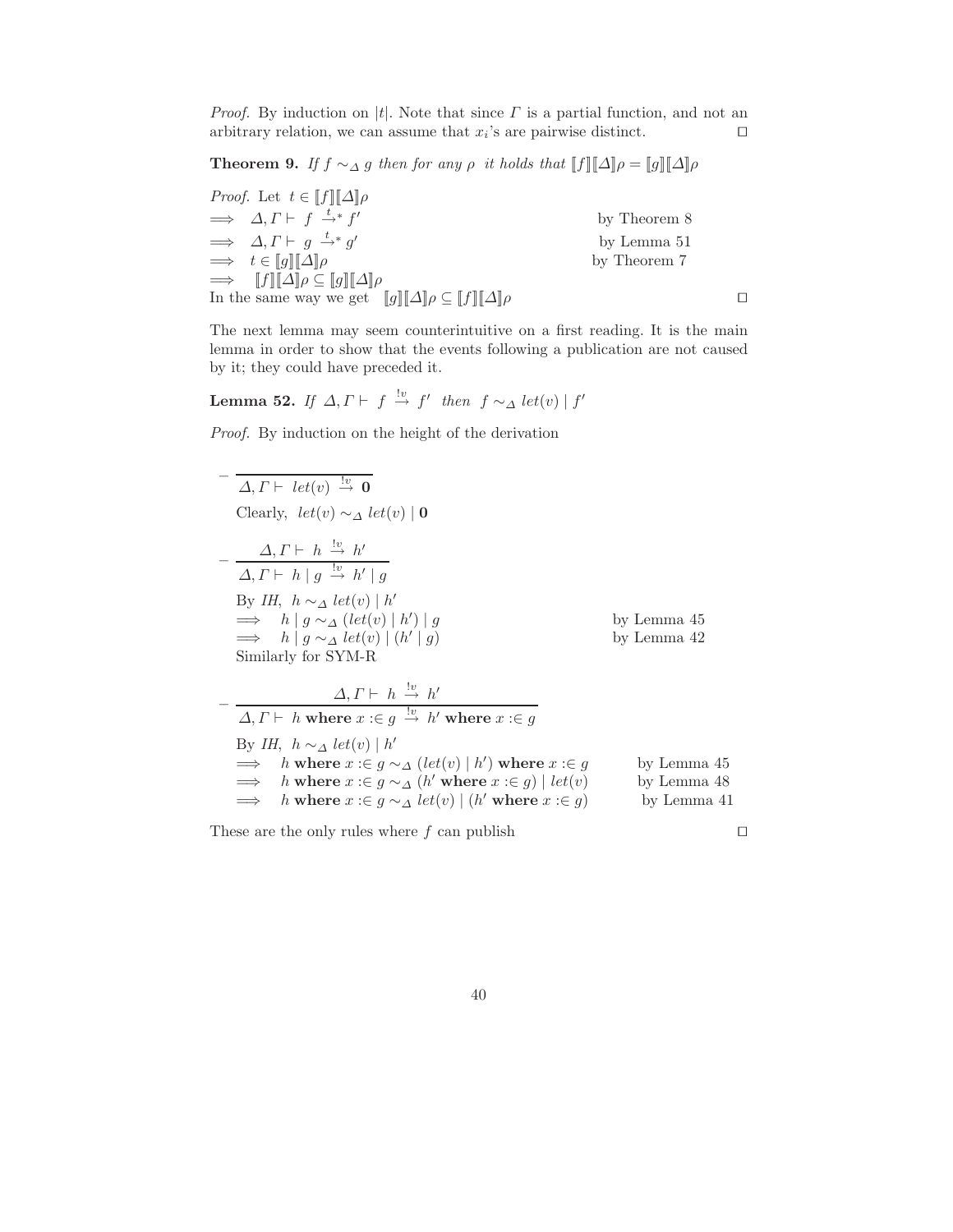## H Various properties of the trace-semantics

**Lemma 53.** If  $s = !vs'$  and  $s \in [[f]][ \triangle ] \rho$  then  $(!v || s') \subseteq [[f]][ \triangle ] \rho$ *Proof.* By Lemma 37,  $\Delta, \Gamma \vdash f \stackrel{!v}{\rightarrow} f'$  and  $s' \in [f'] [ \Delta ] \rho$  $\implies$  f ~  $\triangle$  let(v) | f' by Lemma 52  $\implies$   $[f][\Delta]\rho = [let(v) | f'$ by Theorem 9  $\implies$   $[let(v)][\Delta]\rho || [f'][\Delta]\rho \subseteq [f][\Delta]\rho$  $\implies$   $(|v||s'|$ by monotonicity of  $\parallel$  □

**Lemma 54.** If  $s = s_1! v s_2$  and  $\overline{P}(s_1)$  and  $s \in [[f]][\Delta]\rho$ then  $s_1(!v || s_2) \subseteq ||f|| ||\Delta|| \rho$ 

*Proof.* By induction on  $|s_1|$ 

\n- \n
$$
|S_1| = 0
$$
 immediate by Lemma 53\n  $-$  If  $s_1 = a s_1'$ \n  $By$  Lemma 37 we get\n  $\Delta, \Gamma \vdash f \xrightarrow{a} f'$ \n and\n  $s_1' \, \lfloor v s_2 \leq \lfloor f' \rfloor \lfloor \Delta \rfloor \rho$ \n  $By \, HH \, s_1' \, \lfloor v \rfloor \, s_2) \subseteq \lfloor f' \rfloor \lfloor \Delta \rfloor \rho$ \n Let  $t \in s_1(\lfloor v \rfloor \, s_2)$ \n  $\implies t \in a s_1'(\lfloor v \rfloor \, s_2)$ \n  $\implies t \equiv a t' \land t' \in s_1'(\lfloor v \rfloor \, s_2)$ \n  $\implies t \equiv a t' \land t' \in [f'] \lfloor \Delta \rfloor \rho$ \n by  $I$ \n by  $I$ \n  $\implies a t' \in [f] \lfloor \Delta \rfloor \rho$ \n by  $t \in [f] \lfloor \Delta \rfloor \rho$ \n by  $s_1(\lfloor v \rfloor \, s_2) \subseteq [f] \lfloor \Delta \rfloor \rho$ \n
\n

We showed the non-causality of the first publication in a trace, but this can be generalized to any publication.

Lemma 55. If  $s = s_1! v s_2$  and  $s \in [[f]][[\Delta]]\rho$  then  $s_1(!v || s_2) \subseteq [[f]][[\Delta]]\rho$ 

Proof. By induction on the number of publications in s

 $-$  If s has one publication then we get a special case of Lemma 54 – If s has more than one publication then it is of the form  $s_1 ! v_1 s_2 ! v_2 s_3$  where  $!v_1$  is the first publication and  $!v_2$  isn't necessarily the second publication. By Lemma 54 we know  $s_1(!v_1 \rvert \rvert s_2 \rvert v_2 s_3) \subseteq \llbracket f \rrbracket \llbracket \Delta \rrbracket \rho$ so it suffices to show that  $s_1 ! v_1 s_2(!v_2 || s_3) \subseteq [f] [\![\Delta]\!] \rho$ By Lemma 38 we get  $\Delta, \Gamma \vdash f \stackrel{s_1!v_1}{\rightarrow} f'$  and  $s_2!v_2 s_3 \in [f'] [ \Delta ] \rho$  $\implies s_2(!v_2 \mid s_3) \subseteq [f'] [ \Box ] \rho$  by IH (I) Let  $t \in s_1!v_1 s_2(!v_2 \, || \, s_3)$  $\implies t = s_1!v_1 t'$  and  $t' \in s_2(lv_2 \, || \, s_3)$  $\implies t = s_1!v_1 t'$  and  $t' \in [f'] [ \Delta ] \rho$  by I  $\implies s_1!v_1 t' \in \llbracket f \rrbracket [\Delta] \rho$ by Lemma 36  $\implies t \in [[f]][\Delta]\rho$  $\implies$   $s_1 ! v_1 s_2 (! v_2 \, || \, s_3) \subseteq ||f||[{\Delta}]\rho$